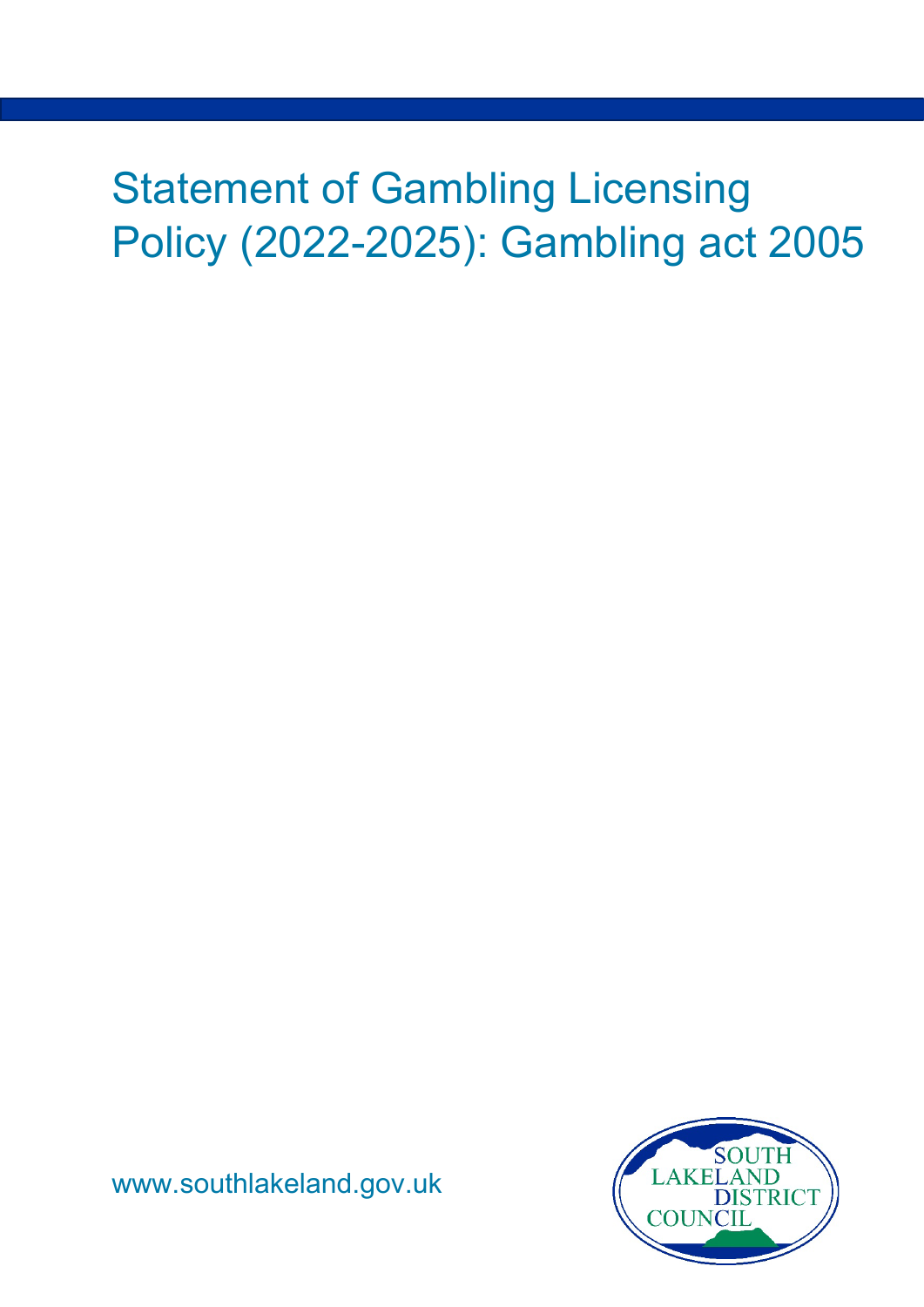### **Contents**

| Preventing Gambling from Being a Source of Crime or Disorder, Being Associated<br>L. |  |
|--------------------------------------------------------------------------------------|--|
| Ensuring that Gambling is Conducted in a Fair and Open Way.  15<br>II.               |  |
| Protecting Children and Other Vulnerable Persons from Being Harmed or<br>III.        |  |
|                                                                                      |  |
|                                                                                      |  |
|                                                                                      |  |
|                                                                                      |  |
|                                                                                      |  |
|                                                                                      |  |
|                                                                                      |  |
|                                                                                      |  |
|                                                                                      |  |
|                                                                                      |  |
|                                                                                      |  |
|                                                                                      |  |
|                                                                                      |  |
|                                                                                      |  |
|                                                                                      |  |
|                                                                                      |  |
|                                                                                      |  |
|                                                                                      |  |
|                                                                                      |  |
|                                                                                      |  |
|                                                                                      |  |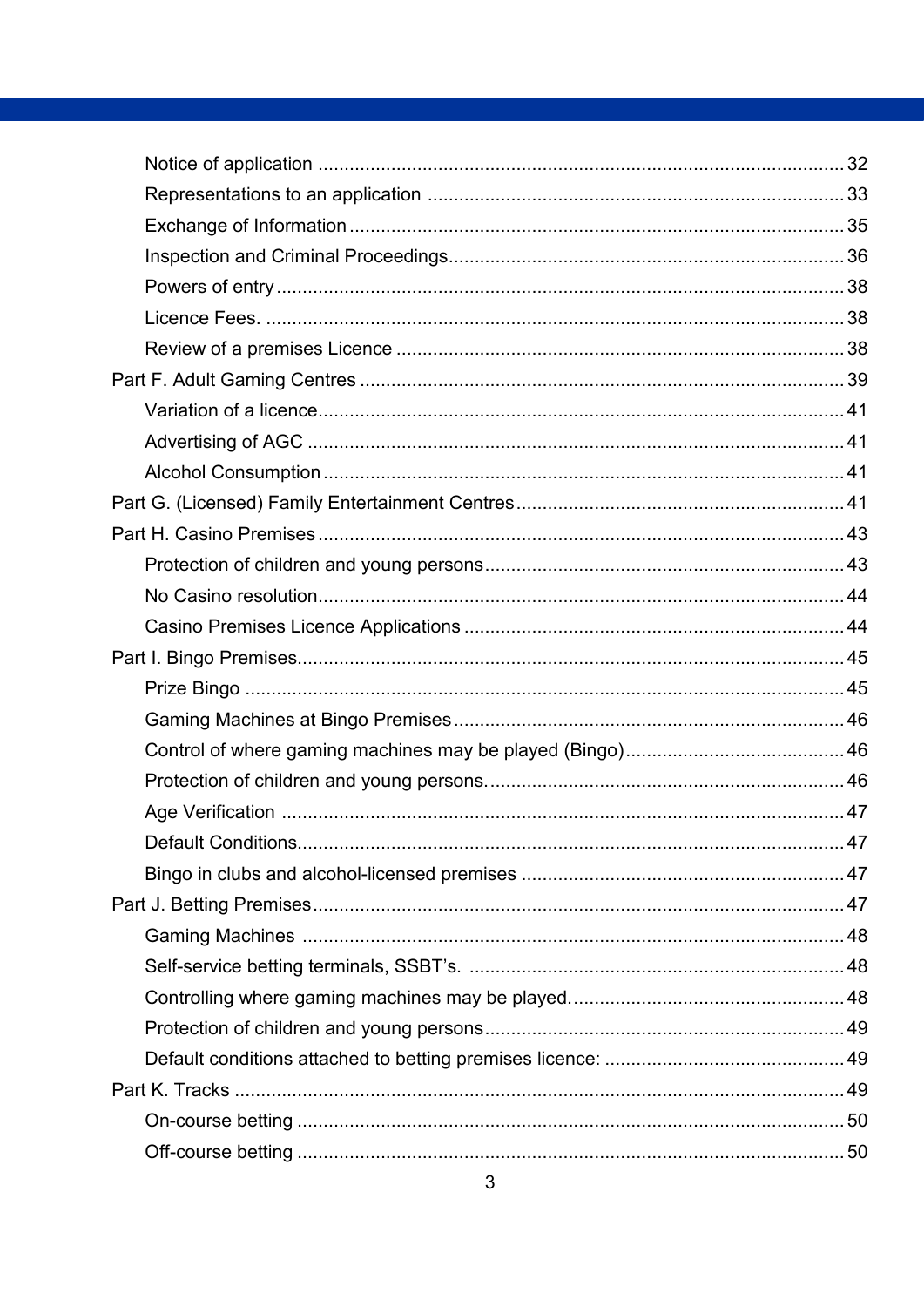| Unlicensed Family Entertainment Centre Gaming Machine Permits55 |      |
|-----------------------------------------------------------------|------|
|                                                                 |      |
|                                                                 |      |
|                                                                 |      |
|                                                                 |      |
|                                                                 |      |
|                                                                 |      |
|                                                                 |      |
|                                                                 |      |
|                                                                 |      |
|                                                                 | . 66 |
|                                                                 |      |
|                                                                 |      |
|                                                                 |      |
|                                                                 |      |
|                                                                 |      |
|                                                                 |      |
|                                                                 |      |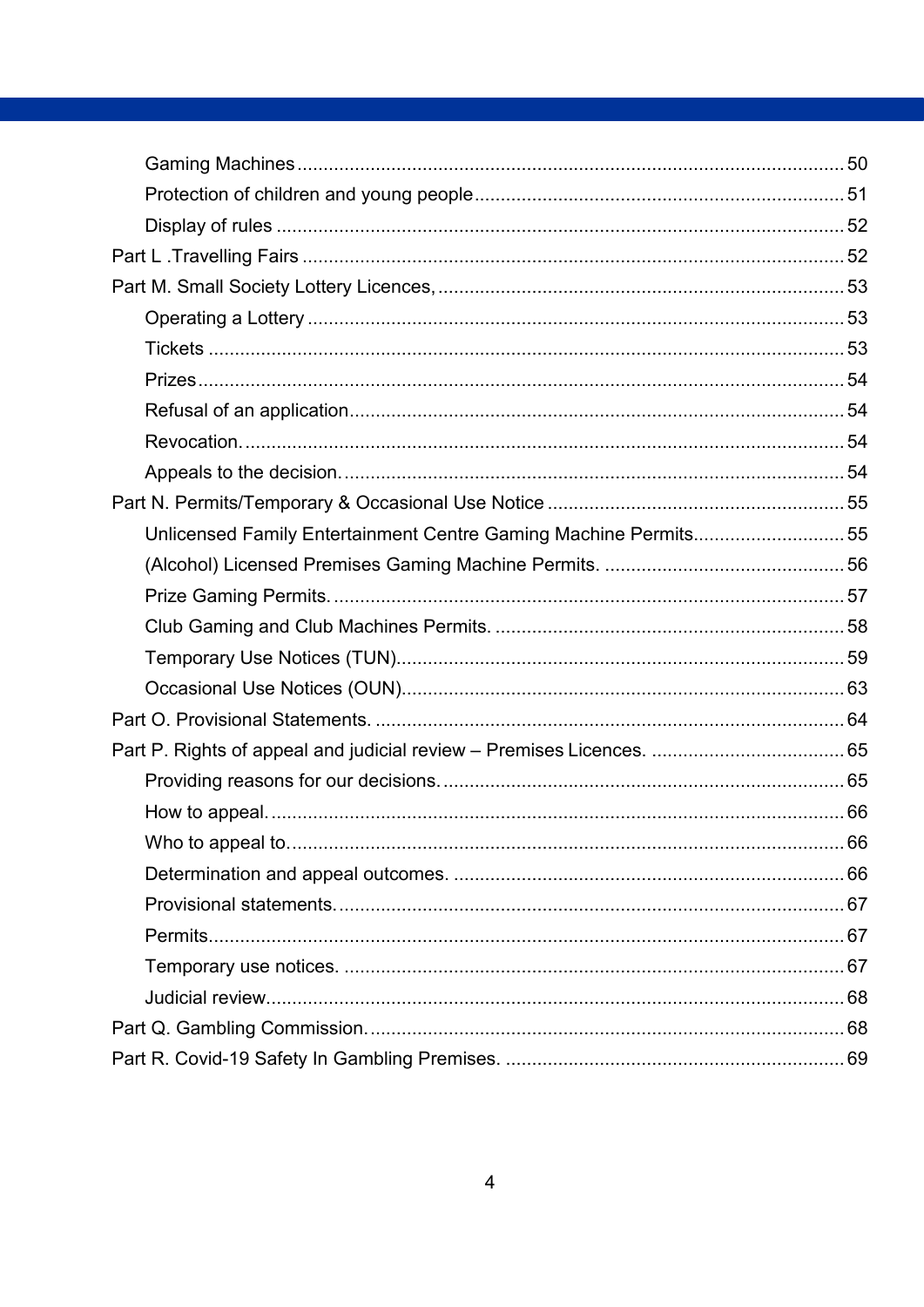# <span id="page-4-0"></span>Consultation and Declaration

In producing the final statement, this licensing authority declares that it has had regard to the licensing objectives of the Gambling Act 2005, the Guidance to the Licensing Authorities issued by the Gambling Commission, and any responses from those consulted on the statement.

This statement of principles was prepared in 2021 and following consultation was agreed by the Council on the  $7<sup>th</sup>$  February 2022. This revised statement of principles was published on 8<sup>th</sup> February 2022 and has effect from 9<sup>th</sup> March 2022.

South Lakeland District Council consulted widely upon this statement before finalising and publishing. A list of those persons this authority consulted is provided at Appendix 1.

The Gambling Act requires that the following parties are consulted by Licensing Authorities:

- The Chief Officer of Police
- One or more persons who appear to the authority to represent the interests of persons carrying on gambling businesses in the authority's area
- One or more persons who appear to the authority to represent the interests of persons who are likely to be affected by the exercise of the authority's functions under the Gambling Act 2005

All references to the "Guidance" refers to the Gambling Commission's Guidance to Local Authorities Version 5 published on 1st April 2021 and further amended on 13th May 2021

Should you have any queries regarding this policy statement please send them via e-mail or letter to the following contact:

Name: Principal Licensing Officer

Address: South Lakeland District Council, South Lakeland House, Lowther Street, Kendal,  $LA94UD$ 

E-mail: licensing@southlakeland.gov.uk Tel: 01539-733333

It should be noted that this policy statement will not override the right of any person to make an application, make representations about an application, or apply for a review of a licence, as each will be considered on its own merits and according to the statutory requirements of the Gambling Act 2005.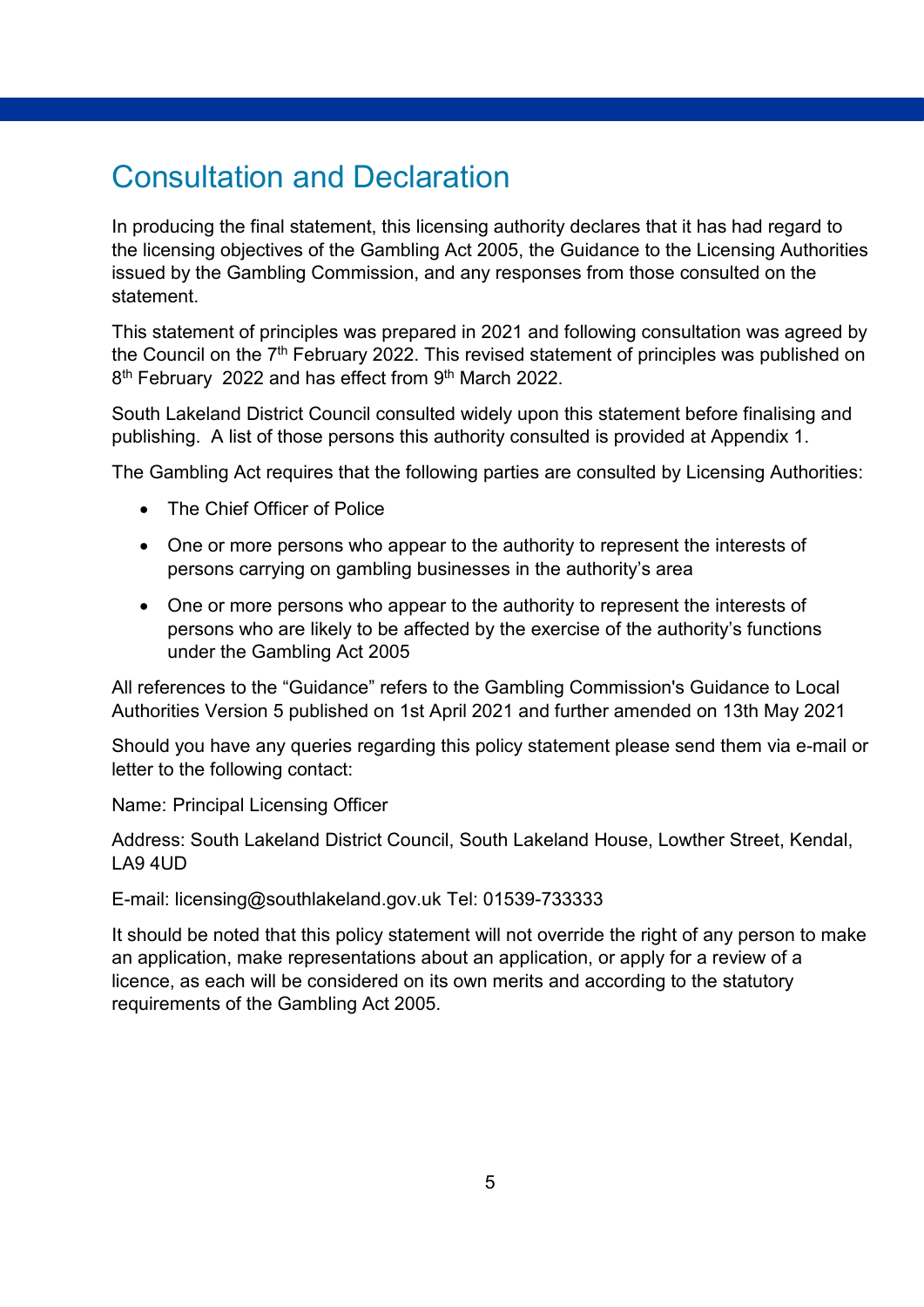# <span id="page-5-0"></span>Foreword

Welcome to South Lakeland District Council Statement of Principles under the Gambling Act 2005.

South Lakeland District Council has been responsible for licensing gambling premises since 2007 and this is the xxx edition of our Gambling Policy. In our role as the licensing authority for South Lakeland, we work in partnership with the Gambling Commission and other agencies to regulate gambling in the district. The Commission tends to focus on gambling operators and issues of national or regional importance and we are responsible for regulating gambling premises, permits, notices and registrations in South Lakeland District.

Gambling is a legitimate regulated activity that is enjoyed by a large sector of the population. However, there are a number of people within our society who are at risk of gambling related harm. The Council, as the Licensing Authority under the Gambling Act 2005 has a duty to consider applications which would permit gambling operations in the district to ensure that they meet the fundamental principles of the Act. In doing so the authority must balance the needs of business to profit and grow with the potential impact on those who are vulnerable to being exploited or susceptible to gambling related harm.

The Licensing Authority, in carrying out its functions under the Act 2005 will aim to permit the use of premises for gambling in so far as it thinks it:

- (a) in accordance with any relevant code of practice under section 24
- (b) in accordance with any relevant guidance issued by the Gambling Commission under section 25
- (c) reasonably consistent with the licensing objectives (subject to (a) and (b) above), and
- (d) in accordance with this statement of principles for gambling (subject to (a) to (c) above)

The aim to permit principle provides wide scope for the authority to impose conditions on a premises licence, reject, review, or revoke premises licences where there is a potential conflict with the relevant codes of practice, relevant Commission Guidance and this policy statement.

The Council's statement of principles is intended to be reasonably consistent with the three licensing objectives set out in the Act. These objectives are:

- (a) Preventing gambling from being a source of crime or disorder, being associated with crime or disorder or being used to support crime.
- (b) Ensuring that gambling is conducted in a fair and open way;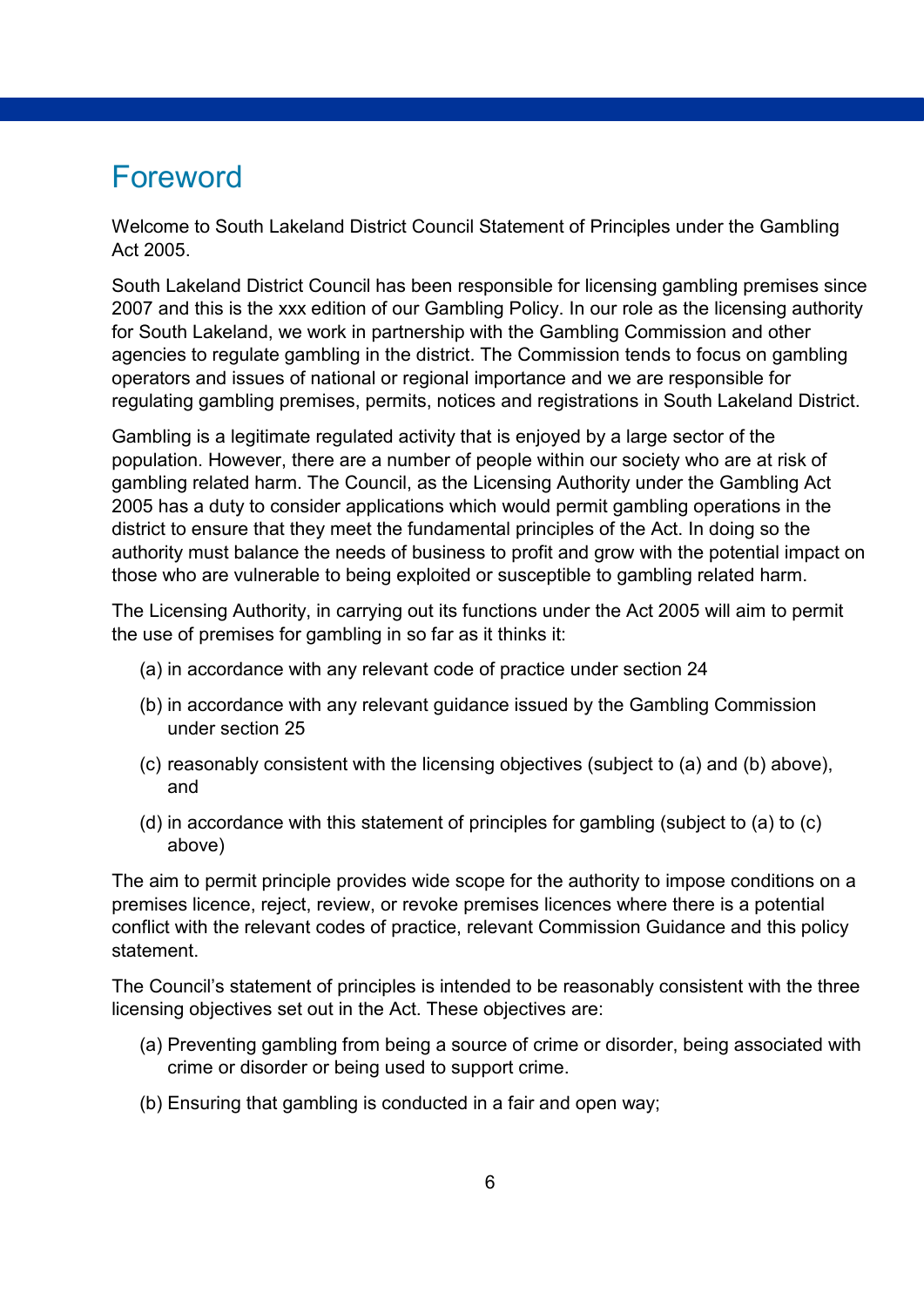(c) Protecting children and other vulnerable persons from being harmed or exploited by gambling.

The Licensing Authority must have regard to these licensing objectives in carrying out its licensing functions under the Gambling Act 2005. They embody concerns that the council acknowledged in exercising its licensing powers under previous legislation.

It has had regard to Gambling Commissions Guidance to Licensing Authorities, dated April 2021 in drawing up this statement of principles for gambling.

The Licensing Authority will always consider the merits of each application.

It may make exceptions to its own policies where it is appropriate to do so in order to promote the licensing objectives and it will give reasons for doing this.

This statement of principles, alongside the Council's commitment to everyone sets out how the Council, as a Licensing Authority, will undertake its duty to promote the licensing objectives and carry out its licensing functions under the Gambling Act 2005.

# <span id="page-6-0"></span>Part A. Purpose.

A1.1 This Statement of Gambling Principles is for the use of applicants, residents, businesses and responsible authorities. Applicants need to have regard to the policies within this statement when considering and preparing their application. Residents and businesses should review the Licensing Authority's policies when considering an application that is near to them. Responsible Authorities should use the policy along with their expertise and any evidence must be considered whether an application is likely to impact on the Licensing Objectives and whether it meets the requirements of the policies within this statement. No matter whether you are an applicant, responsible authority, resident, or other interested party the policies within this statement that apply to the application should be considered.

A1.2 The Functions of the Licensing Authority Licensing authorities are required under the Act to

- be responsible for the licensing of premises where gambling activities are to take place by issuing Premises Licences
- issue Provisional Statements
- regulate members' clubs and miners' welfare institutes who wish to undertake certain gaming activities via issuing Club Gaming Permits and/or Club Machine Permits
- issue Club Machine Permits to Commercial Clubs
- grant permits for the use of certain lower stake gaming machines at unlicensed Family Entertainment Centres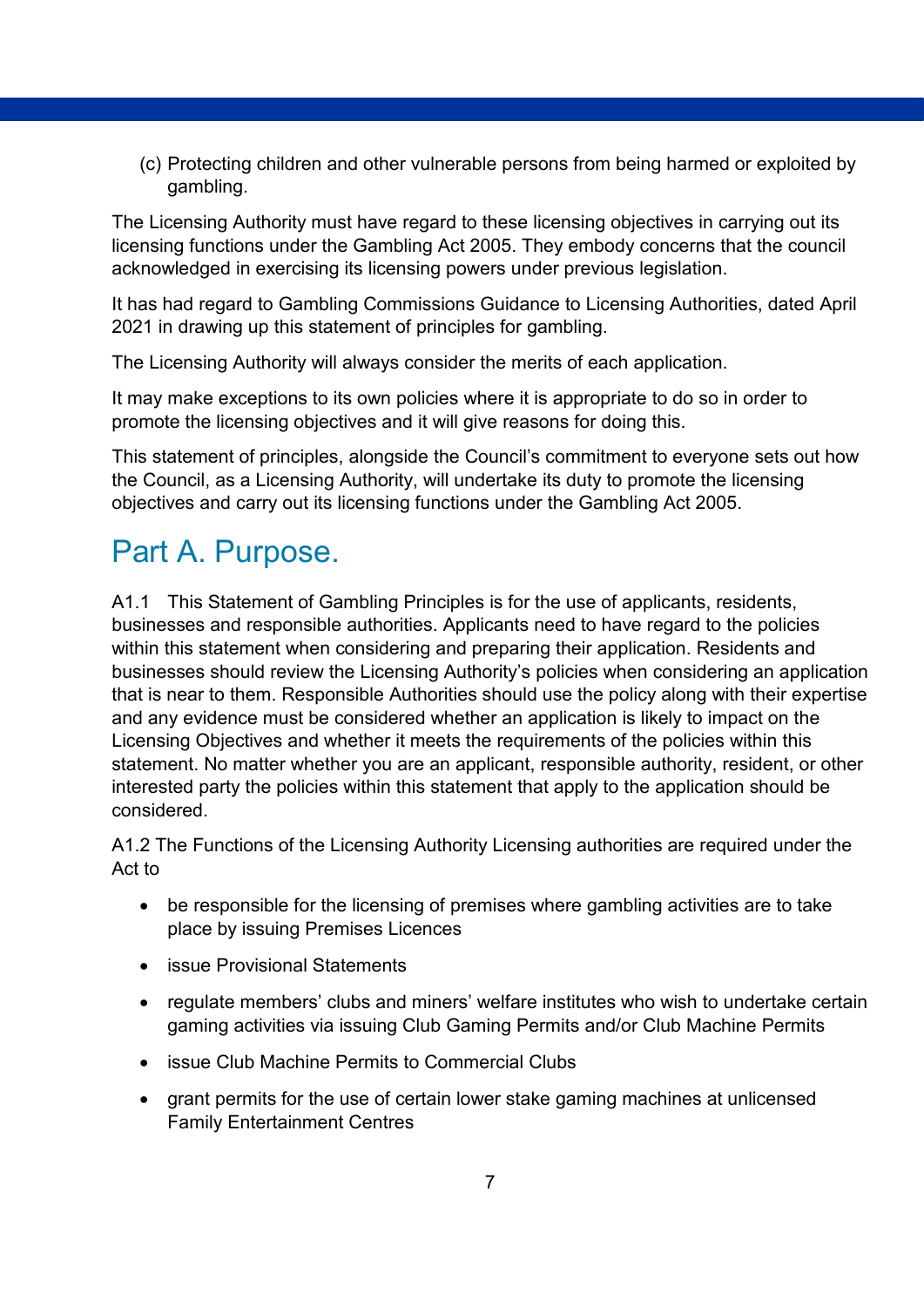- receive notifications from alcohol licensed premises (premises licensed to sell/supply Alcohol for consumption on the licensed premises, under the Licensing Act 2003) for the use of two or fewer gaming machines
- issue Licensed Premises Gaming Machine Permits for alcohol licensed premises (premises licensed to sell/supply alcohol for consumption on the licensed premises, under the Licensing Act 2003) where there are more than two machines
- register small society lotteries below the prescribed thresholds
- issue Prize Gaming Permits
- receive and endorse Temporary Use Notices
- receive Occasional Use Notices for betting at tracks
- provide information to the Gambling Commission regarding details of licences, permits and other permissions issued
- maintain registers of the permits and Licences that are issued under these functions
- A[1](#page-7-0).[3](#page-7-2) We do not have any powers to deal with the following gambling-related activities:  $123$  $123$  $123$ 
	- (a) remote (online gambling)
	- (b) the National Lottery
	- (c) operating licences
	- (d) personal functional licences
	- (e) personal management licences
	- (f) gambling software
	- (g) football pools
	- (h) gaming machine manufacturers
	- (i) gaming machine suppliers
	- (j) gambling advertisements on television or other media
	- (k) the number of gaming machines that can be used on premises
	- (l) the value of the stakes or prizes allowed on gaming machines

-

<span id="page-7-0"></span><sup>1</sup> Licence activities - [Gambling Commission](https://www.gamblingcommission.gov.uk/licensees-and-businesses/guide/licence-activities)

<span id="page-7-1"></span><sup>2</sup> [Personal Management Licence \(PML\) -](https://www.gamblingcommission.gov.uk/licensees-and-businesses/guide/personal-management-licence) Gambling Commission

<span id="page-7-2"></span><sup>3</sup> [Personal functional licence \(PFL\) -](https://www.gamblingcommission.gov.uk/licensees-and-businesses/guide/personal-functional-licence) Gambling Commission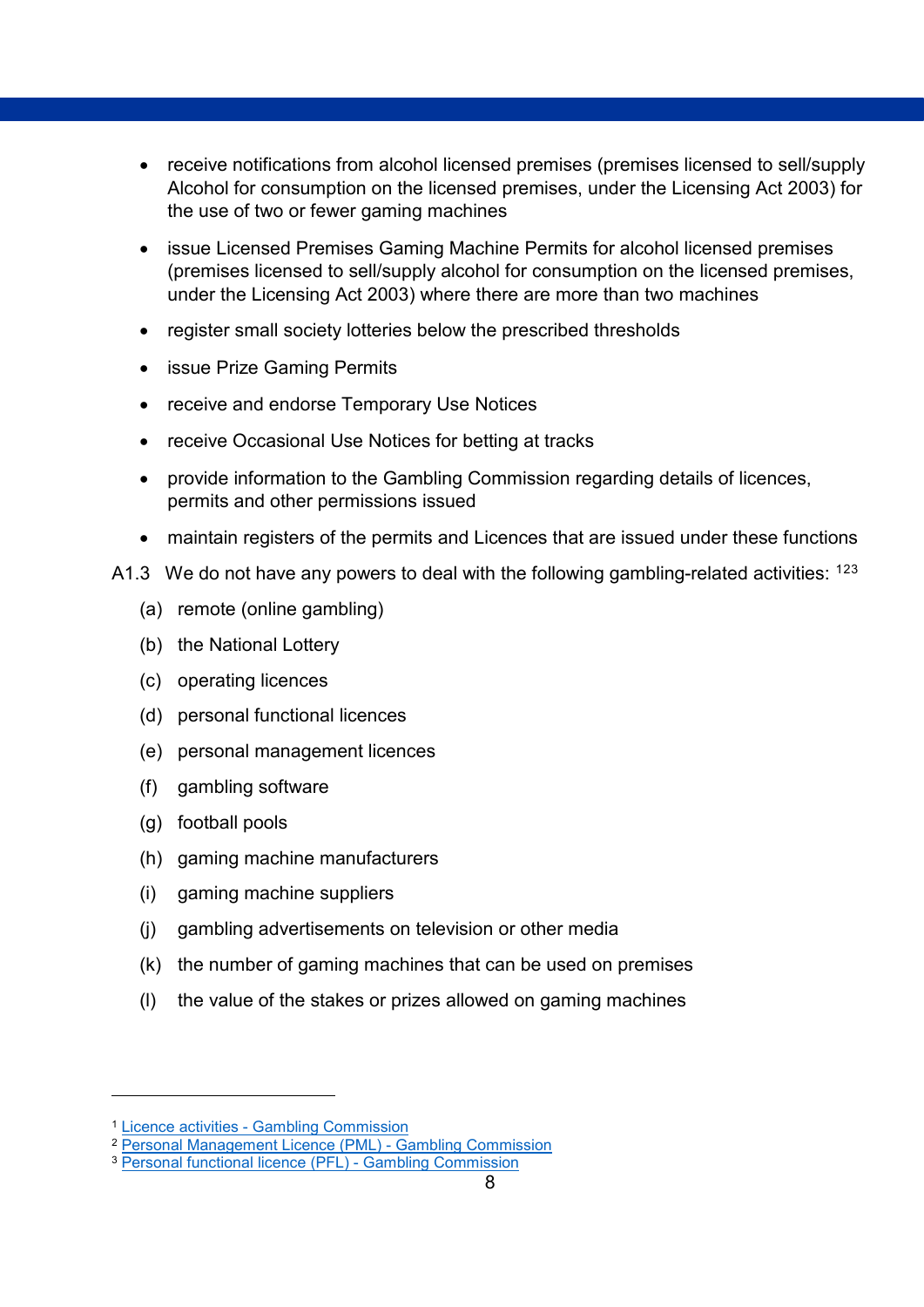# <span id="page-8-0"></span>Part B. South Lakeland District Council

B1.1 The Council recognises that good management of its gambling industry, including its impact on residents, amenities, and the local environment, is essential to the continued success of the entire district. The council expects licensed operators to demonstrate best practice by being responsible, open, inclusive and equal operators. It also recognises that there are some people in the district who are vulnerable to gambling-related harm.

B1.2 Overall, the council's approach to gambling and the industry in the district of South Lakeland must strike a delicate balance, advocating for responsible licensed premises and the visitor economy, while also mitigating the possible adverse effects of gambling such as crime and disorder, or the exploitation of vulnerable people. The following policy aims to achieve such a balance.

### <span id="page-8-1"></span>District Demographics

B1.3 South Lakeland District Council is situated in the County of Cumbria, which contains six District Councils in total. The Council area has a population of approximately 104,905 and covers 600 square miles (1,534 square kilometres). The population profile percentage for residents in 2020 is illustrated below.<sup>[4](#page-8-2)</sup>

| Age range          | Number of people |
|--------------------|------------------|
| 0 to 9 years       | 8,794            |
| 10 to 19 years     | 10,833           |
| 20 to 29 years     | 9,029            |
| 30 to 39 years     | 9,469            |
| 40 to 49 years     | 11,793           |
| 50 to 59 years     | 16,785           |
| 60 to 69 years     | 15,494           |
| 70 to 79 years     | 14,250           |
| More than 80 years | 8,429            |

Age distribution 2020:

Male, female distribution in 2020:

-

| <b>Sex</b> | Number of people | Percentage of population |
|------------|------------------|--------------------------|
| Male       | 51.436           | 49%                      |
| Female     | 53,469           | 51%                      |

<span id="page-8-2"></span><sup>4</sup> South Lakeland (District, United Kingdom) - [Population Statistics, Charts, Map and Location](https://www.citypopulation.de/en/uk/northwestengland/admin/E07000031__south_lakeland/)  [\(citypopulation.de\)](https://www.citypopulation.de/en/uk/northwestengland/admin/E07000031__south_lakeland/)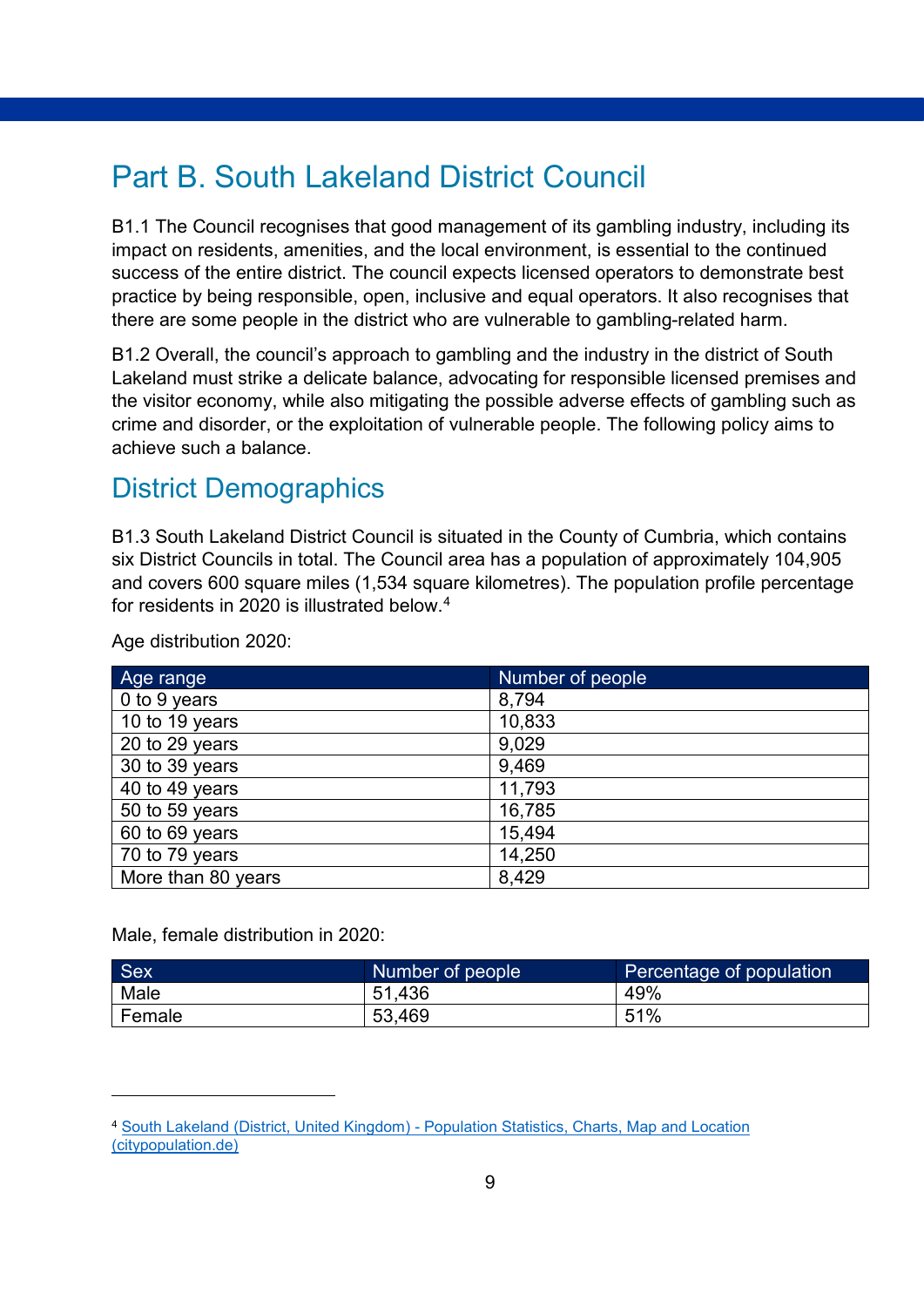# <span id="page-9-0"></span>Part C. Gambling Risk Assessment Policy

C1.1 The Gambling Risk Assessment Policy applies to all applications. From time to time licence holders will have to review their risk assessment either because of a change in their operation or to ensure it is up to date. This section lays out the expectations of applicants and licence holders to assess the local risks to the licensing objectives posed by the provision of gambling facilities at each of their premises, and to have policies, procedures and control measures to mitigate those risks.

The Licensing Objective Policies (D1, D2 and D3) apply to all applications. Applicants must be able to demonstrate that they will be reasonably consistent with the licensing objectives. The relevant considerations and criteria that the Licensing Authority will take into account are listed within these policies. Each application will be considered on its own merits having regard to this policy and the Gambling Commission's (which may be issued from time to time).

C1.2 The gambling risk assessment within the application should be used to set out how the proposed premises will operate or what the variation to the licence will do to the current operation of the premises. Applicants should include as much detail as possible in their risk assessment to enable responsible authorities and other parties to understand the operation of the premises. The information provided within the risk assessment should consider the policy requirements contained within this statement. The applicant should demonstrate how the applicant and the operation of the premises will promote the licensing objectives. Similar information should be provided by Applicants for reviews and other types of permissions.

C1.3 Residents, businesses and responsible authorities will have regard to the information contained within the risk assessment and therefore it is important to provide as much information upon application as possible. Applicants that do not provide enough information are more likely to receive representations from residents, businesses or responsible authorities. As well as the specific policies, applicants should pay particular attention to the appendices attached to this gambling policy.

C1.4 Applicants should also take into account reasons for specific policies and the unique characteristics surrounding the area in which the venue is located to draft a risk assessment that would address the concerns of responsible authorities and other parties. Specific reference should be made to issues raised in the Local Area Profile.

C1.5 Applicants may also wish to provide supporting documents to the risk assessment. If additional documentation is to be provided, then it should be submitted when the application is made. Applicants should engage with the local community as much as possible on the proposed application before submitting it to the Licensing Authority.

In some cases, pre-engagement with local residents, businesses and responsible authorities can significantly reduce representations to the application and therefore could prevent the need for the application to be determined at a public hearing of the Licensing Authority.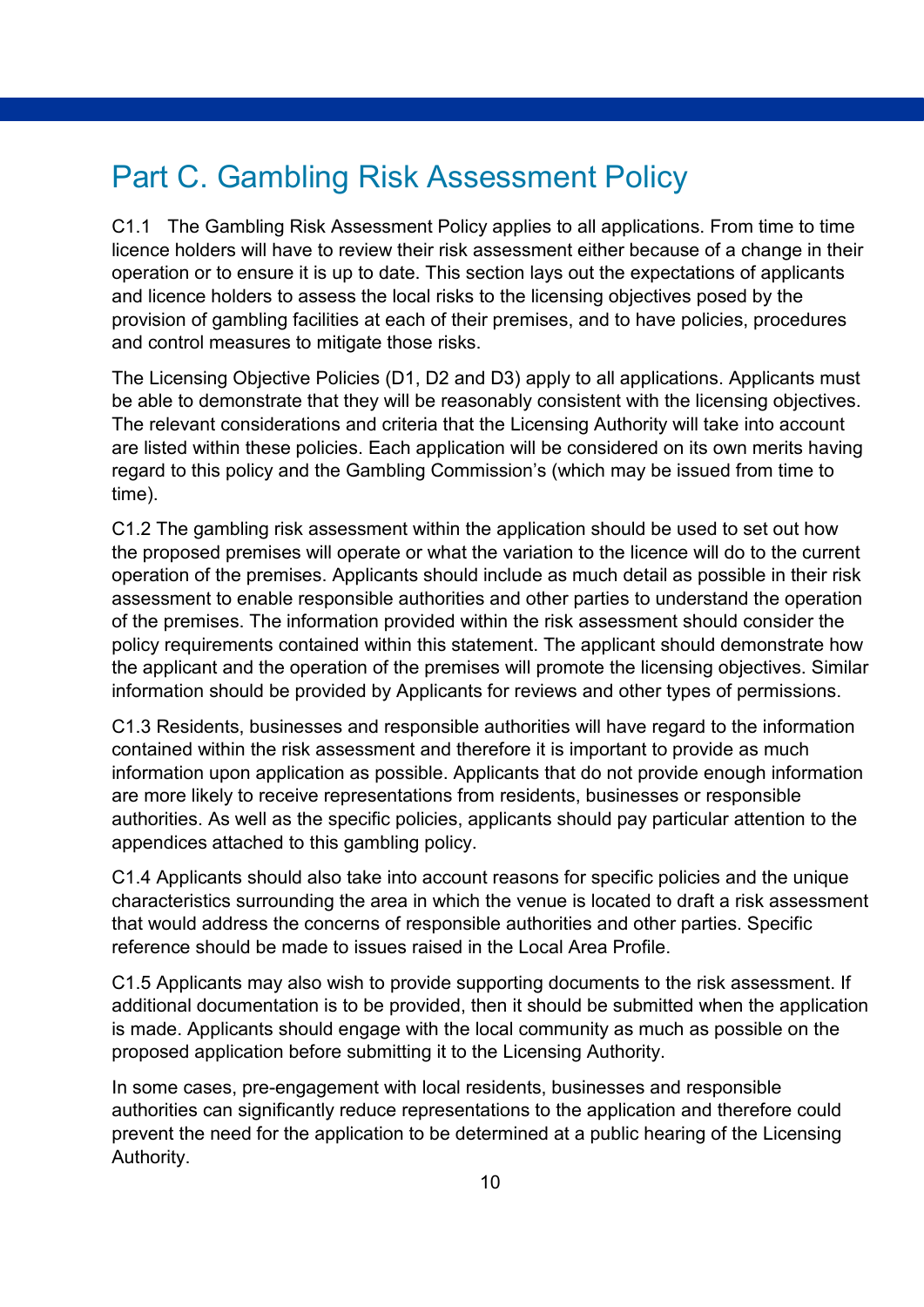C1.6 Applications for provisional statements or new gambling premises or to vary an existing licence must be accompanied by a suitable and sufficient gambling risk assessment.

C1.7 The gambling risk assessment referred to in C1.6 must include;

- 1. An assessment of the local area risks, identified by the gambling operator and those identified within the Local Authority's area.
- 2. An Assessment of the gambling operational risks associated with the new premises or the proposed variation of an existing licence.
- 3. An Assessment of the premises design risks associated with the proposed or existing interior and exterior layout and design of the premises and;
- 4. An assessment of the relevant control measures based on systems, design and physical measures that will eliminate or mitigate the risk to one or more of the licensing objectives.

## <span id="page-10-0"></span>Reasons for Policy C1

C1.8 The Gambling Commission (the Commission) introduced provisions in its social responsibility code within the Licence Conditions and Codes of Practice (LCCP), which require gambling operators to assess the local risks to the licensing objectives, posed by the provision of gambling facilities at each of their premises, and to have policies, procedures, and control measures to mitigate those risks. This change in national policy was intended to provide a well-evidenced and transparent approach to considering and implementing measures to address the risks associated with gambling.

C1.9 Ordinary code provision 10.1.2. Sharing local risk Assessments, states licensees should share their risk assessment with licensing authorities when applying for a premises licence or applying for a variation to existing licensed premises or otherwise on request.

C1.10 The risk-based approach provides a better understanding of, and enables a proportionate response to risk. This approach includes looking at future risks and thinking about risks in a probabilistic way. Risk is not necessarily related to an event that has happened. Risk is related to the probability of an event happening and the likely impact of that event. In this case, it is the risk of the impact on the licensing objectives.

C1.11 Since the introduction of these code provisions within the LCCP, this Licensing Authority has found a significant variation in the detail and sufficiency of the risk assessments that were submitted along with applications for new or variation applications. Applicants appeared to be treating the requirement for risk assessments as a tick box exercise. Gambling risk assessments are often generic and lacking in relevant local considerations. This approach has meant that risk assessments are often not suitable or sufficient to establish how the applicant has taken account of their operation, design of the premises and the location where the premises are located. Therefore, the Licensing Authority has included its expectations for the risk assessment process within this policy.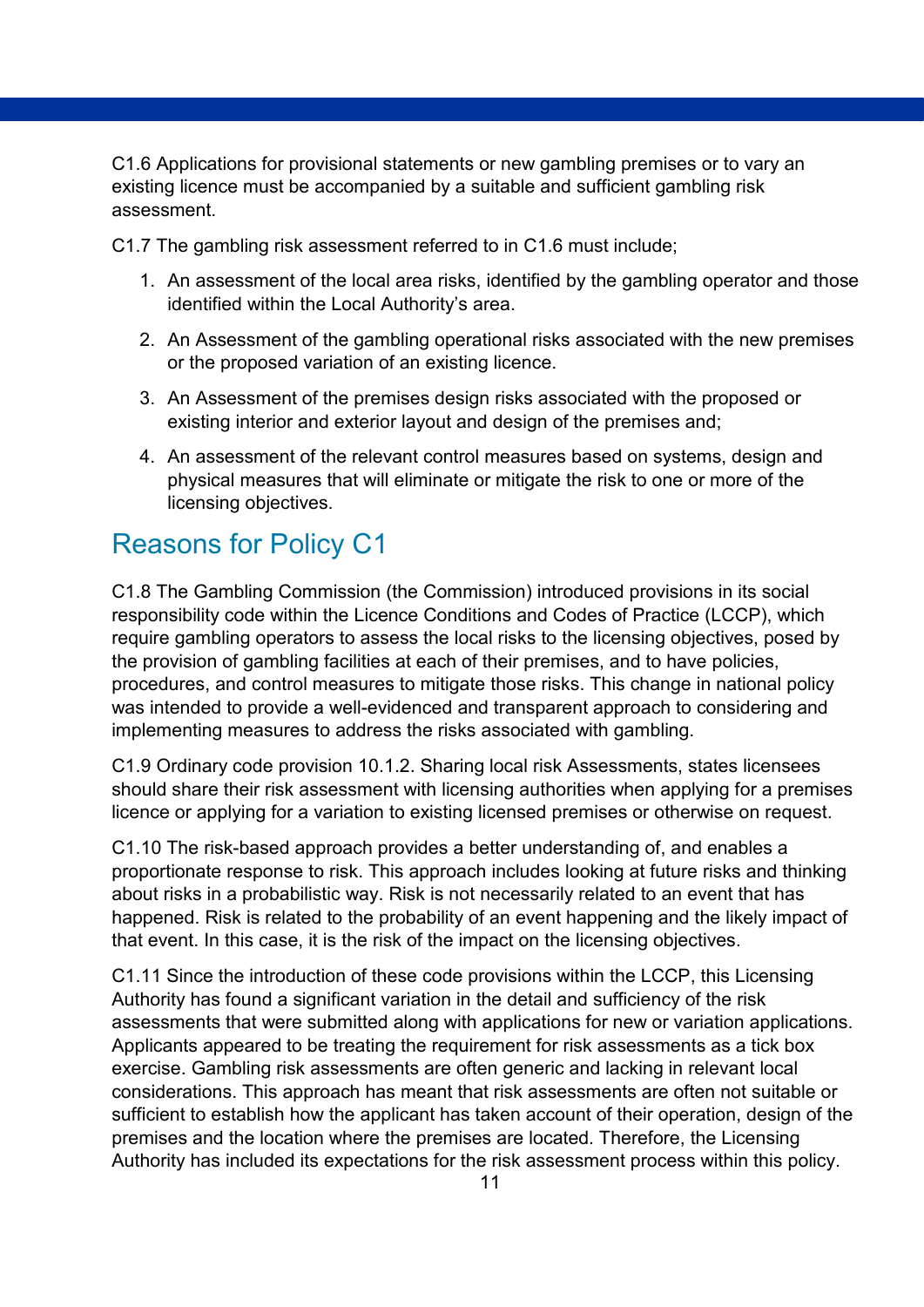Applicants will be expected to meet the requirements of the Gambling Risk Assessment Policy when submitting applications.

C1.12 The Licensing Authority's policy approach within this Statement of Principles is the gambling risk assessment will be the key document that the authority will scrutinize when determining an application. Therefore, applicants must ensure that their risk assessment considers the key elements of the policies within this statement and how it will operate, having regard to the location where the premises will be or is situated. Applicants that provide an inadequate risk assessment are likely to receive representations from the Licensing Authority and other responsible authorities.

# <span id="page-11-0"></span>Part D. Licensing Objectives and Risk Factors.

# <span id="page-11-1"></span>I. Preventing Gambling from Being a Source of Crime or Disorder, Being Associated with Crime or Disorder or Being Used to Support Crime.

D1.1 This Licensing Authority will not grant an application for a provisional statement or new gambling premises licence or vary an existing licence that is not reasonably consistent with the objective of preventing gambling from being a source of crime or disorder, being associated with crime or disorder or being used to support crime.

D1.2 When considering *D1.1*, the Licensing Authority will examine the below criteria and take into account any relevant considerations. As set out below in addition to other relevant policies within this statement

D1.3 Criteria:

- 1. Whether the premises make or will make a contribution to the levels of crime and disorder in the area.
- 2. Whether the premises will operate in such a way that will be reasonably consistent with the crime and disorder objective.
- 3. Whether the applicant has met the requirements of policy C1 and provided a suitable and sufficient gambling risk assessment demonstrating how they will implement sufficient mitigation to prevent gambling from being a source of and/or associated with crime or disorder or being used to support crime if the application is granted.

#### D1.4 Considerations

- 1. The levels of crime and disorder in and around the venue.
- 2. The proposed operation of the premises and the types of gambling activities that will be provided.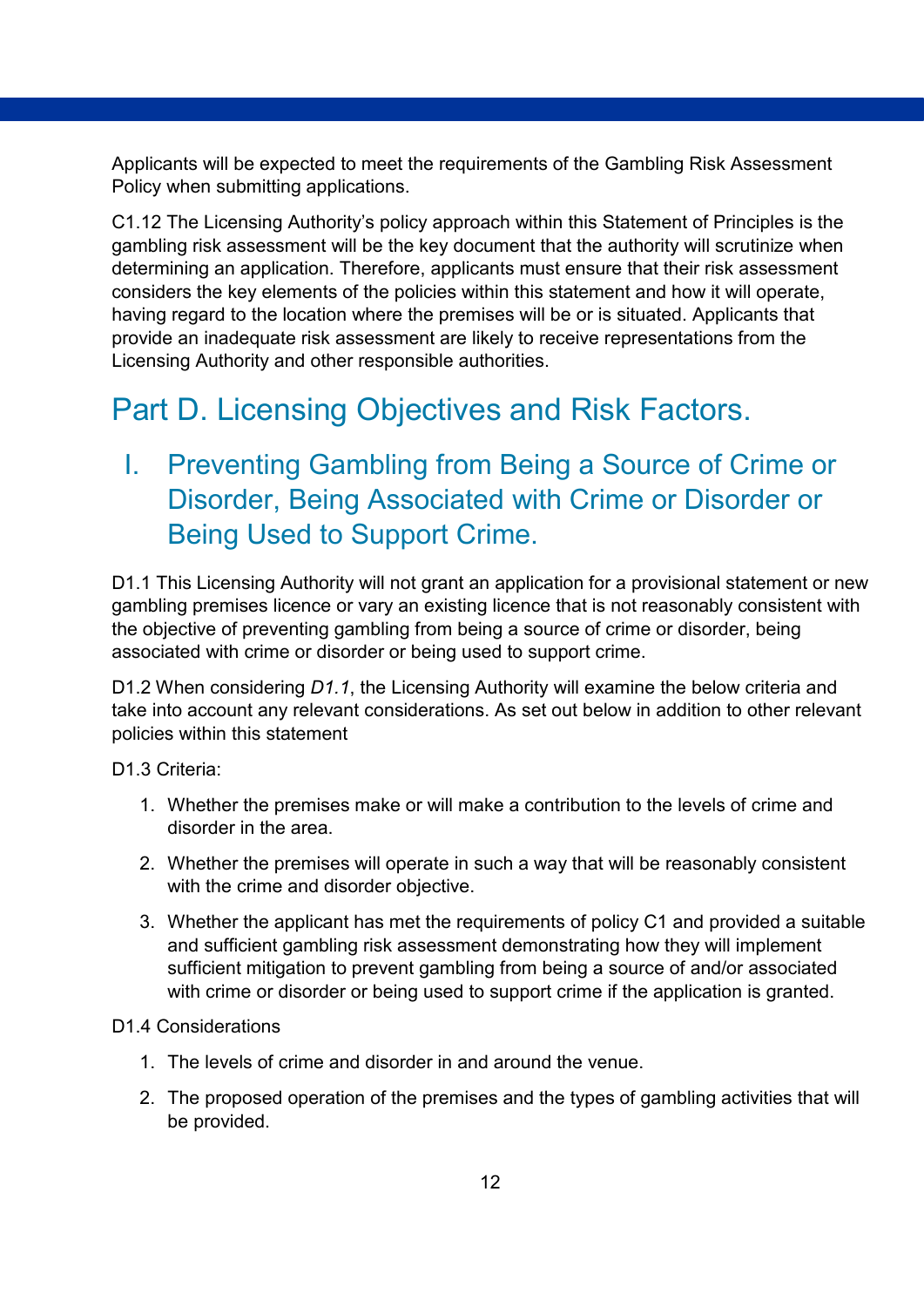- 3. The staffing levels that will be provided during the time when the premises provide facilities for gambling
- 4. Whether there is a history of crime and disorder associated with the premises, the operator or similar gambling premises uses.
- 5. Whether the premises operator or similar gambling premises uses have been used by those involved in crime to associate, carryout other criminal activities or dispose of the proceeds of crime.
- 6. Whether the premises have been designed and considered so as to minimize opportunities for crime and disorder.
- 7. Whether the operators of the premises have been or will be fully cooperative with enforcement agencies.
- 8. Whether the Gambling Commission Codes of Practise have been complied with.

#### Reasons for Policy D1.

D1.5 Applicants for premises licences will have to hold an operator's licence from the Commission (except occupiers of tracks who do not propose to offer gambling themselves). Generally, the licensing authority will not (unless evidence to the contrary comes to light) have to ascertain if the applicant is suitable to hold a premises licence. A gambling operator must meet the Commission's requirements to obtain and hold an operator's licence, whilst the Licensing Authority's concerns are focused on the premises and how the operation of the premises will affect the licensing objectives.

D1.6 This Licensing Authority will have to be satisfied that the premises will not adversely affect the licensing objectives and is compliant with the Commission's guidance, codes of practice and this statement of principles

D1.7 The licensing authority will expect the applicant to consider the measures that they feel are necessary to ensure that the operation of their gambling premises is reasonably consistent with the licensing objective of preventing gambling from being a source of crime or disorder, being associated with crime or disorder or being used to support crime.

D1.8 The Gambling Commission's guidance does envisage that licensing authorities should pay attention to the proposed location of gambling premises in terms of this licensing objective. If an application is made in an area known to have high levels of crime, the Licensing Authority will consider carefully whether gambling premises are suitable to be located there, considering such factors as, levels of recorded crime; the type of that crime and levels of anti-social behaviour-related complaints

D1.9 Applicants must have an understanding of the local area in which they either operate, or intend to operate, gambling premises. The applicant will have to provide evidence that they meet the criteria set out in this policy and demonstrate that in operating the premises they will be reasonably consistent with this objective. Operators need to be aware of how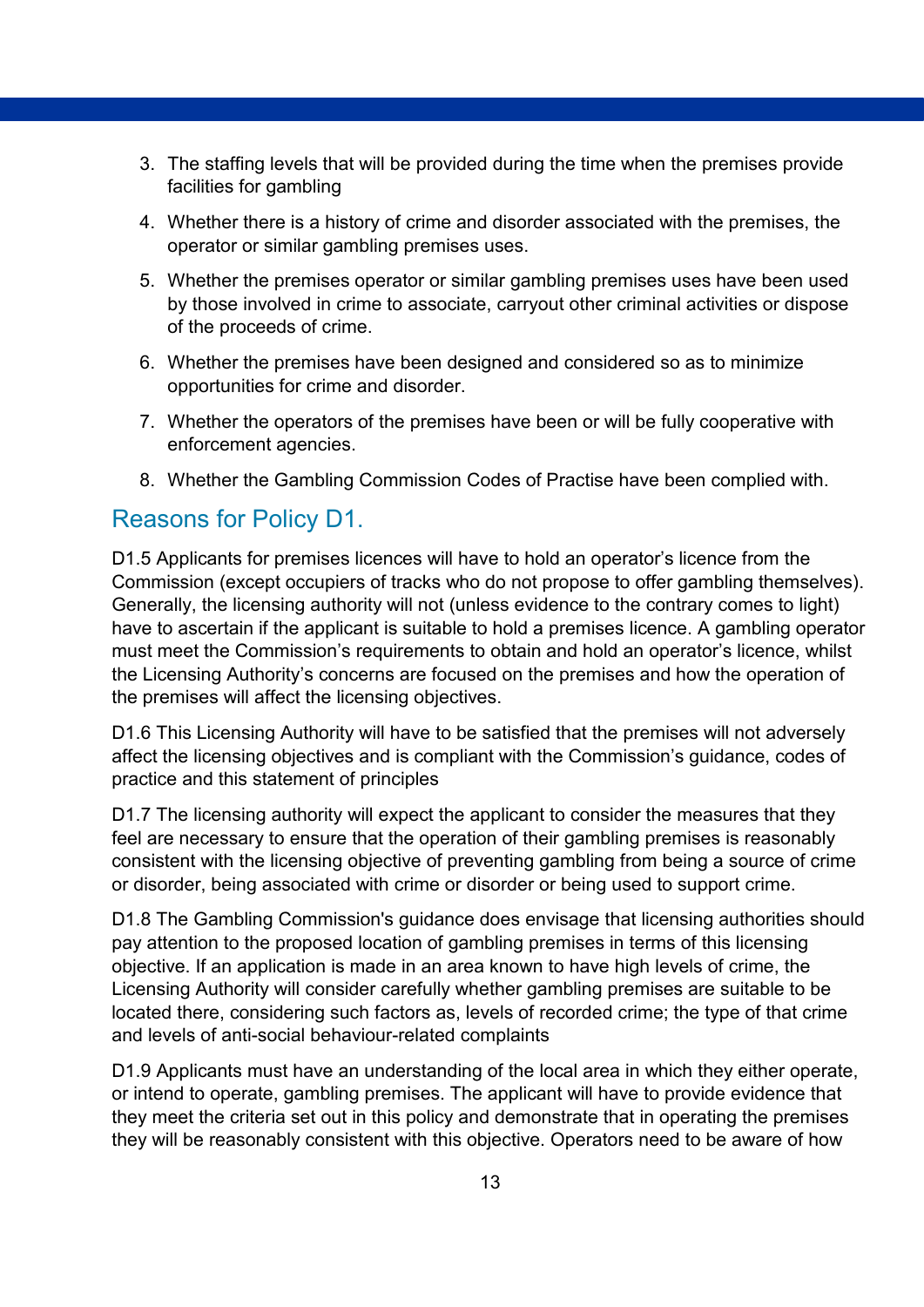the operation of their premises may impact on this objective. The council will expect the applicants to provide details as to their crime prevention measures within their gambling risk assessment.

D1.10 Gambling premises can become a source of crime or disorder. This may not necessarily mean that there are significant numbers of incidents or crime reported within the premises. The presence of gambling premises can provide a location for people to gather who may be involved in criminality in or around that premises or congregate with associates who then perpetrate criminal activity away from the premises.

D1.11 The Licensing Authority, when considering any applications that have been identified by the police as having a problems with criminality, gangs, prostitution, or anti-social behaviour, particularly involving groups who loiter will expect applicants or licensees to demonstrate that they have sufficient measures in place to prevent or deter people involved in unlawful activities from using their premises to support crime or to avoid apprehension. In some locations within the district, the preventative measures put forward by applicants or existing operators may not be sufficient in meeting the licensing objectives because of the risk associated with the premises adding to or being associated with crime and disorder. In those circumstances the Licensing Authority, having had regard to the applicants' submissions and any evidence or views from the police may impose restrictions above that put forward by the applicant or refuse the application.

D1.12 If a licensed premises becomes associated with crime or disorder or supports crime it is likely that action will be taken against the licensee if they are not taking the appropriate action to prevent crime and disorder at the premises. If criminality or disorder takes place inside or outside the premises, either because it is being used by criminals to commit crime in the area or crime is taking place within the premises the Licensing Authority and Police are likely to take immediate steps to address those problems.

D1.13 Depending on the severity of the association with crime and disorder or crime taking place on or around the premises the Police and/or Licensing Authority may seek to review the premises licence which could result in the imposition of additional conditions and/or the modification of existing conditions.

D1.14 There is a distinction between disorder and nuisance. In order to make the distinction, whether a disturbance was serious enough to constitute disorder, the Licensing Authority will consider factors such as whether police assistance was required, how threatening the behaviour was to those who could see or hear it, how frequently it is reported, prevalence of persons loitering outside, the times of day when disorder is reported and the impact on residents.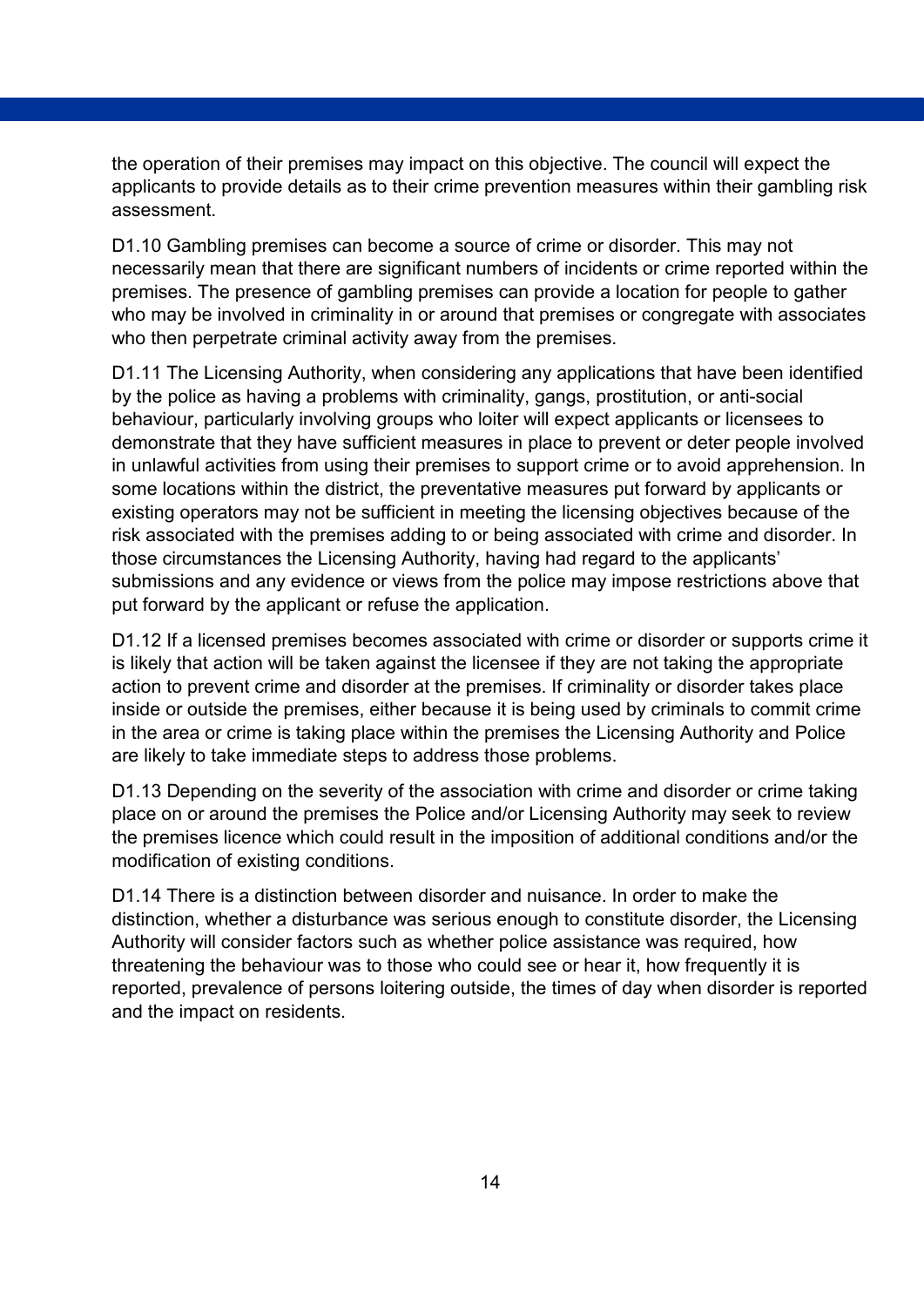### <span id="page-14-0"></span>II. Ensuring that Gambling is Conducted in a Fair and Open Way.

D2.1 This Licensing Authority will not grant an application for a provisional statement or new gambling premises licences or vary an existing licence that is not reasonably consistent with the objective of ensuring that gambling is conducted in a fair and open way.

D2.2 When considering Clause *D2.1*, the Licensing Authority will apply the criteria and take into account any relevant considerations as set out below in addition to other relevant policies within this policy.

D<sub>2.3</sub> Criteria:

- 1. Whether the premises will operate in such a way that will be reasonably consistent with the fair and open licensing objective.
- 2. Whether the applicant has met the requirements of Policy C1 and provided a suitable and sufficient gambling risk assessment demonstrating how they will implement sufficient mitigation to ensure that gambling is conducted in a fair and open way.

D<sub>2</sub> 4 Considerations:

- 1. Whether the premises have been designed so as to ensure gambling is conducted in a fair and open way.
- 2. Whether sufficient management measures are proposed or are in place to ensure that gambling is conducted in a fair and open way.
- 3. Whether the management and operation of the premises is open and transparent.
- 4. Whether the operators of the premises have been or will be fully cooperative with enforcement agencies.
- 5. Whether the Gambling Commissions Codes of Practice have been complied with.

#### Reasons for Policy D2

D2.5 To achieve the aim of this licensing objective there is a direct link with the successful achievement of the crime and disorder objective. The intention of the Act and the Crime and Disorder objective is to restrict and prohibit criminals from gambling premises and providing facilities for gambling. Reducing or eliminating the risk of cheating, fraud and oppressive behavior will have support the extent of the achievement of this licensing objective.

D2.6 The Licensing Authority will expect applicants to consider the measures necessary to be reasonably consistent with the licensing objective of ensuring that gambling is conducted in a fair and open way. The Gambling Commission is the body primarily concerned with ensuring that each operator conducts gambling activities in a fair and open way, however, the Licensing Authority will scrutinize the venues operation, design, layout and location to ensure that the application meets this objective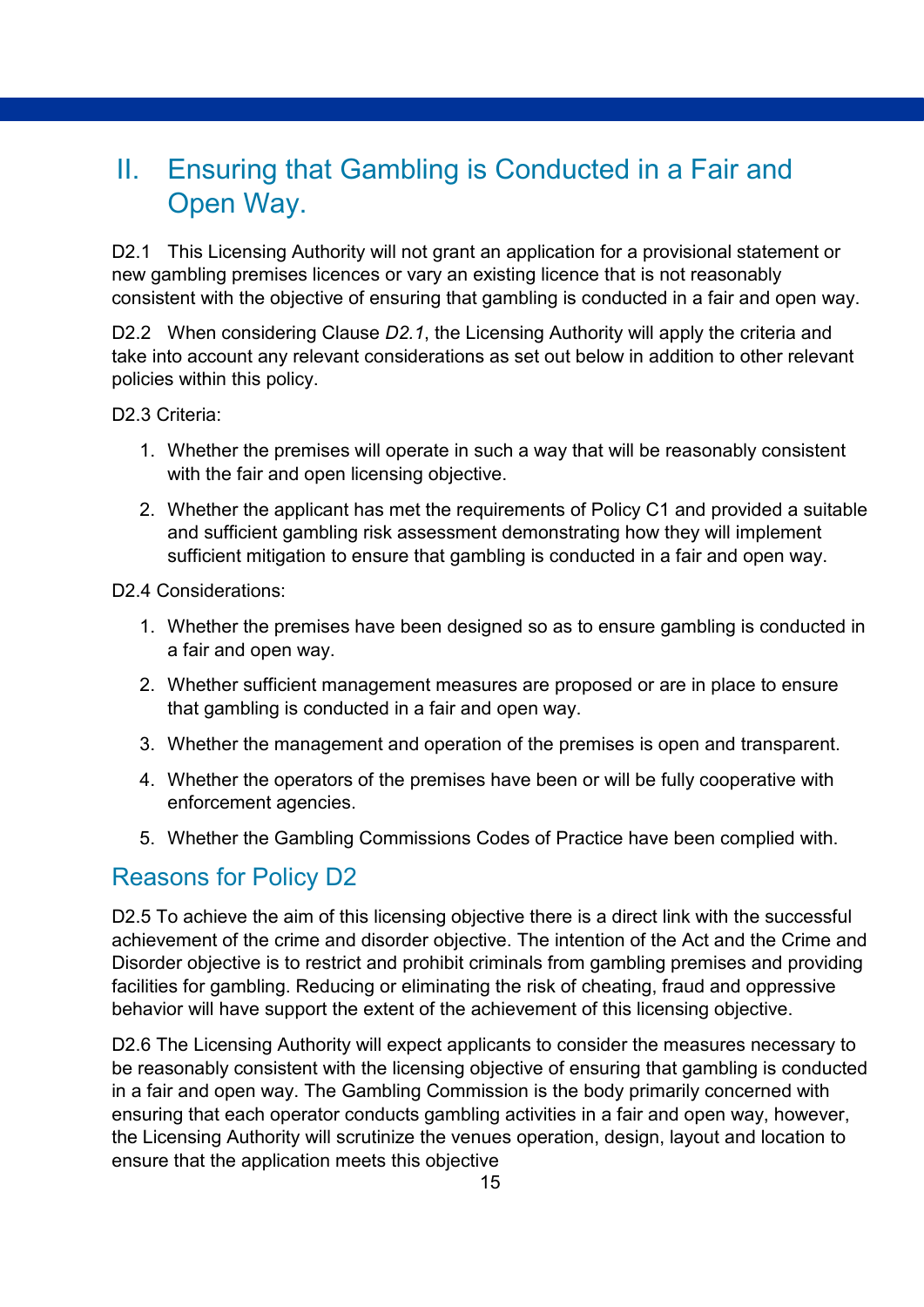D2.7 The approach taken by the Gambling Commission to ensure gambling is conducted in a fair and open way is that:

- 1. it expects that not only is gambling fair in the way it is played but that the rules are transparent to players and they know what to expect.
- 2. it will ensure that the rules are fair, and that easily understandable information is made available by operators to players about, for example: the rules of the game, the probability of losing or winning and the rules and conditions on which business is conducted;
- 3. it will ensure that operating and personal licences are issued only to those who are suitable to offer gambling facilities or work in the industry;
- 4. it will ensure that appropriate advertising codes continue to be in place to prevent consumers from being misled;
- 5. it will ensure that the licences it issues, together with the licence conditions it imposes and the codes of practice it publishes, set appropriate standards of conduct for licence holders (for example, in respect of terms on which gambling is offered and the transparency of such terms) and appropriate technical standards for gaming machines and other equipment used in connection with any licensed activity;
- 6. in the event of non-compliance, it will ensure that sanctions are imposed, or other appropriate steps taken, which among other things, deter future non-compliance on the part of the relevant licence holder and other licence holders more generally;
- 7. it will ensure that the investigation and prosecution of offences under the Act including the offence of cheating under section 42 of the Act – are prioritised by reference to the level of risk posed to the Licensing objectives.

D2.8 The Licensing Authority fully supports the Gambling Commissions approach associated with ensuring gambling is conducted in a fair and open way. The Licensing Authority will communicate any concerns to the Gambling Commission about misleading advertising or any absence of required game rules

D2.9 Where there are allegations or suspected unfair practices and un-transparent gambling practices are being conducted the Licensing Authority, along with the Gambling Commission will investigate and take the appropriate action necessary to ensure compliance with this Licensing objective.

D2.10 Applicants must ensure that the relevant rules and terms and conditions of play are readily available. This can be either on the premises, with posters or leaflets or via the operator's website. Staff must be conversant with the relevant rules and gameplay associated with the gambling products that are offered. A mechanism for grievances or complaints should be provided to all customers who feel that a gambling product or game is unfair or un-transparent.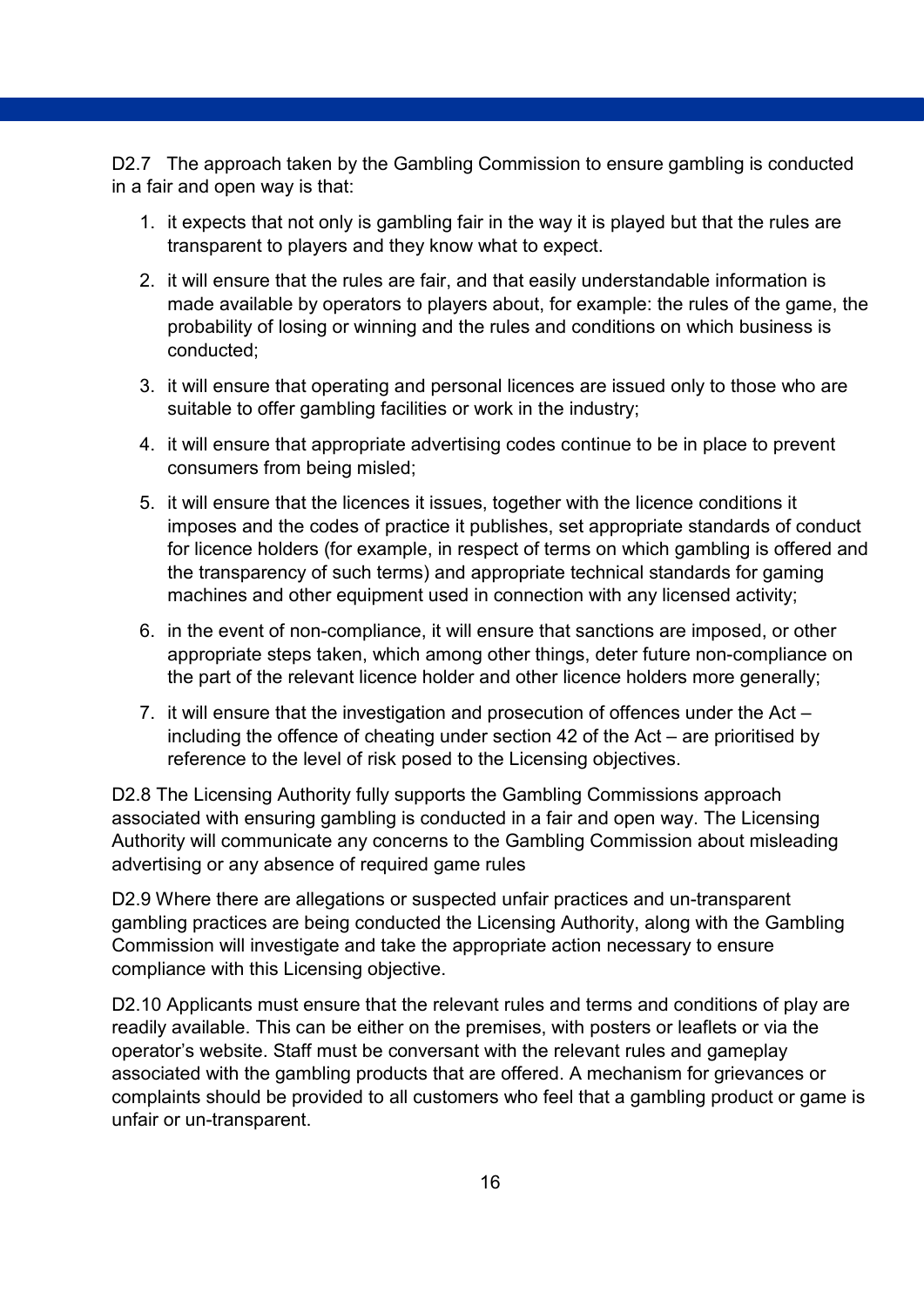D2.11 The Licensing Authority will consider each application on its own merits and will look closely at applications for types of premises that can be run by an operator where there is no requirement to hold an operator's licence. Track owners do not necessarily require an operator's licence and any application made by such an unlicensed operator will be scrutinised to ensure that this objective is met. In these circumstances, the applicant would be expected to address how they intend to ensure that gambling will be conducted fairly and openly. In the case of premises that do not hold an operating licence, such as tracks, additional conditions may be required dependent on the risks outlined in the application.

# <span id="page-16-0"></span>III. Protecting Children and Other Vulnerable Persons from Being Harmed or Exploited.

D3.1 This Licensing Authority will not grant an application for a provisional statement or new gambling premises licences or vary an existing licence that is not reasonably consistent with the objective of protecting children and other vulnerable persons from being harmed or exploited by gambling.

D3.2 When considering clause *D3.1* the Licensing Authority will consider the following criteria associated with protecting children from being harmed or exploited by gambling, taking into account any relevant considerations.

D3.3 Protection of vulnerable persons are set out at D3.10 to D3.16. In addition to other relevant policies within this statement:

D3.4 Criteria (General):

- 1. Whether the premises will operate in such a way that will be reasonably consistent with the protection of children and other vulnerable persons from being harmed or exploited licensing objective.
- 2. Whether the applicant has met the requirements of Policy C1 and provided a suitable and sufficient gambling risk assessment demonstrating how they will implement sufficient mitigation to protect children and other vulnerable persons from being harmed or exploited by gambling.

D3.5 Considerations;

- 1. Has the operator a specific training programme for staff to ensure that they are able to identify children and vulnerable people and take appropriate action to be reasonably consistent with this objective to exclude them from the premises or parts of the premises.
- 2. If the premises intend to or already operates as an adult only environment has the operator taken effective measures to implement an appropriate proof of age scheme to ensure that no one under the age of 18 is admitted to the premises or restricted areas.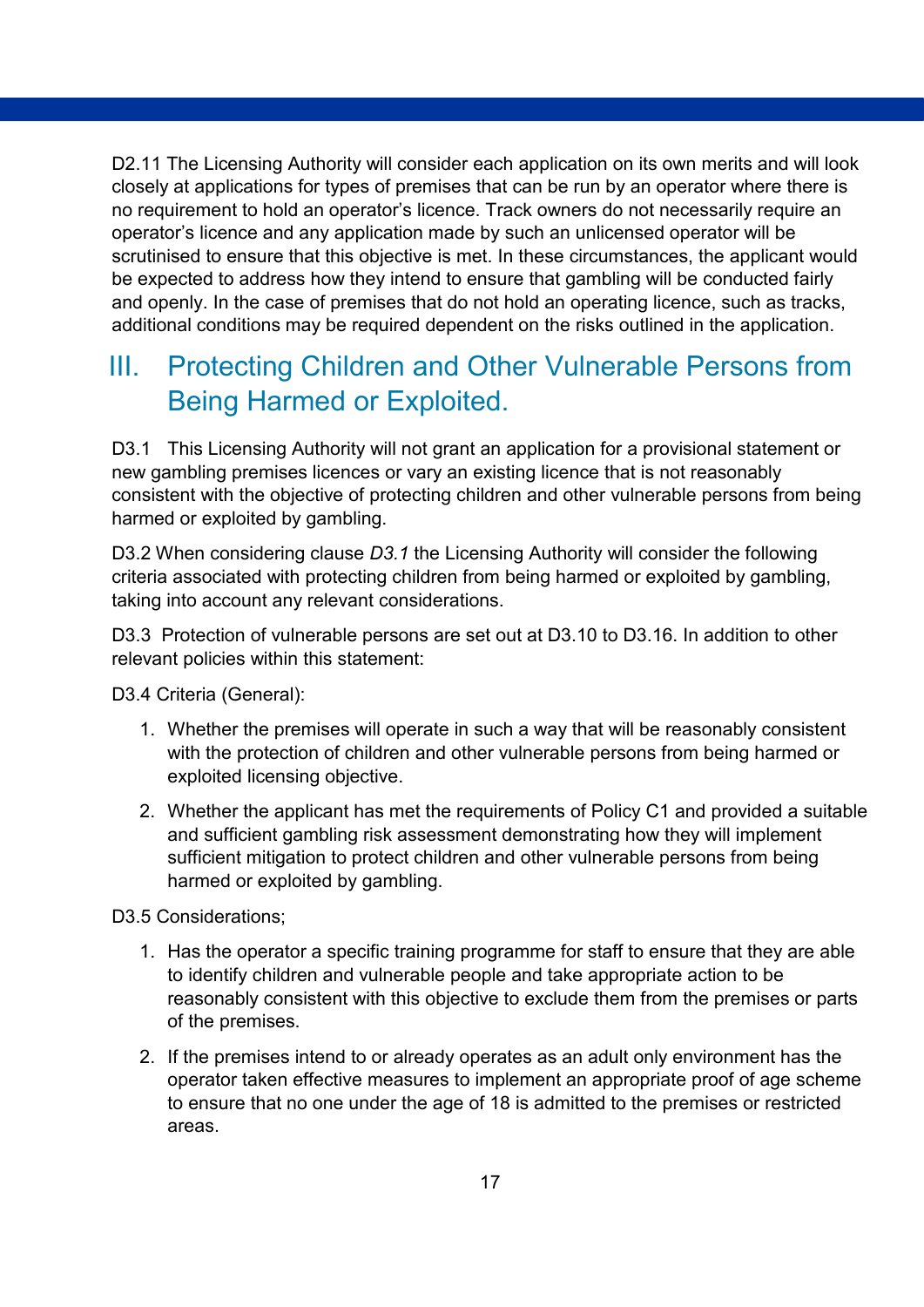- 3. Whether the layout, lighting and fitting out of the premises have been designed so as to not attract children and other vulnerable persons who might be harmed or exploited by gambling.
- 4. Whether sufficient management measures are proposed or are in place to protect children and other vulnerable persons from being harmed or exploited by gambling.
- 5. Whether any promotional material associated with the premises could encourage the use of the premises by children or young people.

### Child/Young Person Safe Guarding

D3.6 The Licensing Authority will expect applicants to demonstrate that they will have systems and processes in place to adequately safeguard children as set out within the criteria below:

D3.7 Criteria (safeguarding of children)

1. Whether the applicant has met the requirements of Policy C1 and provided a suitable and sufficient gambling risk assessment demonstrating how they will implement sufficient mitigation to protect children from being harmed or exploited by gambling.

D3.8 In operating and managing a licensed gambling premises the applicant has designated one or more senior staff members within the organisation with the following responsibilities in relation to safeguarding children and protecting them from harm.

- 1. Ensuring safeguarding children, including child sexual exploitation (CSE) training is provided to all staff.
- 2. Monitoring and recording whether all staff have received the minimum (initial and refresher) safeguarding children training.
- 3. Ensuring all staff have read and know where to find the organisations safeguarding of children policy and where they can access additional information on safeguarding from, e.g. Government Guidance "What to do if you're worried a child is being abused".
- 4. Provide advice and support to staff when they have a concern about safeguarding a child.
- 5. Have a system in place to record all concerns and actions taken associated with the safeguarding of children by staff.
- 6. Be the contact person for the council's Children's Services Department and the police in relation to all incidents or concerns related to the safeguarding of children on or linked to the operation of the gambling premises
- 7. Ensure all staff are made aware that if the person who whey suspect may be harming children is senior to them in the organization hierarchy that they can contact the council's Children services, or Police.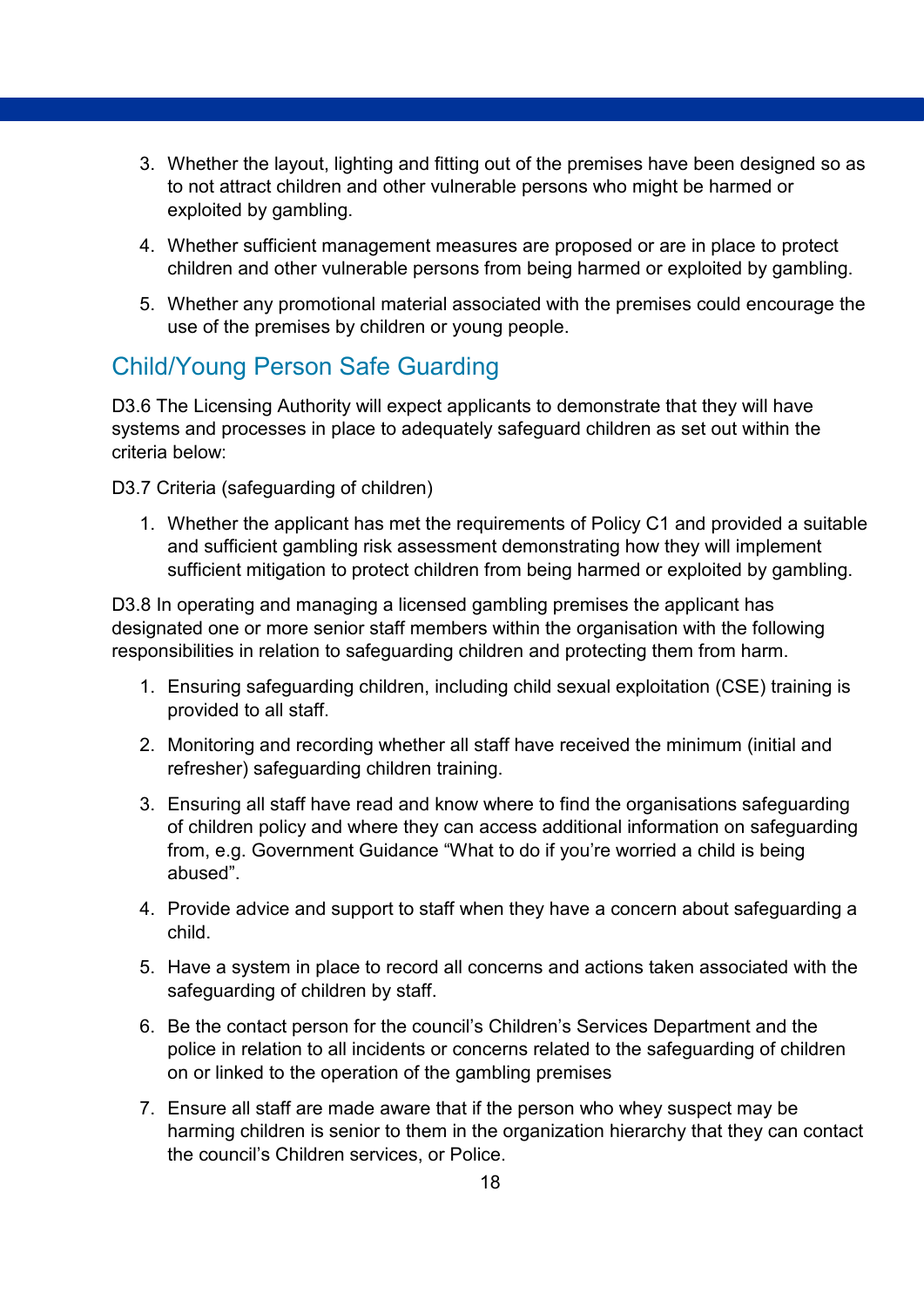D3.9 The applicant has or intends to implement safeguarding training to ensure that their staff have a basic awareness of child protection issues. This includes:

- 1. Being alert to the possibility of child abuse, CSE and neglect.
- 2. A knowledge of the signs of an abusive or potentially abusive event or set of circumstance
- 3. Knowing who in the organisation to raise safeguarding concerns.
- 4. Being competent in taking the appropriate immediate or emergency action to protect a child where there are safeguarding concerns.
- 5. Knowing how to refer a safeguarding concern to the council's Children's Services Department and/or police.

#### Other Vulnerable Persons (Adult)

D3.10 This Licensing Authority will consider the following criteria when assessing the proposed and existing measures associated with protecting other vulnerable persons (adults) from being harmed or exploited by gambling.

D3.11 Criteria (Other Vulnerable Persons (Adults)

- 1. Whether the applicant has provided a suitable and sufficient gambling risk assessment as required by policy C1 to reduce or eliminate the risk to other vulnerable persons from being harmed or exploited by gambling.
- 2. The applicant has sufficient policies, procedures and mitigation associated with the following risks to other vulnerable persons being harmed or exploited by gambling:
	- i. The cognitive capacity of the person to make informed decisions relating to their gambling
	- ii. Establishing the means to which a person can afford to gamble to the extent and frequency of their gambling activity
	- iii. The approach to active and passive intervention for customers who show signs of at-risk behaviour, gambling beyond their means or are likely to be problem gamblers.
	- iv. The approach to managing and helping customers who appear to have addictive gambling tendencies and/or has self-excluded themselves from gambling from the premises or gambling operator and continues to attempt to gamble.
	- v. How vulnerable people can gain access to support, information on appropriate gambling treatment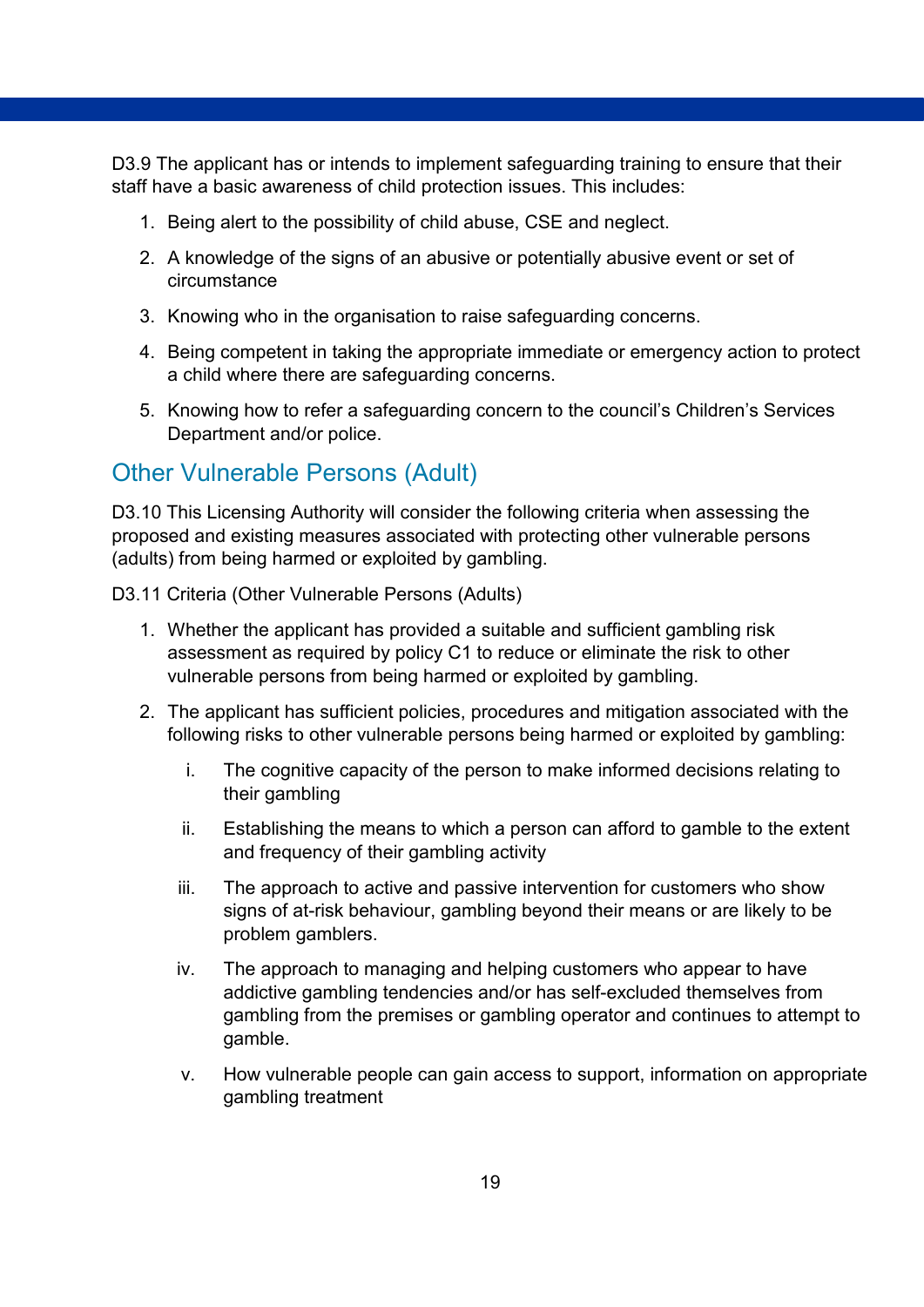D3.12 The applicant has or intends to implement training to ensure that all staff, who interact with customers are aware and can demonstrate their understanding of the relevant organisational policies and procedures.

D3.13 The Licensing Authority will expect applicants to demonstrate that they will have systems and processes in place to adequately safeguard other vulnerable persons (adults) as set out within the criteria below:

D3.14 Considerations (Other Vulnerable Persons (Adults)

- 1. Whether the applicant has met the requirements of Policy C1 and provided a suitable and sufficient gambling risk assessment demonstrating how they will implement sufficient mitigation to safeguard other vulnerable persons (Adults) from being harmed or exploited by gambling.
- 2. In operating and managing a licensed gambling premises the applicant has designated one or more senior staff members within the organisation with the following responsibilities in relation to safeguarding vulnerable adults and protecting them from harm.
- 3. The applicant has or intends to implement safeguarding training to ensure that their staff have a basic awareness of protecting vulnerable persons. This includes:
	- I. Ensuring safeguarding of adults training is provided to all staff
	- II. Monitoring and recording whether all staff have received the minimum (initial and refresher) safeguarding adults training.
	- III. Ensuring all staff have read and know where to find the organisations safeguarding of adult's policy and where they can access additional information on safeguarding adults from, e.g. Government or other agency, charity guidance.
	- IV. Provide advice and support to staff when they have a concern about safeguarding a at risk adults
	- V. Have a system in place to record all concerns and actions taken associated with the safeguarding of adults by staff
	- VI. Be the contact person for the council's Adult Services Department, the police or other agency in relation to all incidents or concerns related to the safeguarding of at-risk adults on or linked to the operation of the gambling premises.
	- VII. Ensure all staff are made aware that if the person who they suspect may be harming a vulnerable adult is senior to them in the organisation hierarchy that they can contact the council's Adult's Services Department and the police directly.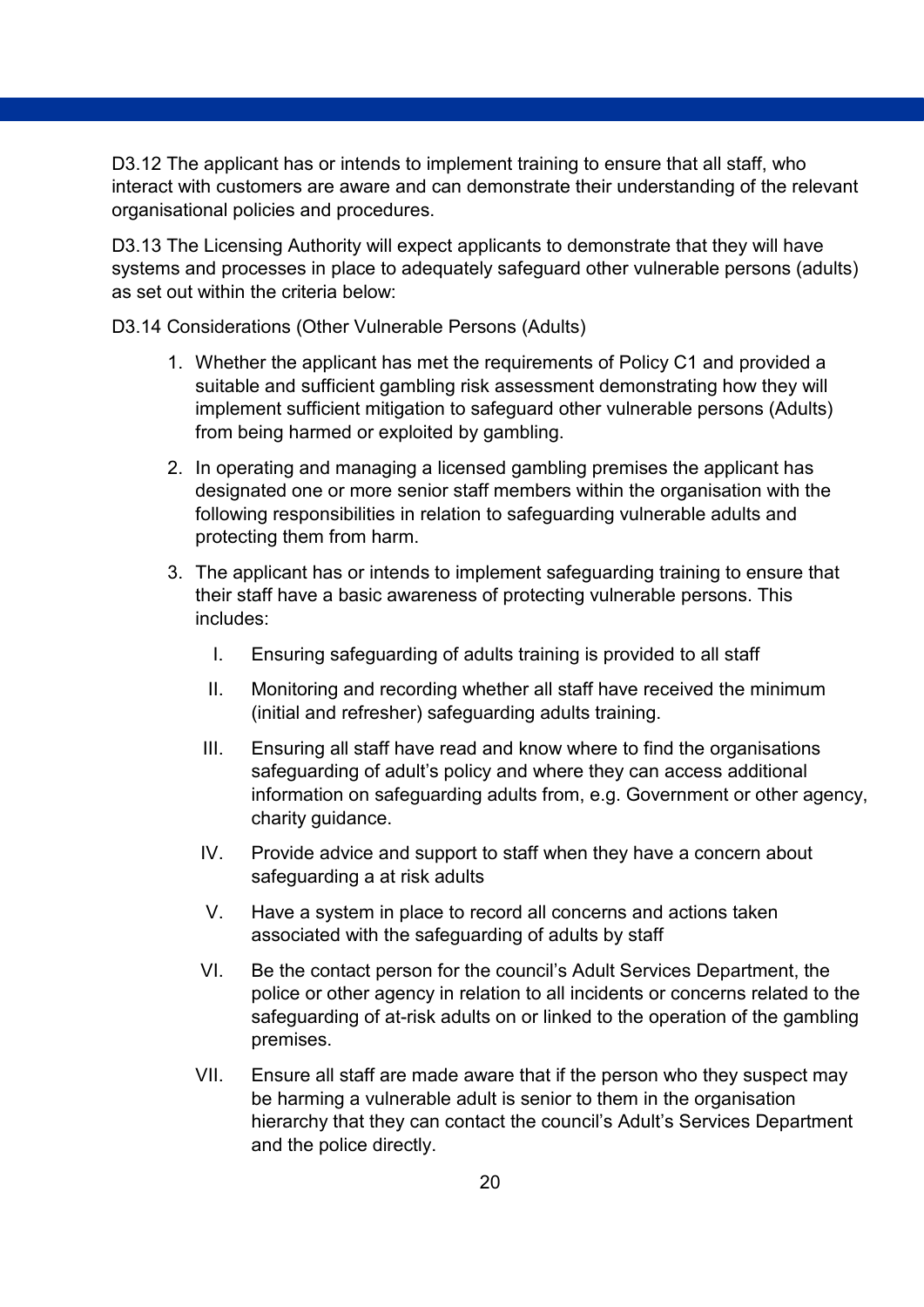D3.15 For the purposes of this policy any reference to "children" or "child" will include any person who meets the definition of a child and young person within section 45 of the Gambling Act 2005, therefore such references will apply to anyone under the age of 18.

#### Reasons for Policy

D3.16 This Licensing Authority will expect applicants to consider the measures necessary to be reasonably consistent with the licensing objective of protecting children and other vulnerable persons from being harmed or exploited by gambling.

D3.17 The Licensing Authority believes that this licensing policy places a significant responsibility on the applicant when apply for a licence and then operating their gambling premises. Whilst gambling operators will focus on the obvious protections associated with this licensing objective, such as restricting access to gambling by children or providing information to customers who may be problem gamblers the Licensing Authority believes that operators must consider other risks to children and vulnerable adults associated with their operation or their customers.

D3.18 It is noted that the Act and Commissions Guidance does not define the term vulnerable persons. The Commission states, "it will for regulatory purposes assume that this group includes people who gamble more than they want to; people who gamble beyond their means; and people who may not be able to make informed or balanced decisions about gambling due to a mental impairment, alcohol or drugs". This is the definition of vulnerable persons the council will use in its consideration of applications.

D3.19 The Licensing Authority have approached this policy in two parts. The first part relates to protecting children from harm or being exploited by gambling. The second part focuses on adults and the risk of harm or exploitation that they may face associated with gambling. The Licensing Authority has indicated within in its Local Area Profile (LAP) and within other policies within this statement that some locations and gambling operations may generate a greater risk of gambling harm due to the resident populations, age, social and economic backgrounds, etc. These are key factors when considering the local risks associated with the application.

D3.20 This Licensing Authority will expect applications to take on their statutory duty within the Act to be reasonably consistent with this licensing objective. However, operators also have a wider moral duty to protect and support their customers or those in the community that may interact with their premises or staff.

## <span id="page-20-0"></span>Risk of Vulnerability to Gambling Related Harm.

## <span id="page-20-1"></span>Young people.

D3.21 Rates of problem gambling among young people who gamble are higher than older adults and youth gambling behaviours are consistent with impacts of harm. These age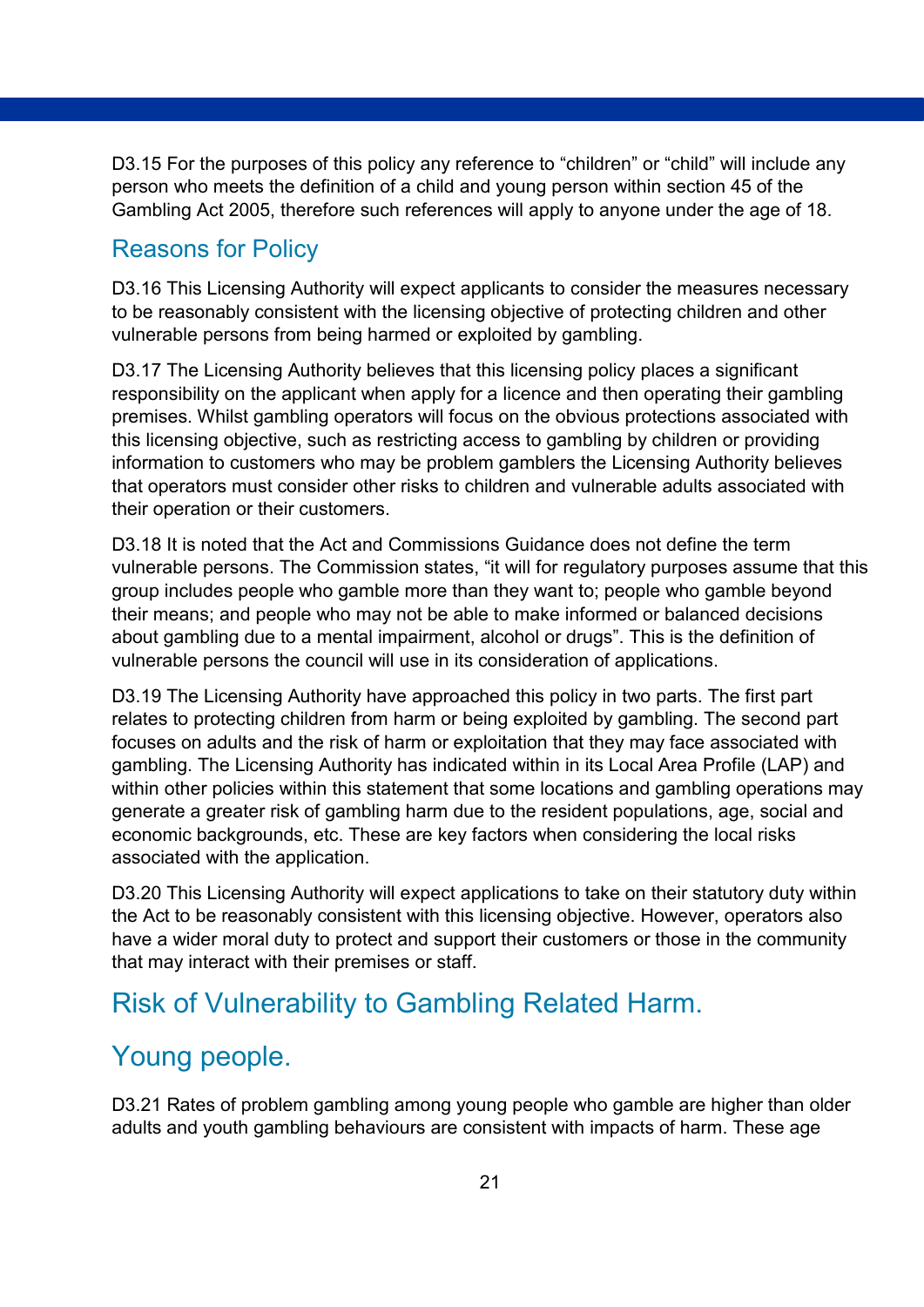groups are less likely to gamble generally but those that do are more likely to experience difficulties with their behaviour.

## <span id="page-21-0"></span>Unemployed and constrained economic circumstance

D3.22 Generally, those of lower income are less likely to gamble but those that do spend a higher proportion of their income on gambling. This is highlighted as a concern given the lesser ability of lower income households to protect themselves from financial instability.

D3.23 There is evidence that those in debt and those using money lenders and/or pawnbrokers are more likely to be problem or at risk gamblers. The relationship between constrained economic circumstances and gambling problems is likely to be complex and multi-faceted. It may be mediated by other economic opportunities and personal feelings about how well off you are compared with others. Despite this complexity, there is a consistent body of evidence showing that, for whatever reason, those who are unemployed and who gamble are more likely to experience adverse outcomes from their gambling than those in paid employment.

### <span id="page-21-1"></span>**Homeless**

D3.24 The rates of problem gambling are higher among those who are homeless than those who are not. Although studies are small, they show that there is a significant relationship with gambling preceding homelessness. Little is known about why rates of problem gambling among homeless population groups is higher than the general population but given associations with other mental health conditions, homeless people should be considered a vulnerable group.

### <span id="page-21-2"></span>Mental ill health.

D3.25 There is a strong association between mental ill health and problem gambling. Associations were found between problem gambling and general anxiety disorder, phobia, obsessive compulsive disorder, panic disorders, eating disorders, probably psychosis, attention deficit, hyperactivity disorder, post-traumatic stress disorder harmful and hazardous levels of alcohol consumption and drug addiction. Overall, three quarters of problems gamblers seeking treatment also experience co-morbid mental health disorders.

D3.26 Being a problem or at-risk gambler is associated with latter onset of major depressive disorder, alcohol use and dependence, drug use and experience of any mental disorder. Illegal drug use and experience of any mental disorder is also associated with the subsequent onset of at risk and problem gambling. These findings seem to confirm the conclusion that the relationship between problem gambling and mental ill health may be cyclical.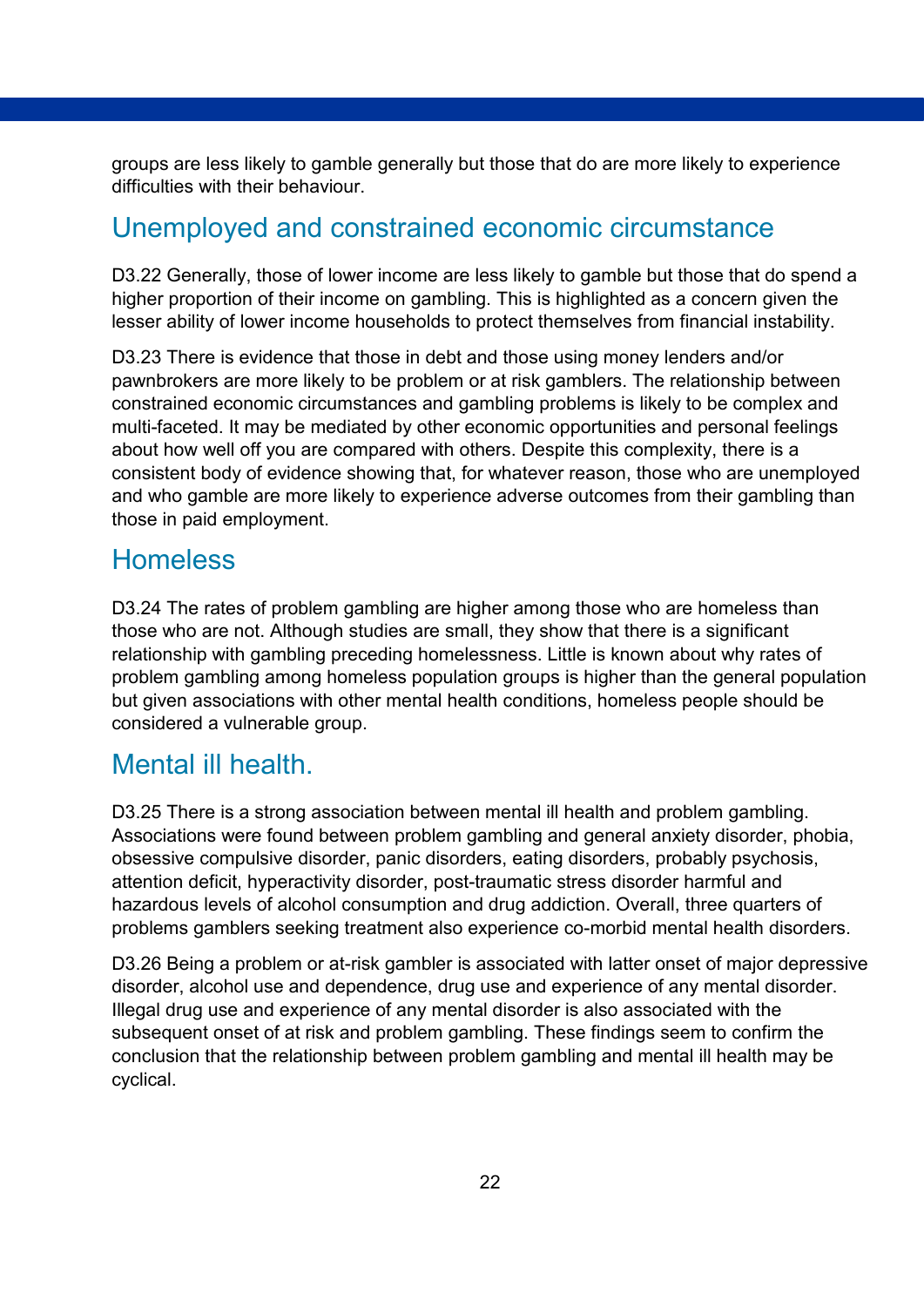### <span id="page-22-0"></span>Substance abuse/misuse.

D3.27 The evidence base relating to the relationship between substance abuse/misuse and experience of problem gambling broadly measures that of mental ill health. Evidence from British based surveys have shown that rates of problem gambling were higher among those with alcohol dependence (3.4%) or drug dependence (4.4%) that the general population (0.74%). A systemic review of those seeking treatment for gambling problems showed that 15% also experience alcohol dependence and 7% have other substance abuse disorders. There is strong evidence that alcohol and substance misuse are associated with problem gambling. As with other mental health conditions, these conditions can occur at the same time.

### <span id="page-22-1"></span>Personality Traits/cognitive distortions.

D3.28 There is a strong body of evidence highlighting the relationship between various personality traits, such as cognitive distortions or impulsivity, with problem gambling. Cognitive distortions such as erroneous perceptions of gambling and illusion of control are well established risk factors for problem gambling. However little research has been conducted to explore the complex interaction of personality traits with other factors and their combined influence on the experience of broader gambling harms. Certain personality traits and/or cognitive distortions are just one potential aspect of vulnerability which is likely to be affected by a range of other factors.

## <span id="page-22-2"></span>Protecting (Safeguarding) Children.

D3.29 A child and young person are defined as any person who is less than 16 years old and a young person is defined as a person who is not a child but who is less than 18yesrs old. For the purposes of this policy and the interpretation of this licensing objective the Licensing Authority, when referring to a child or children will mean anyone under the age of 18years of age.

D3.30 The location of the premises may be a significant factor if for example the premises are located near a school, hostel or other sensitive premises. Other policies specifically deal with location although the applicant will have to demonstrate that there are suitable control measures to be reasonably consistent with this objective.

D3.31 Persons under 18 cannot be admitted to many types of gambling premises. New gambling premises or variations to existing premises that are in close proximity to schools or main routes to schools will expect the applicant to have carefully considered their operation and any potential for exposing children and young people to gambling. Operators should demonstrate policies and procedures that will prevent children and young people from entering premises or partaking in gambling activities.

D3.32 Whilst some gambling premises may restrict access to children, other types of premises can permit access to children. Bingo premises and Family Entertainment Centres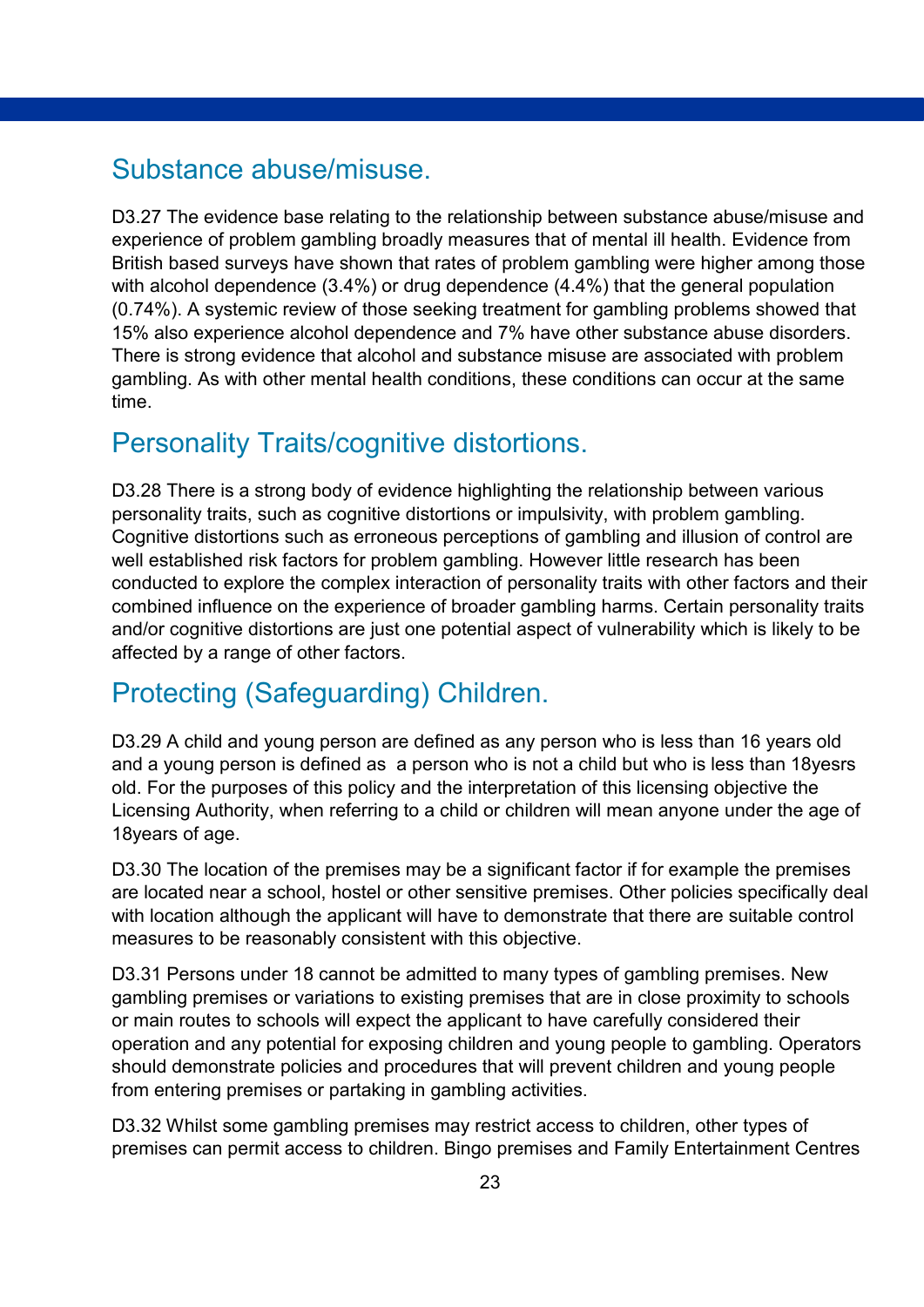are gambling premises which permit access to the premises by children. However, some areas within these premises may have restricted access to children, such as where adult only gaming machines are located. Applicants and licensees must ensure that children do not gain access to these areas and age verification is conducted to ensure compliance.

D3.33 The Licensing Authority views underage access to age-restricted areas extremely seriously and the onus is placed firmly on the licence holder to ensure that appropriate checks are in place to prevent and deter opportunities for children and young people to gain access to category B or C gaming machine areas. Underage access to category B or C gaming machine areas in licensed Bingo and Family Entertainment Centres is an offence and the display of notices prohibiting underage access is a requirement of the mandatory conditions attached to all licences.

D3.34 It is the Licensing Authority's view that preventing underage access should be a major consideration for any applicant or operator and effective measures such as age verification checks are a simple solution to this issue. Therefore, failure to implement effective measures and enforce this requirement by operators will be dealt with strictly by the Licensing Authority. Operators can expect serious or repeated breaches of these requirements to be dealt with by review proceedings.

D3.35 Gambling operators can use procedures, processes, and control measures to monitor and prevent children accesses adult gambling content in premises. These may include:

- 1. challenge/think 21 schemes, with limitations on the types of recognised proof of age accepted which are operated at the door of the premises, at the entrance points to age restricted areas within the premises and in any bars within the premises selling alcohol products.
- 2. security and CCTV is operated at the door or within the premises to identify and prevent access by children amongst the other role of detecting and preventing crime.
- 3. signage prominently displayed regarding the prohibition of under 18s at the entrance points to the premises, adult only areas, and bars within the premises and on age restricted gambling products, such as gaming machines.

### <span id="page-23-0"></span>Protecting (Safeguarding) Vulnerable Adults

D3.36 The Care Act 2014 imposes a requirement on the Authority to "make enquiries if it has reasonable cause to suspect that an adult in its area, whether or not ordinarily resident there, has needs for care and support, is experiencing, or is at risk of, abuse or neglect, and as a result of those needs is unable to protect himself or herself against the abuse or neglect or the risk of it".

D3.37 The Authority must make whatever enquiries it thinks necessary to enable it to decide whether any action should be taken in the adult's case (whether under this Part or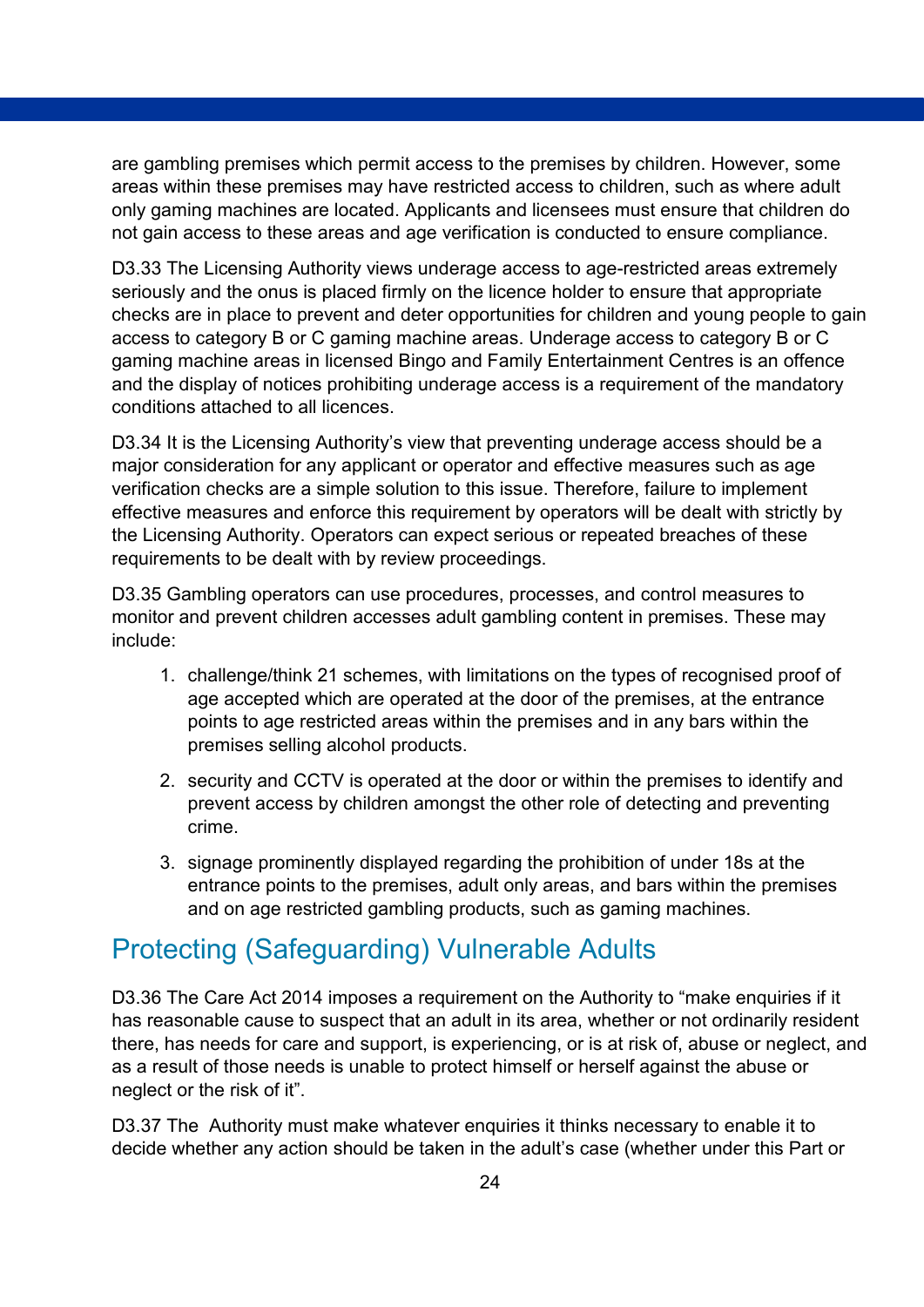otherwise) and, if so, what and by whom. "Abuse" includes financial abuse; and for that purpose, "financial abuse" includes having money or other property stolen, being defrauded, being put under pressure in relation to money or other property, and having money or other property misused.

D3.38 All adults have the right to be protected from abuse and poor practice. This is regardless of their:

- age
- ability or disability
- gender
- race
- religion
- ethnic origin
- sexual orientation
- marital status
- transgender status

D3.39 It is the Licensing Authority's view that best practice in safeguarding means committing to both a legal and moral responsibility to all staff and customers.

D3.40 When looking at the risks of harm to vulnerable adults in and around the gambling environment it is important that gambling operators consider the wider harms that may be identifiable in their customers and staff. These may include one, more or a combination of the following:

#### Self-neglect

This covers a wide range of behaviour, but it can be broadly defined as neglecting to care for one's personal hygiene, health, or surroundings. An example of self-neglect is behaviour such as hoarding.

### Modern Slavery

This encompasses slavery, human trafficking, forced labour, and domestic servitude.

#### Domestic Abuse

This includes psychological, physical, sexual, financial, and emotional abuse perpetrated by anyone within a person's family. It also includes so-called "honour" based violence.

### **Discriminatory**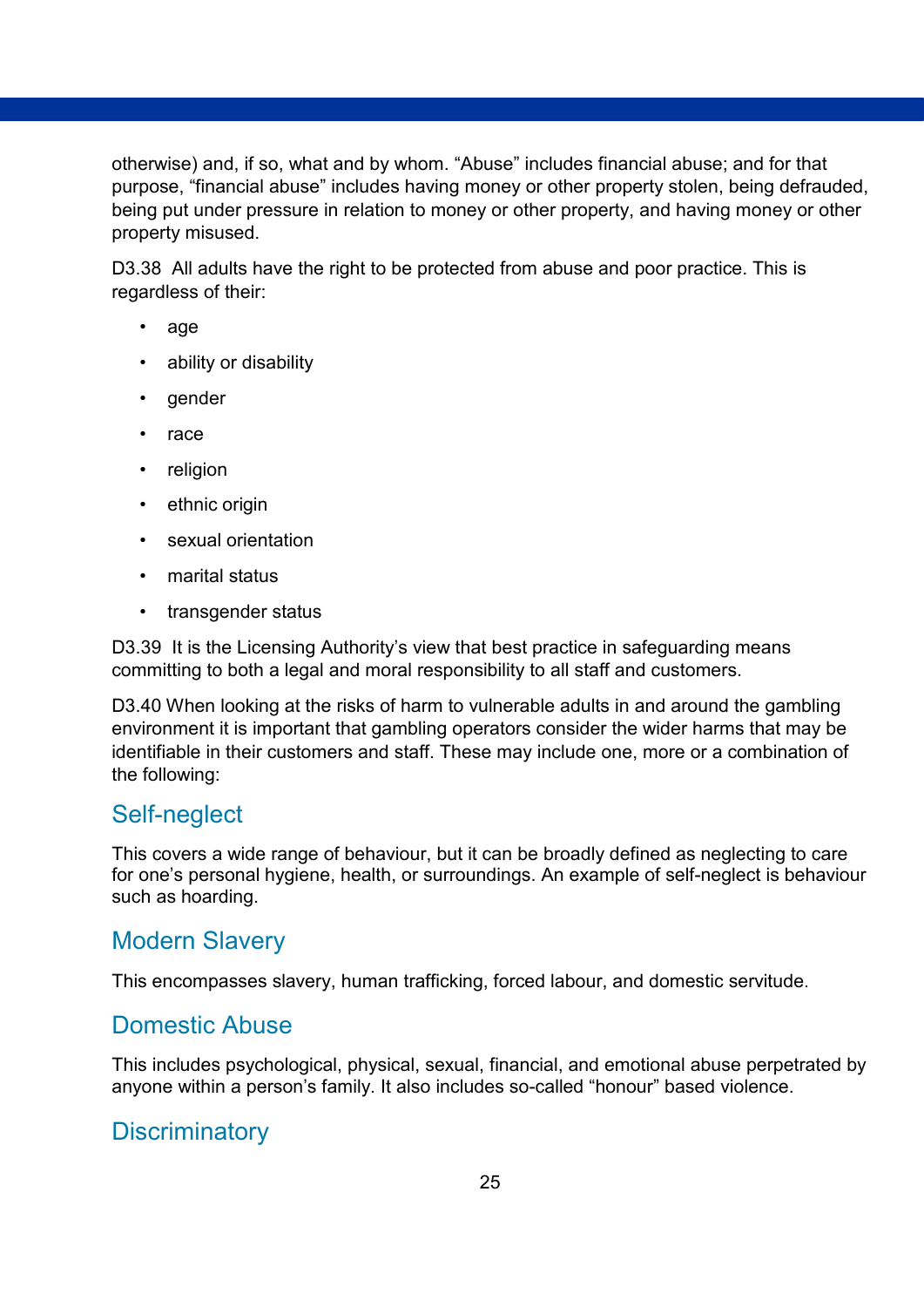Discrimination is abuse that centre on a difference or perceived difference, particularly with respect to race, gender, disability, or any of the protected characteristics of the Equality Act.

#### **Physical**

This includes hitting, slapping, pushing, kicking, restraint, and misuse of medication. It can also include inappropriate sanctions.

#### Sexual

This includes rape, indecent exposure, sexual harassment, inappropriate looking or touching, sexual teasing or innuendo, sexual photography, subjection to pornography or witnessing sexual acts, indecent exposure and sexual assault, or sexual acts to which the adult has not consented or was pressured into consenting.

#### Financial or Material

This includes theft, fraud, internet scamming, and coercion in relation to an adult's financial affairs or arrangements, including in connection with wills, property, inheritance, or financial transactions. It can also include the misuse or misappropriation of property, possessions, or benefits.

#### Neglect and Acts of Omission

This includes ignoring medical or physical care needs and failing to provide access to appropriate health social care or educational services. It also includes the withdrawing of the necessities of life, including medication, adequate nutrition, and heating.

#### Emotional or Psychological

This includes threats of harm or abandonment, deprivation of contact, humiliation, blaming, controlling, intimidation, coercion, harassment, verbal abuse, isolation, or withdrawal from services or supportive networks.

#### Mate Crime

A 'mate crime" is when vulnerable people are befriending by members of the community who go on to exploit and take advantage of them. A mate crime is carried out by someone the adult knows, and it often happens in private. In recent years there have been a number of Serious Care Reviews relating to people with a learning disability who were seriously harmed, or even murdered, by people who purported to be their friend.

#### Radicalisation

The aim of radicalisation is to inspire new recruits, embed extreme views and persuade vulnerable individuals to the legitimacy of a cause. This may be direct through a relationship, or through social media.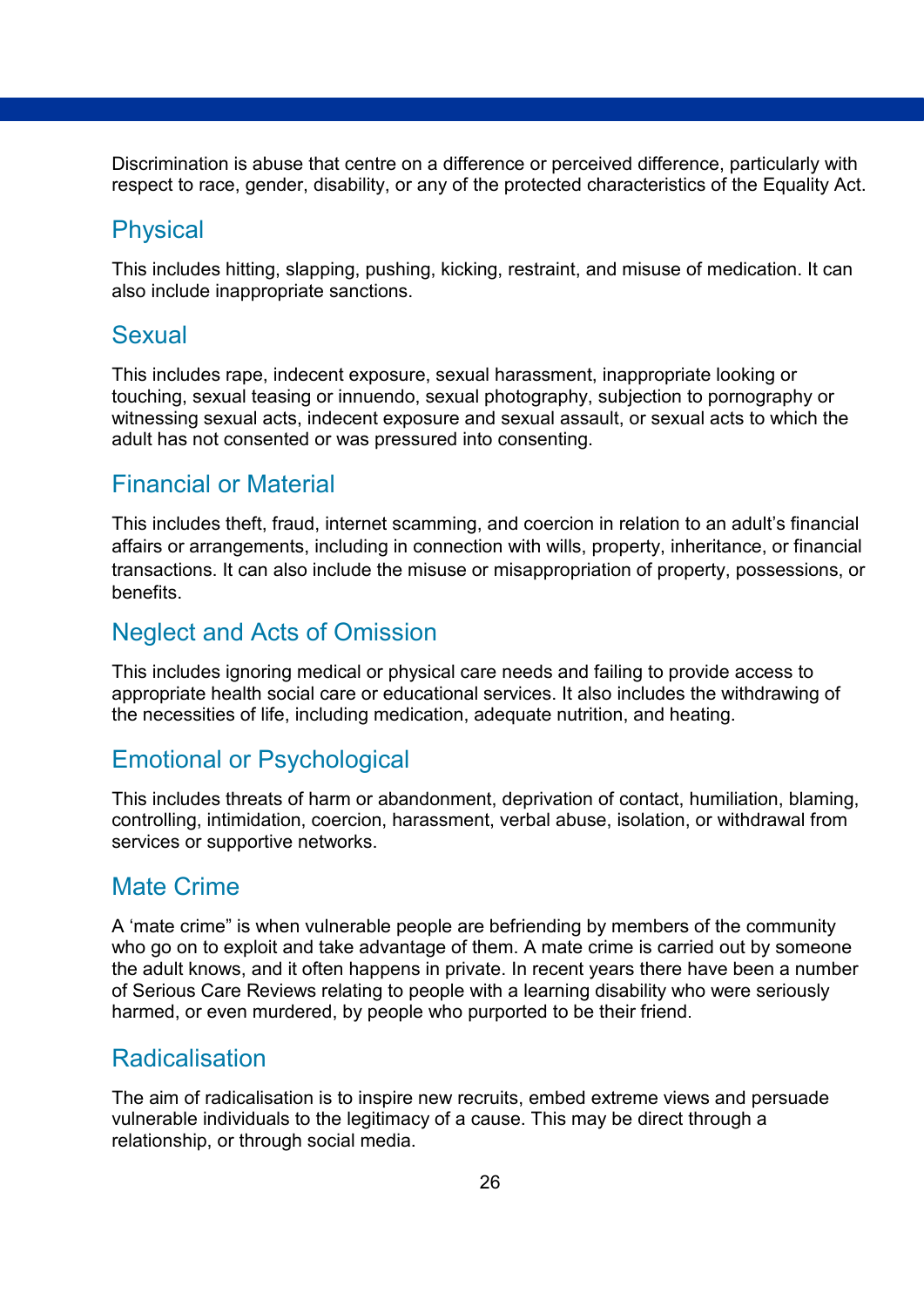### <span id="page-26-0"></span>Gambling Operators Duty

D3.41 The Licensing Authority believes that gambling operators have a responsibility to protect adults who may or may not be partaking in a gambling activity provided at the premises. Staff working in gambling premises, on the door providing security, taking bets in a betting shop, floor walker or croupier in a casino need to be able to identify adults who are vulnerable.

D3.42 Gambling operators have a duty of care to protect (safeguard) children and other vulnerable people under the Act. Individuals who work for the gambling operator need to be informed to a sufficient level to ensure that complaints and concerns about children and adults at risk are properly identified and acted upon. Gambling operators that fail to assess the risk and implement poor and ineffective processes in this area are likely to fail to meet this policy, the licensing objective under the Act and their wider social responsibility and duty of care, which at worst could leave adults or children at risk to harm.

D3.43 Gambling operators are expected to review the risk and at the very least implement a Safeguarding Adults Policy and Procedure document that should be separate from any Safeguarding Children Policy and Procedure document. The Safeguarding Adults Policy and Procedure Document should be focused on ensuring that processes are put in place to keep adults safe. An appropriate referral model should be developed that offers direction to staff on how to respond, what they should record, and when they should report internally and externally to statutory agencies.

D3.44 As part of the Safeguarding Adults Policy and Procedures put in place by a gambling operator; they will also need to ensure that staff are suitably trained and that someone in the organisation can act as the point of contact for staff concerns on adult safeguarding.

D3.45 Several organisations provide training and advice to businesses on how to safeguard adults. A directory of organisations and useful contacts for support and information on safeguarding adults is available at Appendix xxxx.

#### GamCare Accreditation

D3.46 GamCare is a charity and leading provider of free information, advice, and support for anyone affected by problem gambling. Part of their goal is to work with the gambling industry to support customers and prevent people from experiencing gambling – related harm.

D3.47 GamCare has established the Safer Gambling Standard. This is an independent quality standard that assesses the measures gambling businesses have put in place to protect people from experiencing gambling-related harm. The Standard offers four levels of award from Base Level to Advanced Level 3.

D3.48 Businesses are required to meet 10 areas which are the foundation to building a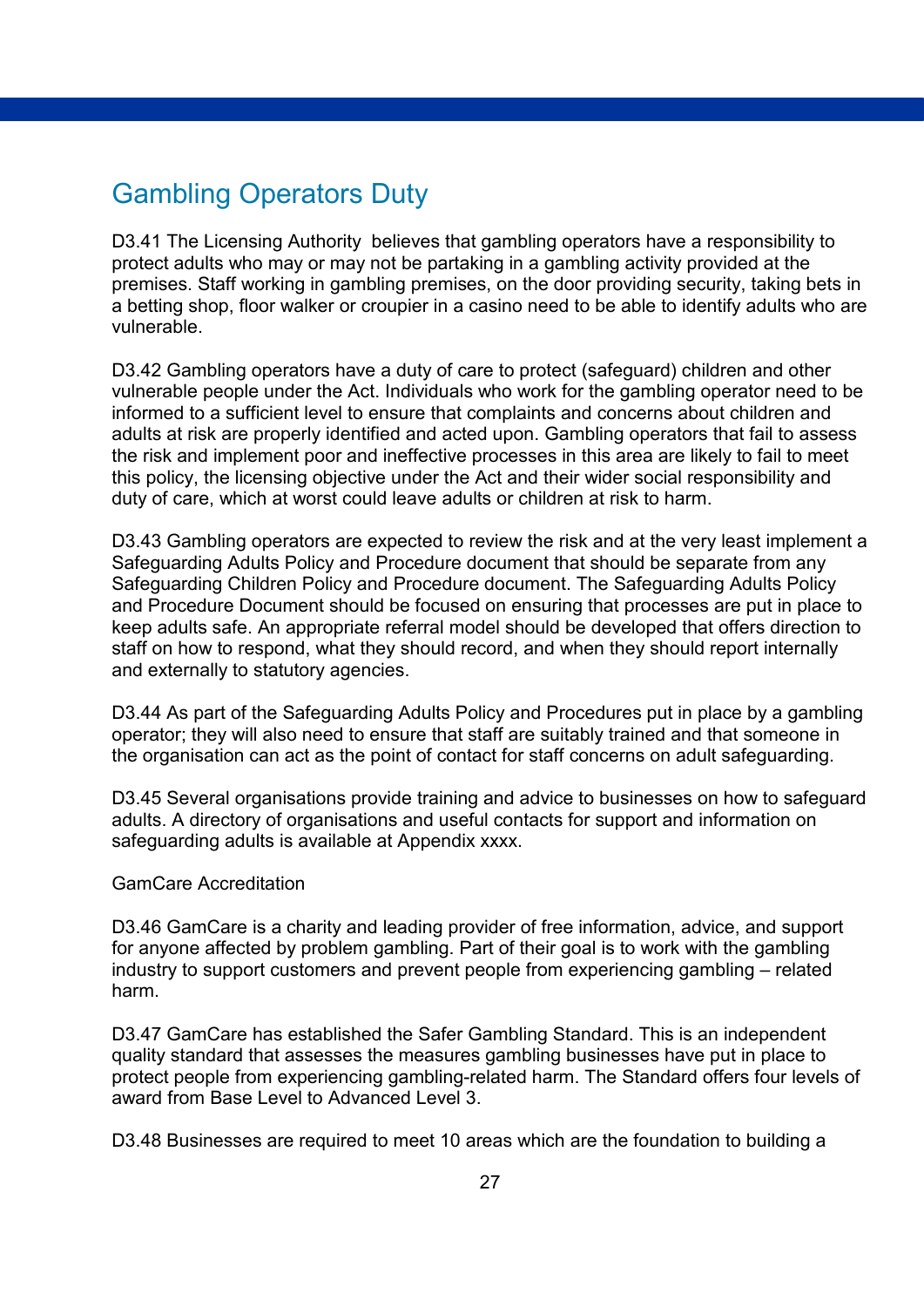safer gambling approach. The assessment looks at 73 criteria, 52 of which are expected of businesses to meet the Base Level Standard, with the remaining Advanced Level criteria measuring the degree to which businesses exceed the Base Level. Three of the Advanced Level criteria are mandatory for any businesses wishing to achieve Advanced Levels. The 10 areas are:

- 1. Corporate Governance and Risk Management
- 2. Collaboration and Sharing Best Practice
- 3. Safer Gambling Spend and Contribution to RET
- 4. Protection of Children, Young Adults and Vulnerable Customers
- 5. Customer Information, Profiling, and Interaction
- 6. Production Design and Innovation in Safer Gambling Tools
- 7. Self-Exclusion
- 8. Advertising and Promotion
- 9. Staff Training and Development
- 10.Addressing Problem Gambling Amongst Staff

D3.49 Please visit the GamCare website to find out more about the GamCare Safer Gambling Standard - <https://www.gamcare.org.uk/>

# <span id="page-27-0"></span>Part E. Premises Licenses and plans.

E1.1 Where an individual or company uses premises, or causes or permits premises to be used, to offer gambling, they will need to apply for a premises licence.

E1.2 persons may only make an application for a premises licence (which includes companies or partnerships):

- who are aged 18 or over and
- who have the right to occupy the premises and
- who have an operating licence which allows them to carry out the proposed activity.
- who have applied for an operating licence to allow them to carry out the proposed activity. The premises licence cannot be determined until an operating licence has been issued.

E1.3 In accordance with s.150 of the Act, premises licences can authorise the provision of facilities for;

- casino premises,
- bingo premises,
- betting premises including tracks and premises used by betting intermediaries,
- adult gaming centre premises, or
- family entertainment centre premises.

E1.4 By distinguishing between premises types, the act makes it clear that the gambling activity of the premises should be linked to the premises described. The Act does not permit premises to be licensed for more than one of the above activities.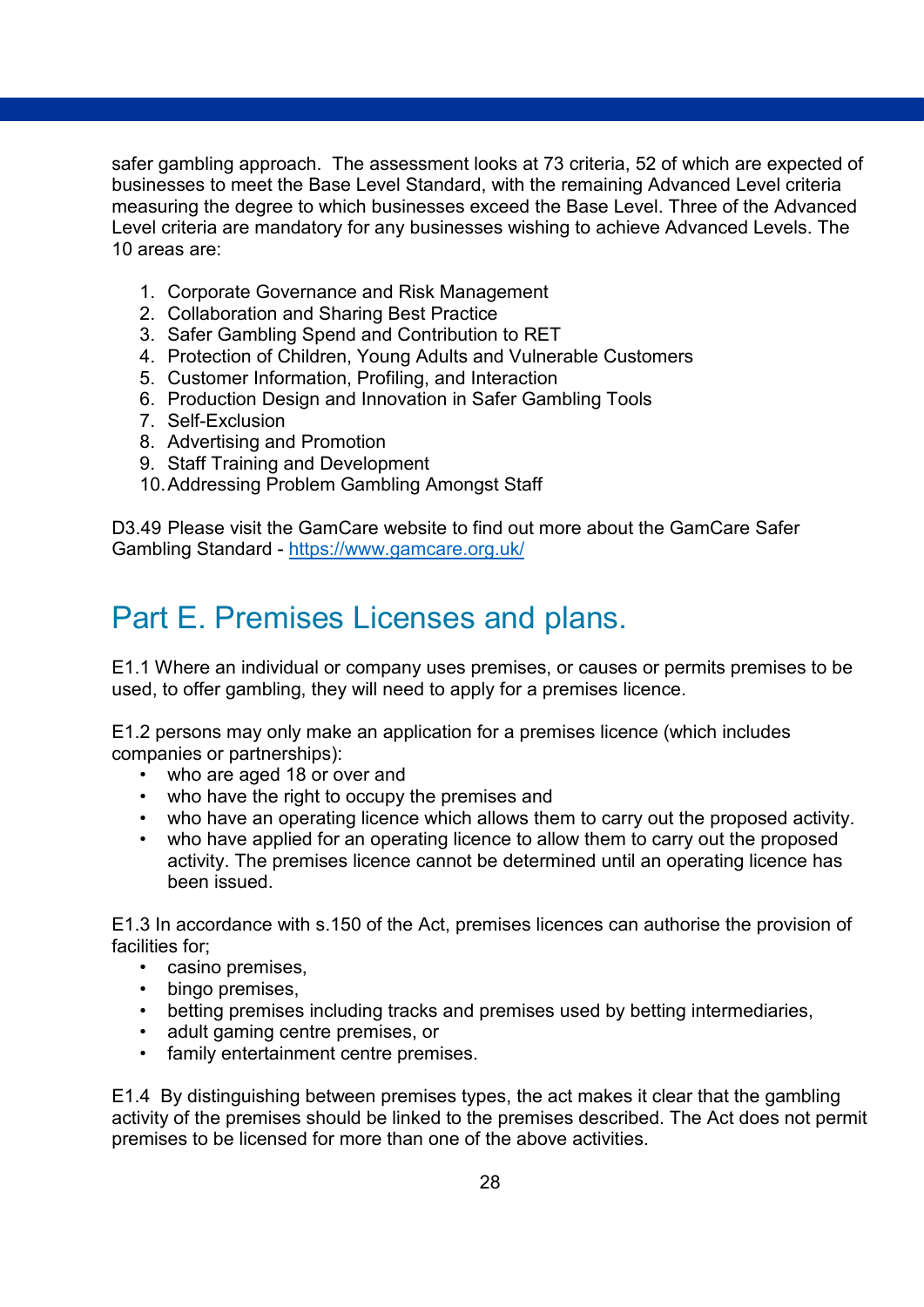# <span id="page-28-0"></span>Meaning of premises

E1.5 In the Act, 'premises' are defined as including 'any place'. S.152 therefore prevents more than one premises licence applying to any place. However there is no reason in principle why a single building could not be subject to more than one premises licence, provided they are for different parts of the building, and the different parts of the building can reasonably be regarded as being different premises.

E1.6 In most cases the expectation is that a single building/plot will be the subject of an application for a licence, for example, 32 High Street. But that does not mean that 32 High Street cannot be the subject of separate premises licences for the basement and ground floor, if they are configured acceptably. Whether different parts of a building can properly be regarded as being separate premises will depend on the circumstances. The location of the premises will clearly be an important consideration and the suitability of the division is likely to be a matter for discussion between the operator and the licensing authority.

### <span id="page-28-1"></span>Plans

-

E1.7 Regulation 4 of The Gambling Act 200[5](#page-28-2)<sup>5</sup> requires applicants to submit plans of the premises with their application, in order to ensure that the Licensing Authority has the necessary information to make an informed judgement about whether the premises are fit for gambling. The plan will also be used for the Authority to plan future premises inspection activity. If the construction of a premises is not yet complete, or if they need alteration, or if the applicant does not yet have a right to occupy them, then an application for a provisional statement should be made instead. Provisional statements are covered at point N1.1

E1.8 The Gambling Act 2005 (Premises Licences and Provisional Statements) Regulations 2007 states that a plan should detail.

- The extent of the boundary or perimeter of the premises
- Where the premises include, or consist of, one or more buildings, the location of any external or internal walls of each such building
- Where the premises form part of a building, the location of any external or internal walls of the building which are included in the premises
- Where the premises are a vessel or a part of a vessel, the location of any part of the sides of the vessel, and of any internal walls of the vessel, which are included in the premises
- The location of each point of entry to and exit from the premises, including in each case a description of the place from which entry is made or to which the exit leads.

E1.9 It is the Licensing Authority's policy that it will expect applicants for new premises licences and variations to provide a plan showing the indicative layout of the plan. The

<span id="page-28-2"></span><sup>5</sup> [Gambling Act 2005 \(Premises Licences and Provisional Statements\) Regulation 2007](https://www.legislation.gov.uk/uksi/2007/459/contents/made)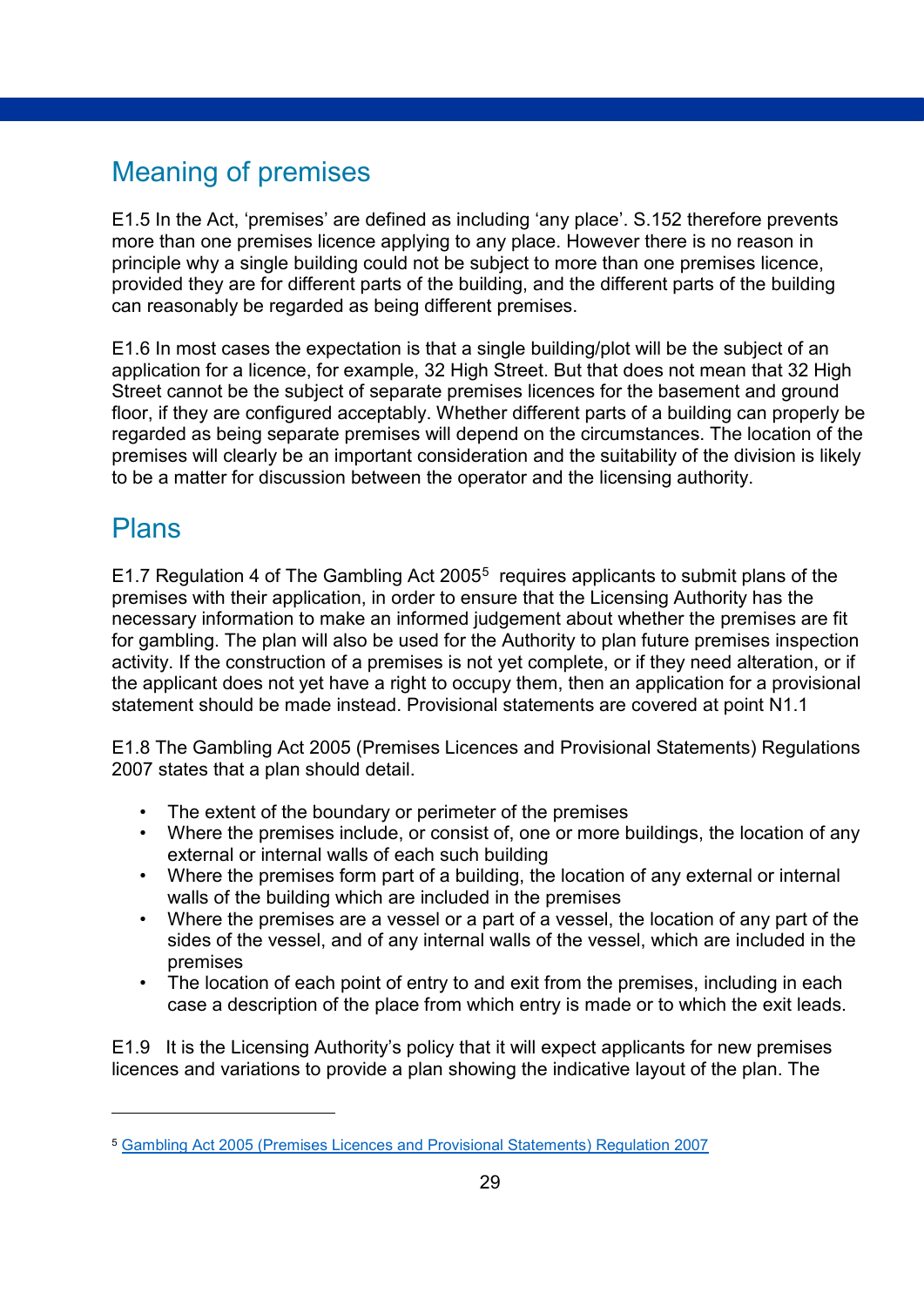Gambling Commission whilst not prescriptive on premises plans themselves, advice that 'The plan must show the location and extent of any part of the premises which will be used to provide facilities for gambling in reliance on the licence'

E1.10 The Licensing Authority will consider proposed premises plans to be appropriate, in conjunction with the premises' Gambling Risk Assessment, to effectively assess the provision of gambling facilities at the premises. Where this information is not provided, it is more likely that a representation will be made in order to enable the Licensing Authority to accurately assess the likely effect of granting the application relative to the Licence conditions and Gambling Commissions Licence Conditions and Code of Practice and licensing objectives.

E1.11 The premises plan in itself is only one means by which this Licensing Authority may seek reassurance that the requirements will be met. An additional factor to the proposed plan may be the conditions attached to the premises licence application regarding lines of sight between the counter and the gaming machines, staffing arrangements or security devices.

#### Vessels

E1.12 The Act permits premises licences to be granted for passenger vessels. Separate application forms are prescribed for vessels under the Premises Licences and Provisional Statements Regulations (SI 2007/459 or SSI 2007/196). The definition of a vessel in s.353(1) of the Act is:

- Anything (other than a seaplane or amphibious vehicle) designed or adapted for use on water
- A hovercraft
- Anything, or part of any place, situated on or in water.

E1.13 The Act allows pleasure boats to apply for premises licences. As with multi-purpose buildings, the part of the vessel where gambling takes place will be licensed and the usual restrictions on access for children will apply. The Act applies in relation to a vessel that is not permanently moored or berthed, as if it were premises situated in a place where it is usually moored or berthed. The licensing authority will consider an application for a premises licence in respect of a vessel where it is usually moored or berthed.

#### Vehicles

E1.14 Vehicles (trains, road vehicles, aircraft, sea planes and amphibious vehicles, other than a hovercraft) may not be the subject of a premises licence and therefore all forms of commercial betting and gaming will be unlawful in a vehicle in Great Britain.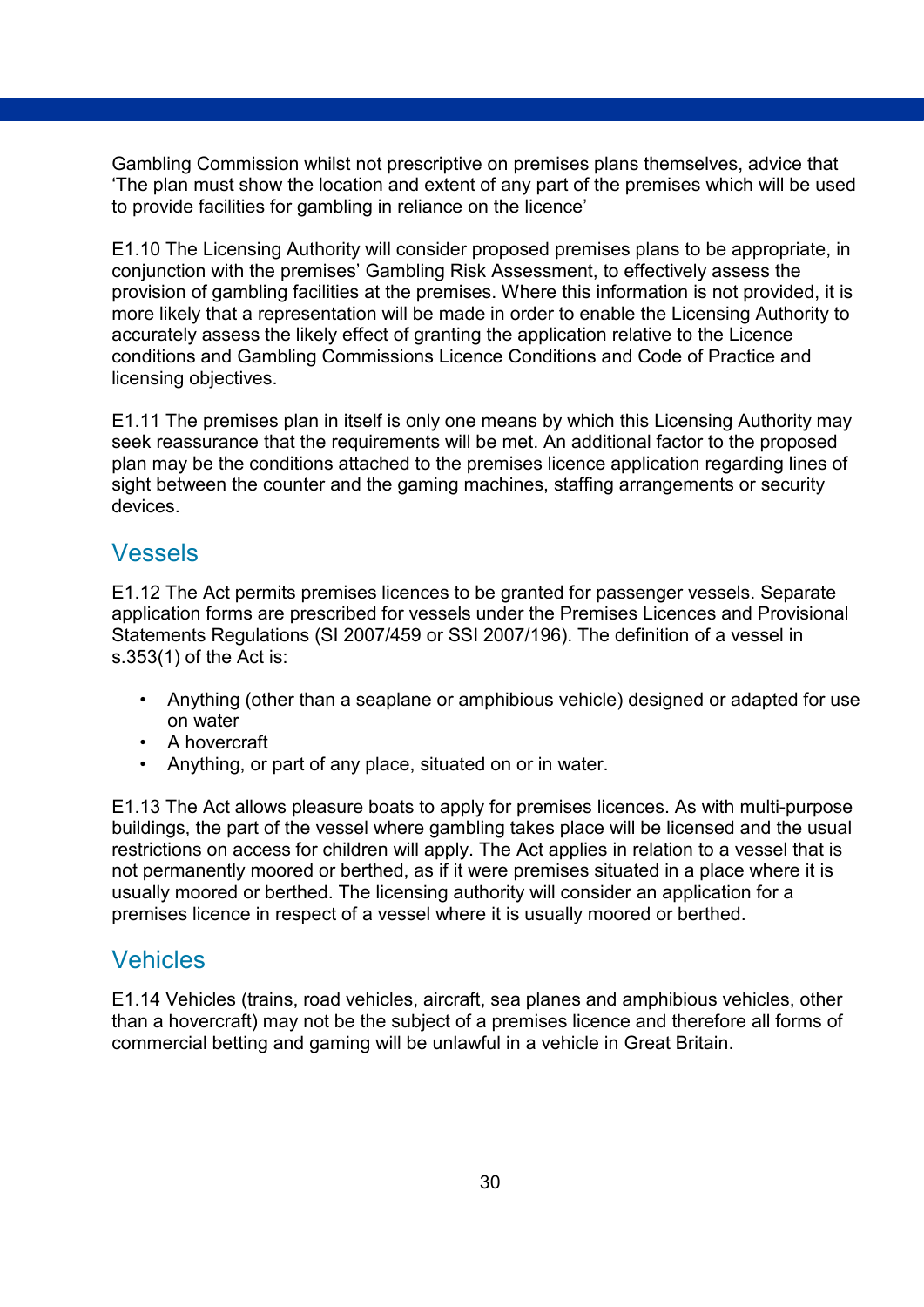# <span id="page-30-0"></span>Premises Access Detail.

| Type of<br>premises             | <b>Access provision</b>                                                                                                                                                                                                                                                                                                                             |
|---------------------------------|-----------------------------------------------------------------------------------------------------------------------------------------------------------------------------------------------------------------------------------------------------------------------------------------------------------------------------------------------------|
| Casinos                         | The principal entrance to the premises must be from a 'Street'<br>٠<br>No entrance to a casino must be from premises that are wholly or mainly accessible by<br>children and/or young persons<br>No entrance must be able to enter a casino directly from any other premises which<br>۰<br>holds a gambling premises licence.                       |
| AGC's                           | No customer must be able be able to access the premises directly from any other<br>۰<br>licensed gambling premises                                                                                                                                                                                                                                  |
| <b>Betting</b><br><b>Shops</b>  | Access must be from a street or from other premises with a betting licence<br>۰<br>No direct access from a betting shop to another premises used for the retail sale of<br>۰<br>merchandise or services. In effect there cannot be an entrance to a betting shop from<br>a shop of any kind unless that shop is itself a licensed betting premises. |
| <b>Tracks</b>                   | No customer must be able to access the premises directly from a casino or AGC<br>۰                                                                                                                                                                                                                                                                  |
| <b>Bingo</b><br><b>Premises</b> | No customer must be able to access the premises directly from a casino an AGC or a<br>betting premises other than a track.                                                                                                                                                                                                                          |
| FEC's                           | No customer must be able to access the premises directly from a casino, an AGC or a<br>۰<br>betting premises, other than a track                                                                                                                                                                                                                    |

# <span id="page-30-1"></span>Multiple activity premises – layout and access

E1.16 With the exception of bingo clubs, tracks on race-days and licensed FECs, children will not be permitted to enter licensed gambling premises. Therefore businesses will need to consider carefully how they wish to configure their buildings if they are seeking to develop multi-purpose sites.

E1.17 The Licensing authorities will take particular care in considering applications for multiple premises licences for a building and those relating to a discrete part of a building used for other (non-gambling) purposes. In particular, they should be aware of the following:

- 1. The third licensing objective seeks to protect children from being harmed or exploited by gambling and premises should be configured so that children are prohibited from participating in gambling, such that they are not invited to participate in, have accidental access to, or closely observe gambling.
- 2. Entrances to and exits from parts of a building covered by one or more premises licences should be separate and identifiable so that the separation of different premises is not compromised and people do not 'drift' into a gambling area. In this context it should normally be possible to access the premises without going through another licensed premises or premises with a permit.
- 3. Customers should be able to participate in the activity named on the premises licence.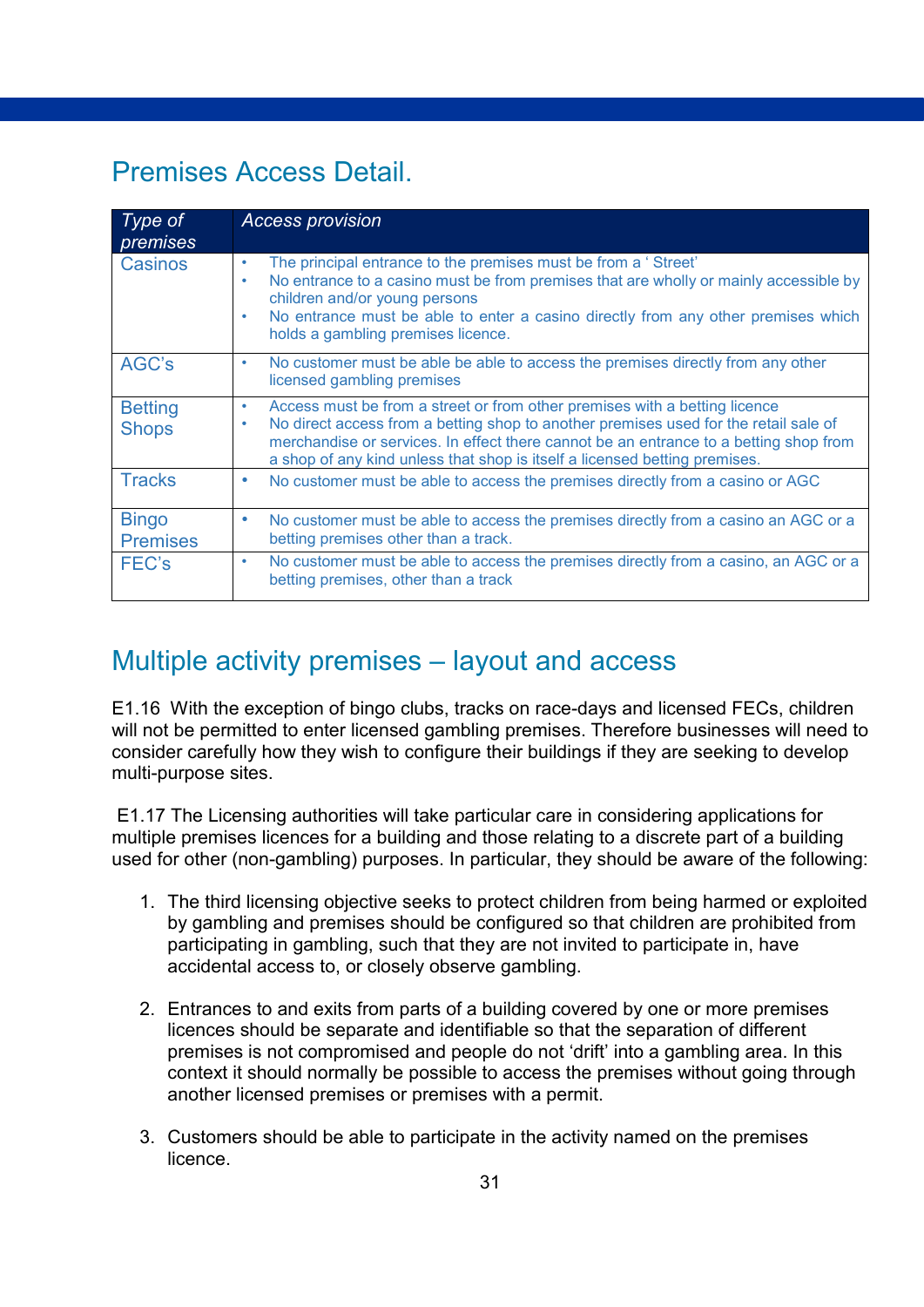### <span id="page-31-0"></span>Single and combined Licenses

E1.18 Only one premises licence may be issued for any particular premises at any time although, in some circumstances, the licence may authorise more than one type of gambling. For example, a bingo licence will also authorise the provision of gaming machines. Details of the gambling permissible under each type of licence are set out in the Act and in the premises specific parts of this guidance.

E1.19 The exception to this relates to tracks, that is a horse racing course, dog track or other premises where races or sporting events take place, which may be subject to more than one premises licence, provided each licence relates to a specified area of the track.

### <span id="page-31-1"></span>Premises Licence conditions

E1.20 Conditions on premises licences should relate only to gambling, as considered appropriate in the light of the principles to be applied by licensing authorities under S.153. Accordingly, if the Commission's Licence conditions and codes of practice (LCCP) or other legislation places particular responsibilities or restrictions on an employer or the operator of premises, it would not be appropriate to impose the same conditions on a premises licence.

E1.21 Conditions will sometimes be general in nature attaching to all licences or all licences of a particular class, or they may be specific to a particular licence.

### <span id="page-31-2"></span>Display of rules

E1.22 It is a mandatory condition of premises licences that clear and accessible information about the terms on which a bet may be placed must be displayed at betting premises, including tracks.

### <span id="page-31-3"></span>Application for premises Variation S.187: Material Change.

E1.23 Guidance from the Commission has been that an application for a variation will only be required where there are material changes to the layout of the premises. What constitutes a material change will be a matter for the Licensing Authority to decide on a case by case basis, however a common sense approach will be adopted, when considering an application for variations, the Licensing Authority will have regard to the principles to be applied as set out in s.153 of the Act.

## <span id="page-31-4"></span>Notice of application

E1.24 The Gambling Act 2005 (Premises Licences and Provisional Statements) Regulations 2007 require the applicant to publish a notice of their application and to notify responsible authorities and other persons about the application. These also apply, with one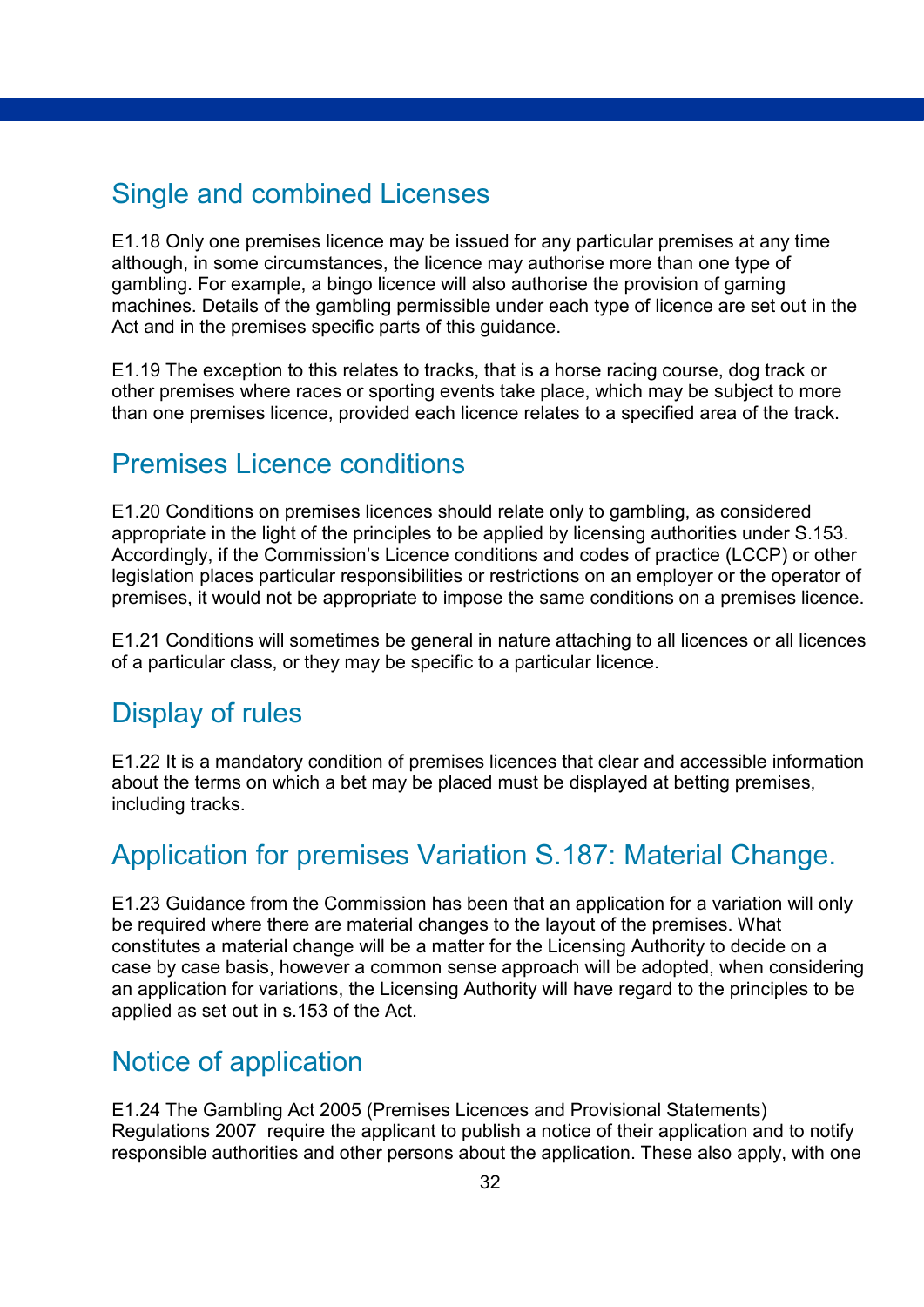or two modifications, in relation to applications for provisional statements and applications that can be made in relation to a premises licences.

- The Notice must be served in three ways:
- A notice placed outside the premises for 28 consecutive days in a place where it can be read conveniently
- In a newspaper or newsletter of local relevance, on at least one occasion within ten days of the application being made
- To all responsible authorities, which includes the Commission, within seven days of the application being made.

A licence application, and any licence subsequently issued, is not valid if the relevant notifications have not been made.

### <span id="page-32-0"></span>Representations to an application

E1.25 In dealing with an application, the Licensing Authorities is obliged to consider representations from two categories of person, referred to in the Act as 'responsible authorities' and 'interested parties'. Representations from other parties are inadmissible.

E1.26 Having determined that the representation is admissible, the Licensing Authority must consider its relevance. Only representations that relate to the licensing objectives, or that raise issues under this licensing policy statement, or the Commission's guidance or codes of practice, are likely to be relevant.

E1.27 The Licensing Authority will not take into account representations that are:

- repetitive, vexatious or frivolous
- from a rival gambling business highlighting unwanted competition
- moral objections to gambling
- concerned with expected demand for gambling,
- anonymous

E1.28 Details of applications and representations referred to a Licensing Sub-Committee for determination will be published in reports that are made publicly available and placed on the Council's website in accordance with the Local Government Act 1972 and the Freedom of Information Act 2000. Personal details will however be removed from representations in the final website version of reports.

E1.29 Names and addresses of people making representations will be disclosed to applicants and only be withheld from publication on the grounds of personal safety where the Licensing Authority is specifically asked to do so.

#### Responsible Authorities

E1.30 The licensing authority is required by regulations to state the principles it will apply in exercising its powers under Section 157(h) of the Act to designate, in writing, a body which is competent to advise the authority about the protection of children from harm. The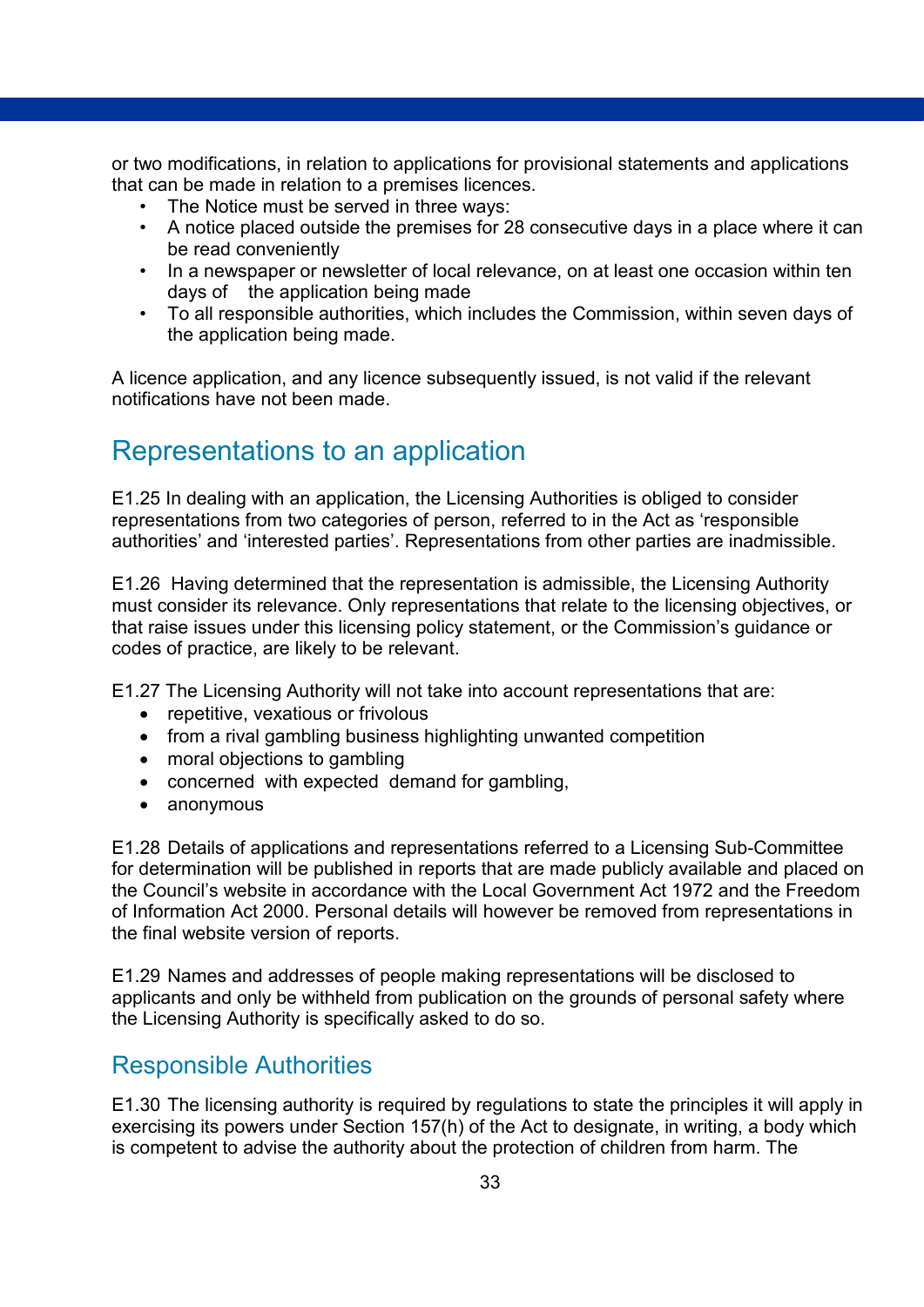principles are:

- The need for the body to be responsible for an area covering the whole of the licensing authority's area; and
- The need for the body to be answerable to democratically elected persons, rather than any particular vested interest group

E1.31 This authority has consulted with both the Cumbria Safeguarding Children Board and Cumbria County Council Children's Services. This Authority considers that Cumbria County Council Children's Services is best able to fulfil the role of advising the Authority about the protection of children from harm for the purposes of Section 157(b) of the Act.

E1.32 The Responsible Authorities are:

- The Council's Licensing Service (as licensing authority)
- The Gambling Commission
- The Chief Officer of Police
- The Fire & Rescue authority
- The Council's Planning Department (as planning authority)
- The Council's Environmental Health Consultation Team (as the authority minimising or preventing the risk of environmental pollution and/or harm to human health)
- H.M. Revenue and Customs.

E1.33 The Secretary of State has not prescribed any further Responsible Authorities.

E1.34 The contact details of all the Responsible Authorities under the Gambling Act 2005 are available via the Council's website at: www.southlakeland.gov.uk and are listed at Appendix XXX

#### Interested Parties

E1.35 Interested parties can make representations about licence applications, or apply for a review of an existing licence.

E1.36 These parties are defined under S.158 Gambling Act 2005 as follows: "For the purposes of this part a person is an interested party in relation to a premises licence or in relation to an application for or in respect of a premises licence if, in the opinion of the licensing authority which issues the licence or to which the applications is made, the person.

- lives sufficiently close to the premises to be likely to be affected by the authorised activities
- has business interests that might be affected by the authorised activities, or
- represents persons who satisfy paragraph (a) or (b)"

E1.37 When determining whether a person is an interested party for the purposes of the act the Licensing Authority will not apply rigid rules but will apply the principle that 'each case will be decided upon its merits.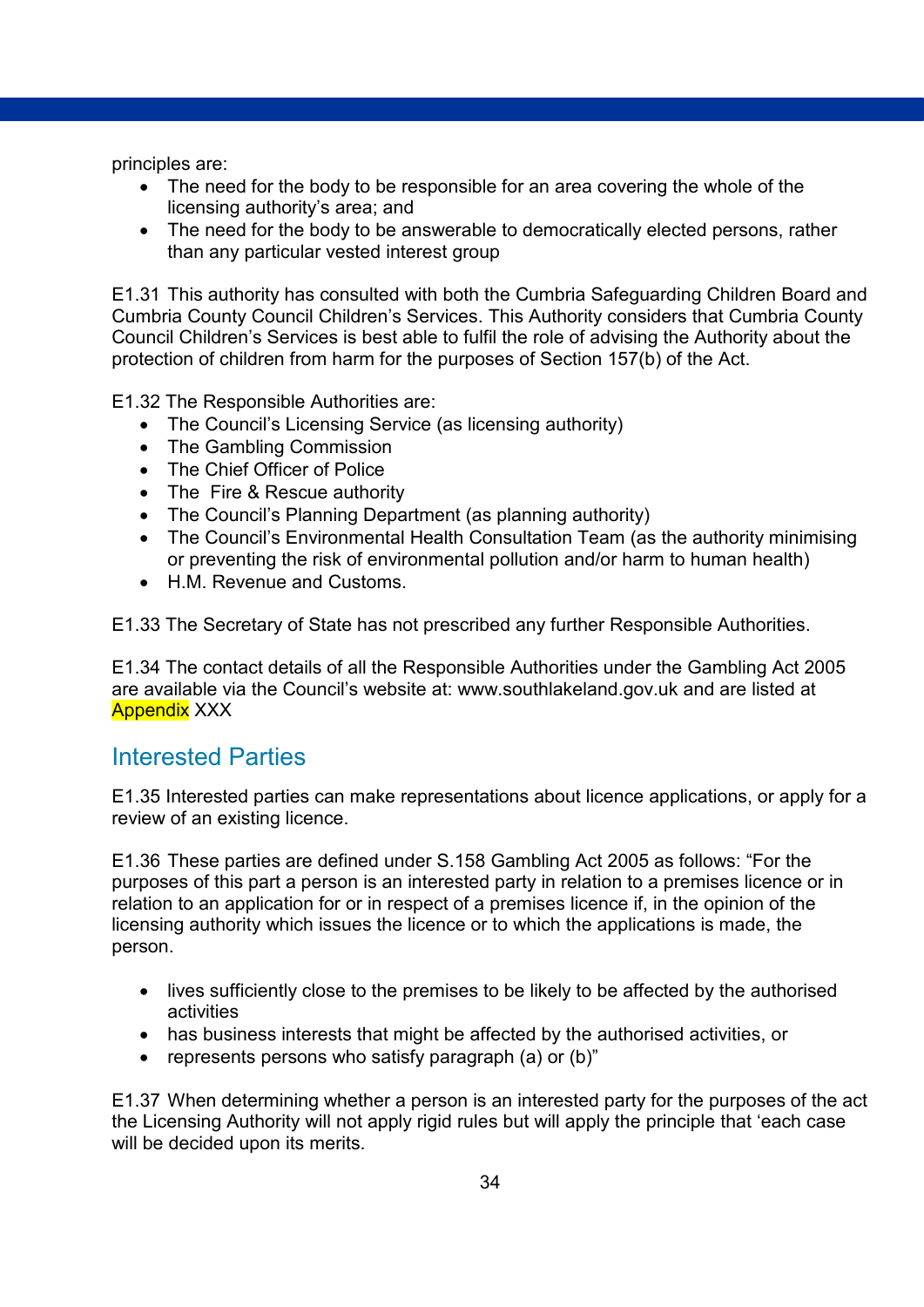E1.38 In determining whether a person or organisation "has business interests" the Licensing Authority will adopt the widest possible interpretation and include residents' and tenants' associations, trade associations, trades unions, partnerships, charities, faith groups and medical practices, as appropriate.

E1.39 The Licensing Authority will regard bodies such as trade associations, trade unions, residents' and tenants' associations, and professional advisors such as solicitors, barristers and consultants, as capable of representing interested parties where they are satisfied that the interested party has asked for representation. The Licensing Authority will only regard representative bodies as interested parties in their own right if they have a member who can be classed as an interested person under the terms of the Act.

E1.40In principle, the Licensing Authority will allow any person to represent an interested party, but we may seek to have it confirmed that the person genuinely represents the interested party. The Licensing Authority will generally require evidence that a person/body (e.g. an advocate or relative) 'represents' someone. If persons representing interested parties are Councillors or Members of Parliament, then no specific evidence of being asked to represent an interested person will be required as long as they represent the area likely to be affected.

E1.41 If individuals wish to approach their Ward Councillor to ask them to represent their views, then those Councillors shall not sit on a Licensing Sub-Committee that meets to determine the licence application. If there are any doubts, then either interested parties or Councillors should contact the Licensing Service for advice.

### Person living close to the premises

E1.42 There are a number of factors that licensing authorities should take into account when determining whether a person 'lives sufficiently close to the premises'. These might include:

- the size of the premises
- the nature of the premises
- the distance of the premises from the location of the person making the representation
- the potential impact of the premises such as the number of customers, routes likely to be taken by those visiting the establishment
- the circumstances of the person who lives close to the premises. This is not their personal characteristics, but their interests which may be relevant to the distance from the premises

## <span id="page-34-0"></span>Exchange of Information

E1.43 The Licensing Authority are required to set out the principles we will apply when exchanging information with the Gambling Commission and other organisations.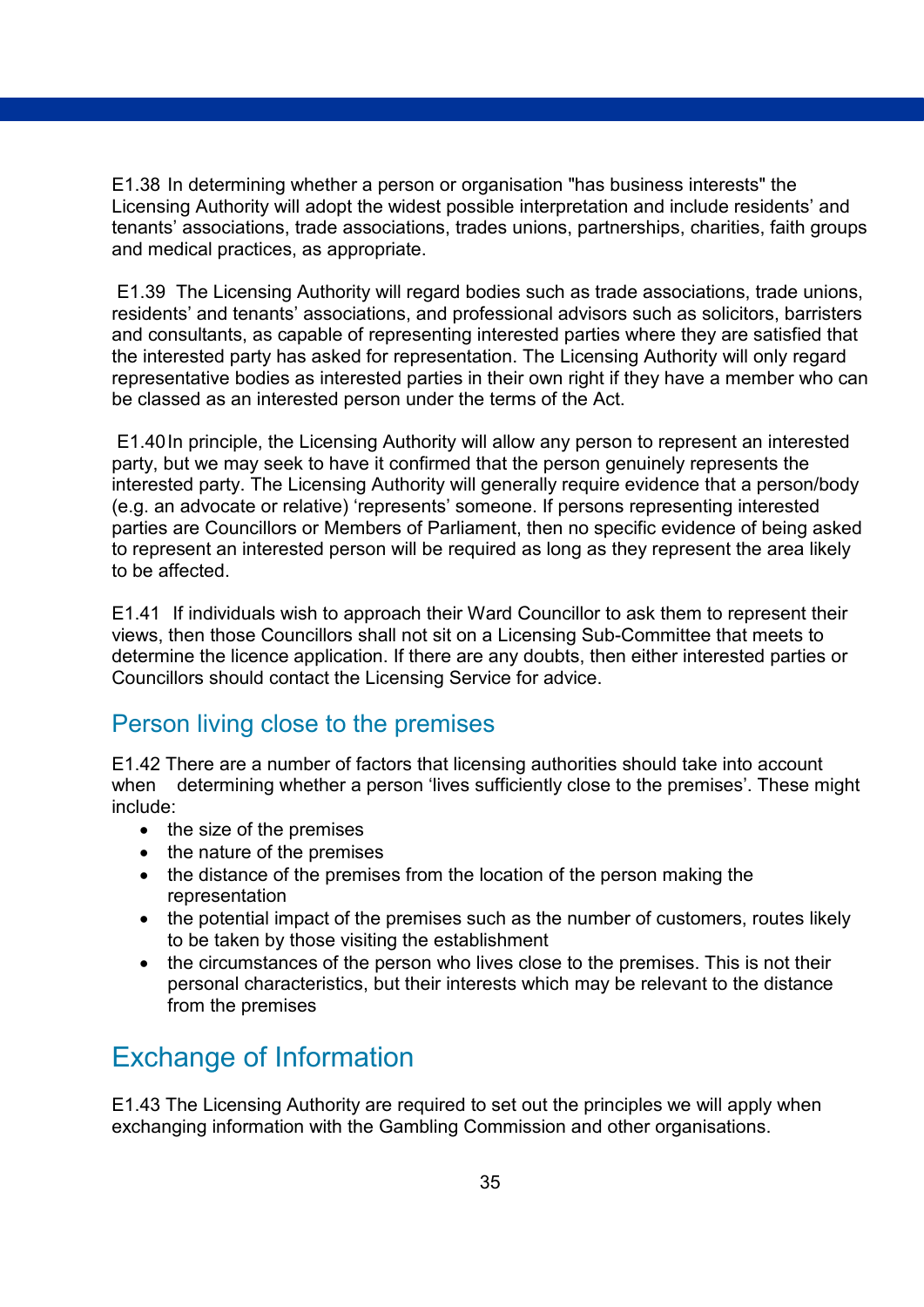E1.44 The Commission can require the council to provide specific information if it forms part of our licensing register or if we hold it in connection with our licensing functions under the 2005 Act. Currently the Commission requires the authority to submit a return at the end of each financial year, which is subsequently included in the Department for Communities and Local Government Single Data List. We will therefore continue to provide the following details to the Commission:

- a) permits issued
- b) temporary use notices issued
- c) occasional use notices issued
- d) premises inspections conducted
- e) reasons for and outcomes of reviews

E1.45 When the Licensing Authority exchange information with the Commission and other persons or bodies, the Licensing Authority will act in accordance with the provisions of the 2005 Act and the Data Protection Act 1998. The Licensing Authority will also have regard to any guidance issued by the Commission or Information Commissioner, in addition to any relevant regulations issued by the Secretary of State under powers provided in the 2005 Act.

E1.46 The Licensing Authority may also exchange information with other persons or bodies listed below for use in the exercise of functions under the 2005 Act.

- a) a constable or police force
- b) an enforcement officer
- c) a licensing authority
- d) HMRC
- e) the First Tier Tribunal
- f) the Secretary of State

E1.47 If the Licensing Authority establish protocols with any of these bodies relating to the exchange of information, we will make them available on our website.

### <span id="page-35-0"></span>Inspection and Criminal Proceedings

E1.48 One of the main concerns for the Licensing Authority is to ensure compliance with the venue premises licence and other permissions which the council grants. The Gambling Commission will be the enforcement body for operating licences and personal licences.

However the Licensing Authority will be alert to the way premises are operated and will notify the Gambling Commission if it becomes aware of matters of concern in the operation of the premises. (Concerns about manufacture, supply or repair of gaming machines will not be dealt with by the Licensing Authority.) The Licensing Authority will approach the Commission with a view to taking a multi-agency approach.

E1.49 The Licensing Authority will achieve compliance through encouraging a sense of community, improved communication and proactive work with licensee's and businesses. Such proactive work may include training, giving advice and information, and initiatives that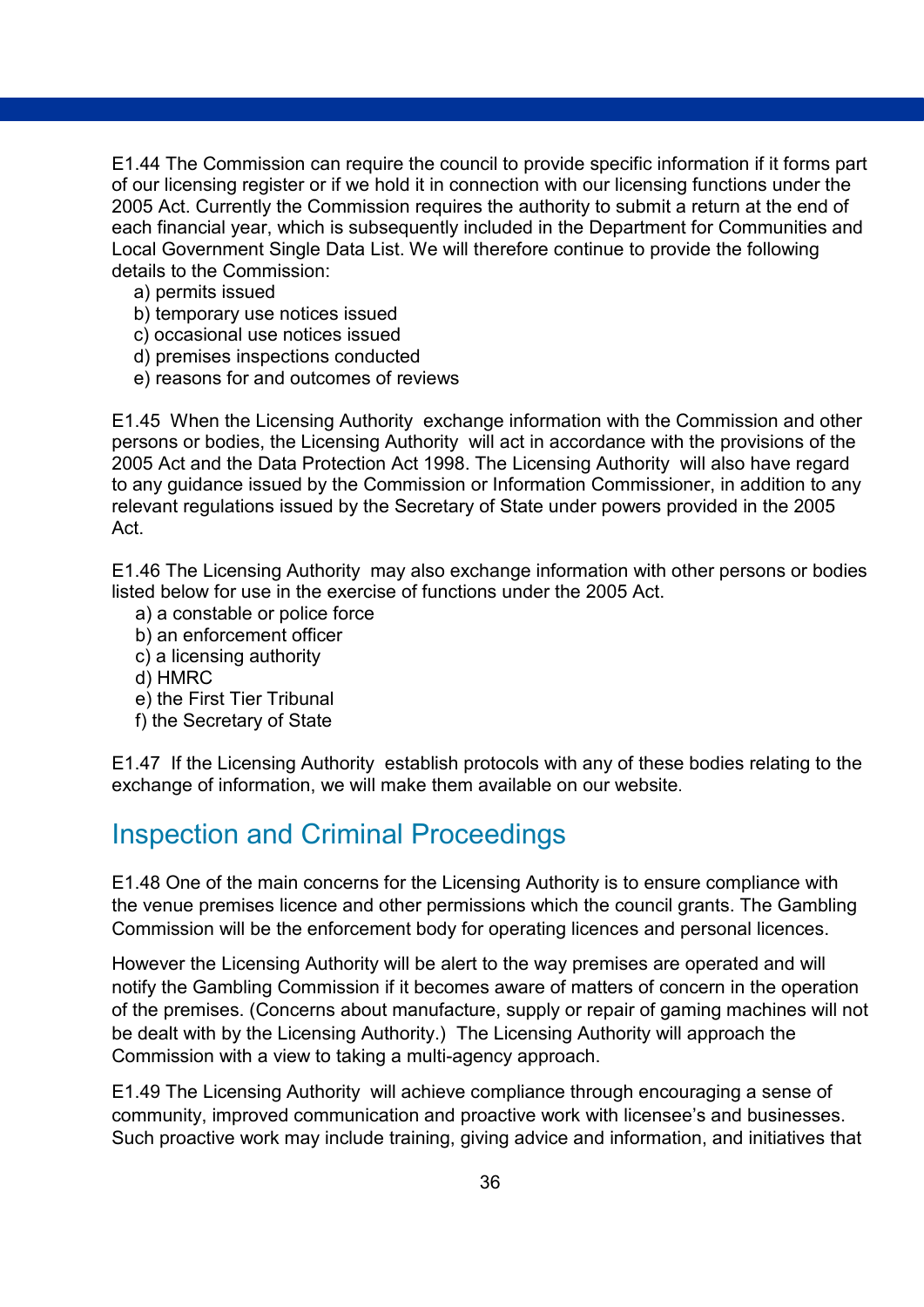educate, inform and encourage partners and stakeholders to work together efficiently and effectively.

E1.50 The Licensing Authority operates a risk-based approach to compliance. In carrying out is inspection function. The Licensing Authority will operate within the principles of natural justice and take into account the Human Rights Act 1998.

It will have regard to the Commissions Guidance and will endeavour to avoid unnecessary duplication with other regulatory regimes as far as possible and to be:

- Proportionate: regulators should only intervene when necessary: remedies should be appropriate to the risk posed, and costs identified and minimised;
- Accountable: regulators must be able to justify decisions, and be subject to public scrutiny;
- Consistent: rules and standards must be joined up and implemented fairly;
- Transparent: regulators should be open, and keep regulations simple and user friendly,
- Targeted: regulation should be focused on the problem, and minimise side effects.

E1.51 As per the Gambling Commission's Guidance to Licensing Authorities, this licensing authority will endeavour to avoid duplication with other regulatory regimes so far as possible. This council has adopted and implemented a risk-based inspection programme, based on,

- The licensing objectives
- Relevant codes of practice
- Guidance issued by the Gambling Commission, in particular at Part 36.6
- The principles set out in this statement of licensing policy

E1.52 This may include test purchasing activities to measure the compliance of licensed operators with aspects of the Gambling Act. When undertaking test purchasing activities, this licensing authority must undertake to liaise with the Gambling Commission and the operator to determine what other, if any, test purchasing schemes may already be in place. Irrespective of the actions of an operator on their overall estate, test purchasing may be deemed to be an appropriate course of action.

E1.53 The principles to be applied by the council in exercising its functions are under Part 15 of the Act with respect to the inspection of premises; and under section 346 of the Act to institute criminal proceedings. The council will also consider it powers under the Licensing Act 2003 to review Club and Premises licences, which gives the council the ability to suspend, amend or revoke either licence in circumstances where it sees fit.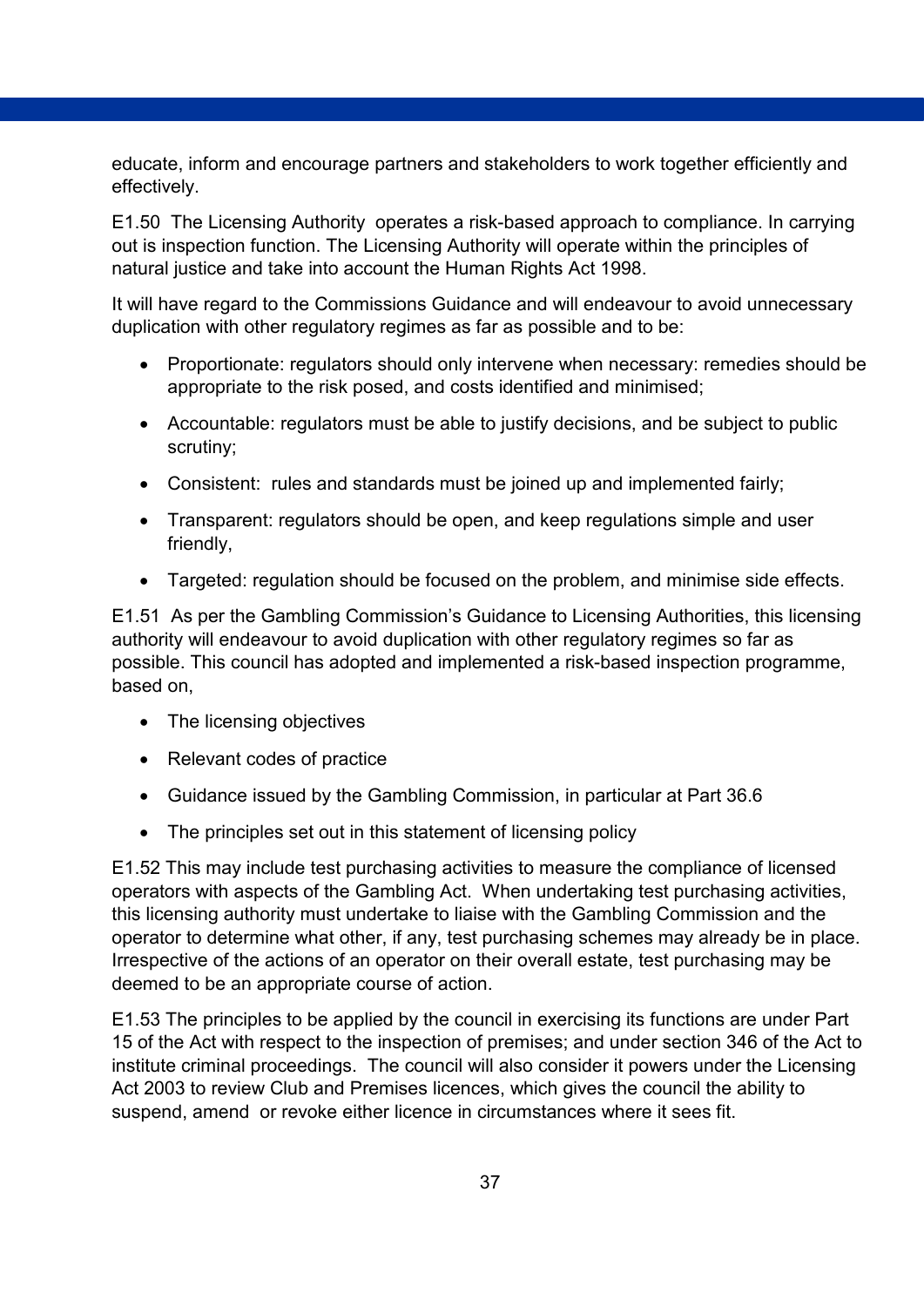## <span id="page-37-0"></span>Powers of entry

E1.54 The Gambling Act 2005 states that authorized persons constables and enforcement officers may enter premises if they reasonably suspect that facilities for gambling are being, are about to be, or have been provided on the premises. This would include a private club but does not apply if the suspected gambling is private or non-commercial gaming or betting.

### <span id="page-37-1"></span>Licence Fees.

E1.55 We will calculate and collect fees from gambling operators to meet the costs of carrying out our licensing functions under the 2005 Act. The intention of the government is that fees will cover our costs for administration (including hearings and appeals), inspection and enforcement of the licensing regime. The current fees are detailed on our website.

### <span id="page-37-2"></span>Review of a premises Licence

E1.56 Requests for a review of a premises licence can be made by interested parties or responsible authorities; however, it is for the Licensing Authority to decide whether the review is to be carried-out. This will be on the basis of whether the request for the review is relevant to the matters listed below:

- in accordance with any relevant code of practice issued by the Commission Gambling;
- in accordance with any relevant guidance issued by the Gambling Commission;
- reasonably consistent with the licensing objectives; and
- In accordance with this authority's statement of licensing policy.

The request for a review will also be subject to the consideration by the licensing authority as to whether the request is frivolous, vexatious, or whether it will certainly not cause this authority to wish to alter/revoke/suspend the licence, or whether it is substantially the same as previous representations or requests for review

The licensing authority can also initiate a review of a particular premises licence, or a particular class of premises licence on the basis of any reason which it thinks is appropriate.

Once a valid application for a review has been received by the licensing authority, representations can be made by responsible authorities and interested parties during a 28 day period. This period begins 7 days after the application was received by the licensing authority, who will publish notice of the application within 7 days of receipt.

The licensing authority must carry out the review as soon as possible after the 28 day period for making representations has passed.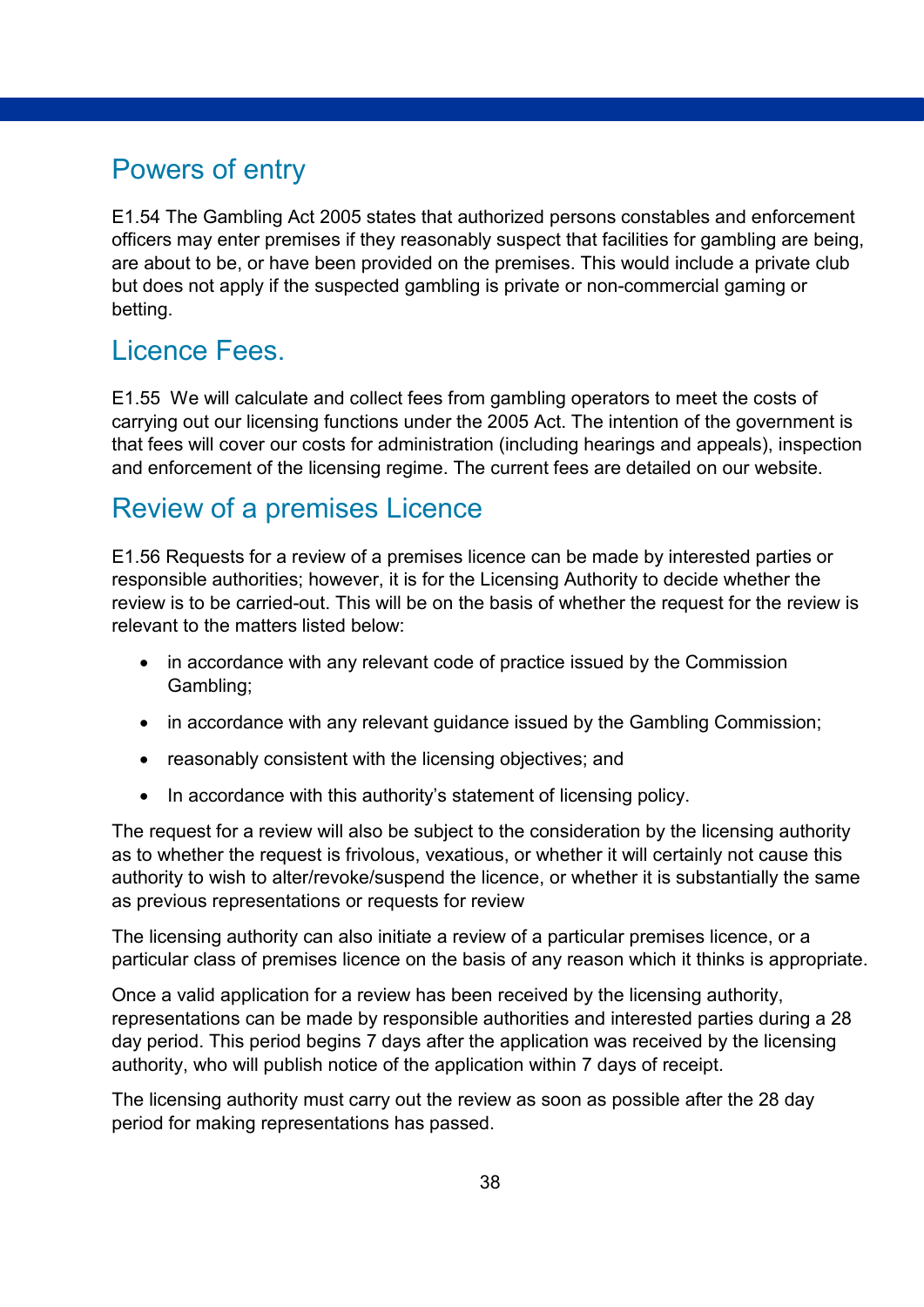The purpose of the review will be to determine whether the licensing authority should take any action in relation to the licence. If action is justified, the options open to the licensing authority are:

- Add, remove or amend a licence condition imposed by the licensing authority;
- Exclude a default condition imposed by the Secretary of State (e.g. opening hours) or remove or amend such an exclusion;
- Suspend the premises licence for a period not exceeding three months; and
- Revoke the premises licence.

In determining what action, if any, should be taken following a review, the licensing authority must have regard to the principles set out in s153 of the Act, as well as any relevant representations.

In particular, the licensing authority may initiate a review of the premises licence on the grounds that a premises licence holder has not provided facilities for gambling at the premises. This is to prevent people from applying for licences in a speculative manner without intending to use them Once the review has been completed, the licensing authority must, as soon as possible, notify its decision to:

- The licence holder:
- The applicant for review (if any);
- The Gambling Commission;
- Any person who made representations;
- The Chief Officer of Police or Chief Constable;
- Her Majesty's Commissioners for Revenues and Customs.

In determining what action, if any, we should take following a review, we will have regard to any relevant representations and the 'Aim to Permit' principle.

# <span id="page-38-0"></span>Part F. Adult Gaming Centres

F1.1 Persons operating an Adult Gaming Centre (AGC) must hold a gaming machines general operating licence (Adult Gaming Centre) from the Commission and must seek a premises licence form the licensing authority. A premises licence for an Adult Gaming Centre enables the holder to make an unlimited number of gaming machines available for use. Of the total number, up to 20% of the gaming machines can be category B3 or B4 gaming machines and the remainder are limited to category C or D gaming machines. If the premises held an Adult Gaming Centre premises licence prior to 13 July 2011, the holder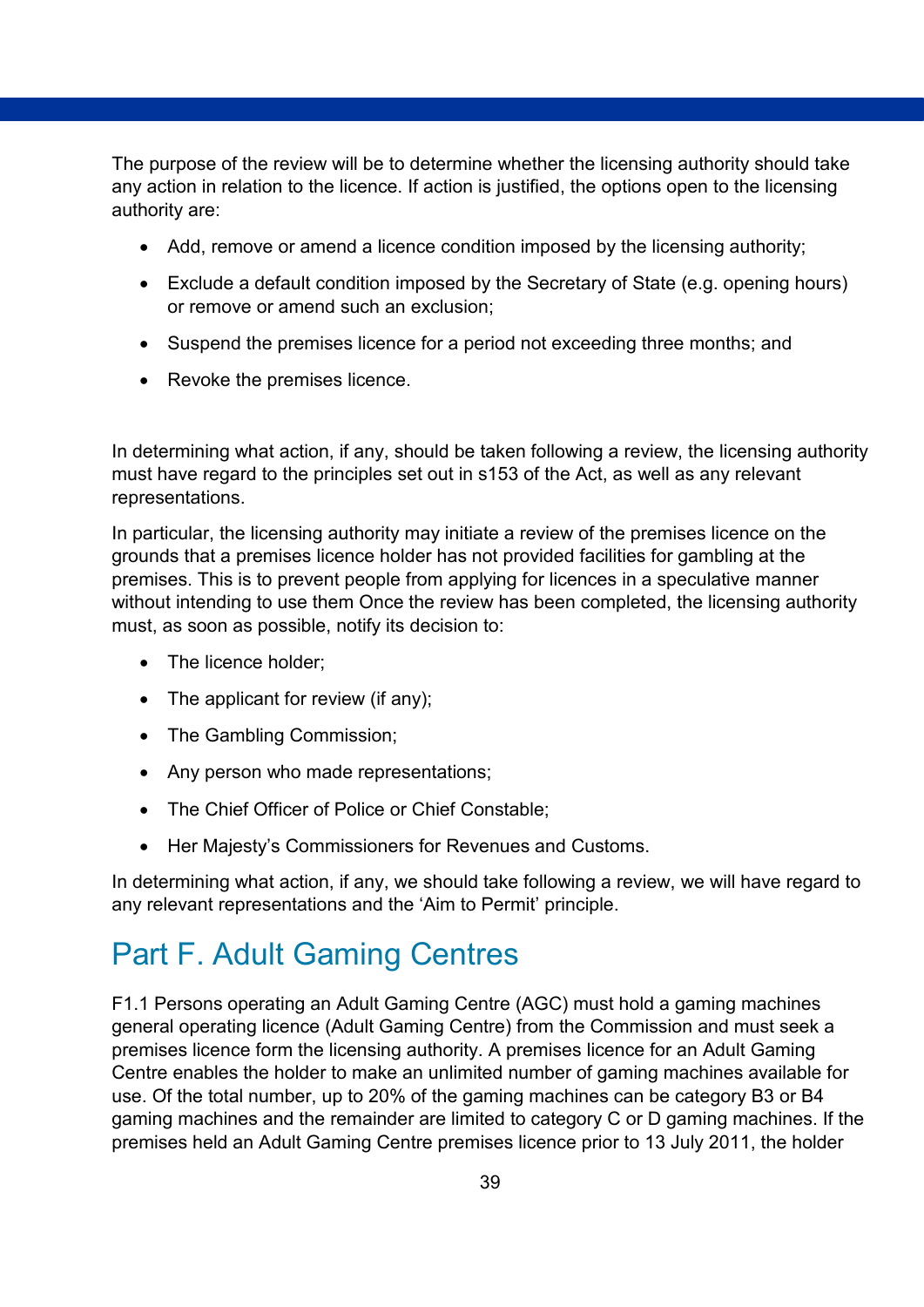can provide either up to four B3 or B4 gaming machines or up to 20% of the total number of gaming machines, whichever number is greater.

F1.2 This licensing authority will specifically have regard to the need to protect children and vulnerable persons from harm or being exploited by gambling and will expect the applicant to satisfy the authority that there will be sufficient measures to ensure that under 18 year olds do not have access to the premises. The location, layout and management of gaming machines is also of high significance. Operators should consider appropriate locations of the following when designing the layout of the premises to minimise the opportunity for under 18's to gain access.

- All Entrances
- ATM machines located on the premises
- Entry control points
- Higher category gaming machines
- Cashier points
- CCTV
- Security personal

F1.3 Applications for Adult Gaming Centres must provide the minimum requirements as set out in the Gambling Act 2005 (Premises Licences and Provisional Statements) Regulations 2007. Application forms only allow for a limited amount of information to be provided. The Licensing Authority would recommend, where appropriate, that applications include the following additional information:

- (a) policies and procedures
- (b) operating manual
- (c) staff training measures
- (d) security provisions
- (e) Gambling risk assessment
- (f) proof of age scheme
- (g) CCTV measures including the location of CCTV coverage on plans
- (h) details of entry control systems
- (i) supervision of entrances and machine areas
- (j) location of entrances
- (k) any notices and signage to be displayed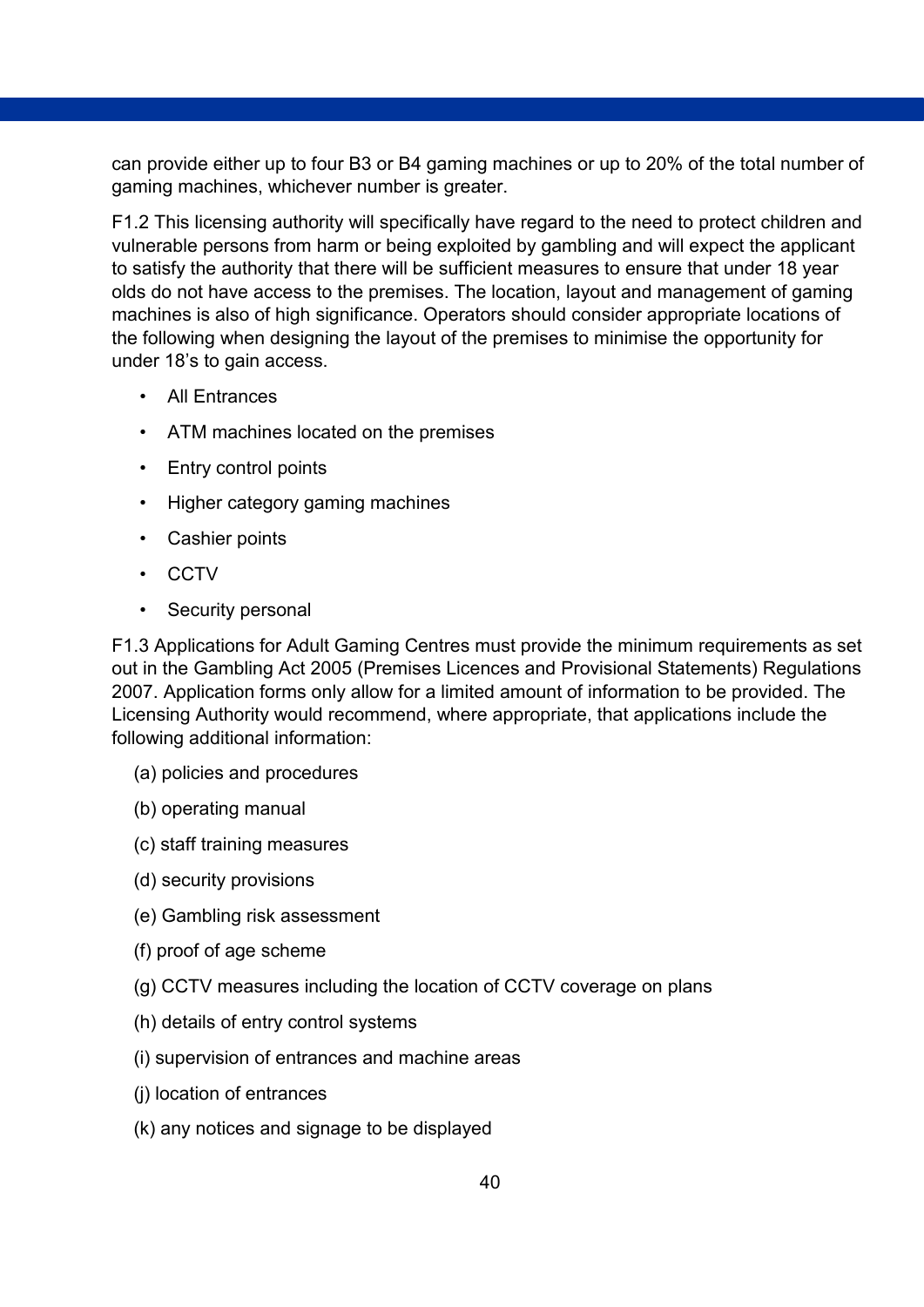- (l) self-exclusion schemes
- (m) provision of information leaflets / helpline numbers for Organisations, (e.g.GamCare)

F1.4 Adult Gaming Centres are subject to the Licence Conditions and Codes of Practice which is set by the Gambling Commission. As such, these are issues that the Licensing Authority will not need to consider in determining applications and, in the interests of avoiding duplication of regulation, will focus on premises specific issues.

F1.5 Adult Gaming Centres are the subject of mandatory and default conditions under the Gambling Act 2005 (Mandatory and Default Conditions) Regulations 2007.

# <span id="page-40-0"></span>Variation of a licence

F1.6 The Licensing Authority recommends that any application to vary an Adult Gaming Centre premises licence includes a full and detailed description of the proposed variation:

(a) where an application is made to vary the layout of the premises, a detailed description of the proposed changes;

(b) where an application is made to add, change or remove a condition on the premises licence, an explanation as to why the amendment is required and appropriate;

(c) where the application can have a bearing on the licensing objectives, the Licensing Authority will expect a revised risk assessment to be provided with the application detailing what measures are in place to mitigate any potential risks.

## <span id="page-40-1"></span>Advertising of AGC

F1.7 Applicants will be expected to assess the associated risk with advertising the Adult Gaming Centre, the entertainment and/or any gambling activities that are visible from the exterior of the premises, advertised in the local area or advertised to a wider geographical area beyond or the local area. The operator must ensure that advertisements are not placed on or near locations such as schools, community centres, religious or places of worship, homelessness hostels or addiction clinics.

## <span id="page-40-2"></span>Alcohol Consumption

F1.8 The consumption of alcohol in AGCs is prohibited at any time during which facilities for gambling are being provided on the premises.

# <span id="page-40-3"></span>Part G. (Licensed) Family Entertainment Centres

G1.1 The Act creates two classes of Family Entertainment Centres (FEC). This section of the policy concerns licenced FECs. Persons operating a licensed FEC must hold a gaming machine general operating licence (Family Entertainment Centre) from the Commission and must seek a premises licence from the Licensing Authority. They will be able to make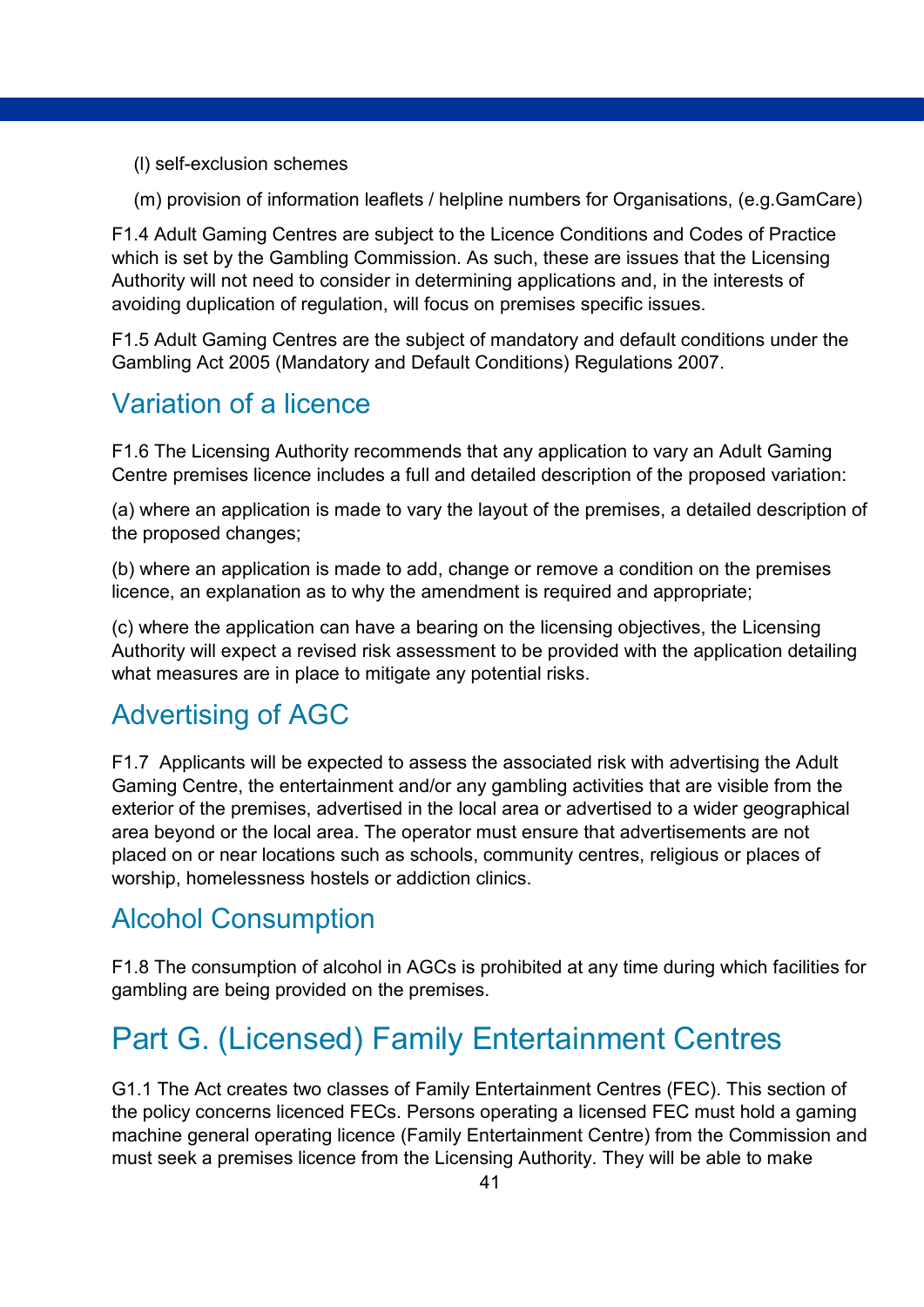category C and D gaming machines available to their customers. Unlicensed FECs provide category D machines only and are regulated through FEC gaming machine permits (see Section N of this policy).

G1.2 This Licensing Authority will specifically have regard to the need to protect children and young persons. Children and young persons will be permitted to enter an FEC and may play on the category D machines. They are not permitted to play on a category C machines, and it is a requirement that there must be clear segregation between the two types of machines, so that children do not have access to category C machines.

G1.3 This licensing authority will refer to the Gambling Commission's website to see any conditions that apply to operating licences covering the way in which the area containing the category C machines should be delineated. It will normally impose conditions on granting licences which accord with the above. This licensing authority will also make itself aware of and impose any mandatory or default conditions on these premises licences.

G1.4 This Licensing Authority will expect applicants to offer their own measures to meet the licensing objectives however appropriate measures/licence conditions may cover issues such as:

- Proof of age schemes
- CCTV this should be of sufficient quality that it will be of use in evidence
- Supervision of entrances/machine areas
- Physical separation of areas
- Location of entry
- Notices/signage
- Specific opening hours
- Self-exclusion schemes– these are schemes whereby individuals who acknowledge they have a gambling problem ask to be barred from certain premises
- Provision of information leaflets/helpline numbers for organisations such as GamCare.
- Measures/training for staff on how to deal with suspected truant school children on the premises

G1.5 Licensed Family Entertainment Centres are also the subject of Mandatory Conditions under the Gambling Act 2005 (Mandatory and Default Conditions) Regulations 2007.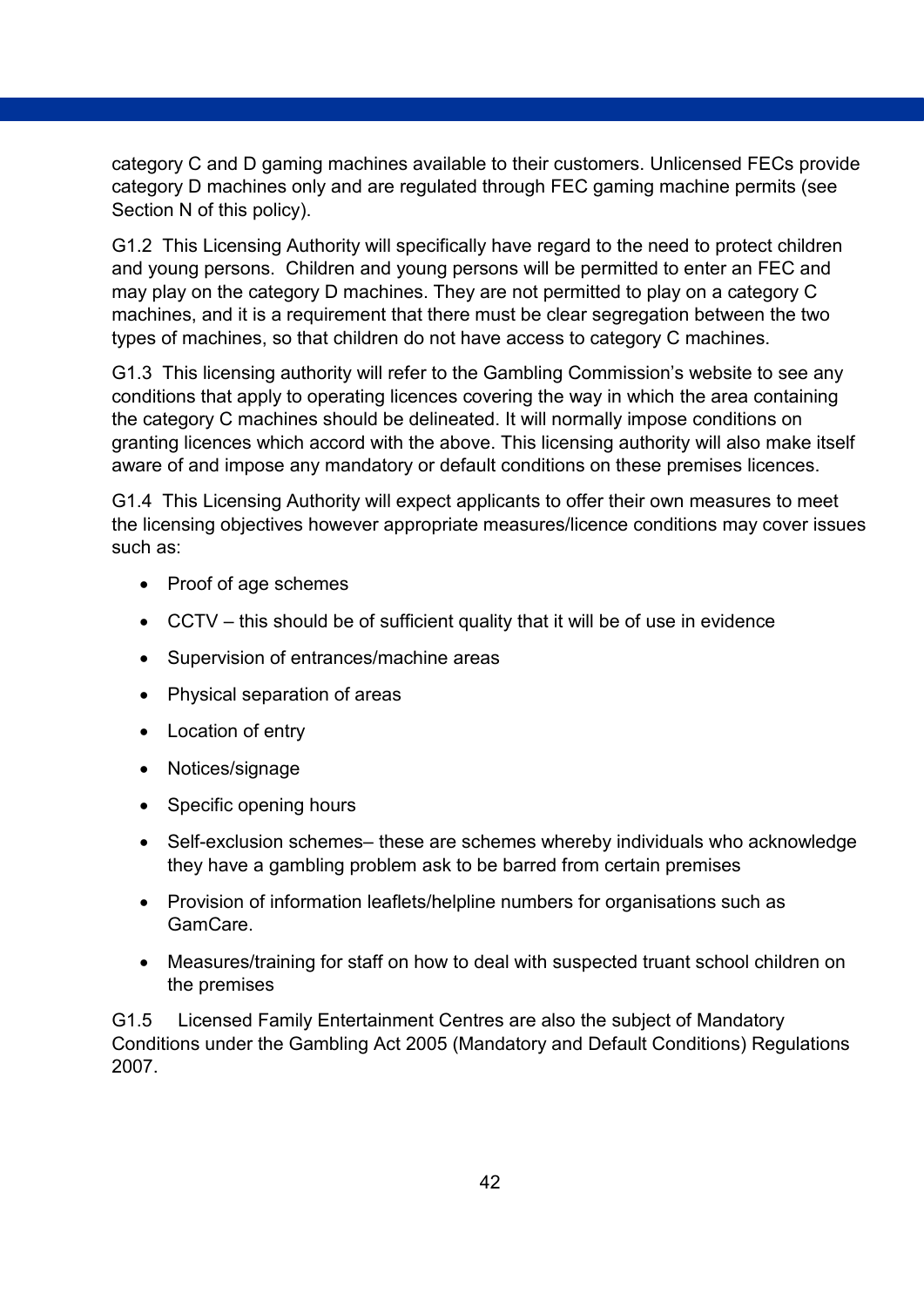# <span id="page-42-0"></span>Part H. Casino Premises

H1.1 Under the Act, licensing authorities in England and Wales have the role of issuing premises licences for casinos and monitoring those licences. Casino's as with all gambling premises , are subject of dual regulation by the gambling commission, via personal and operating licences and the Licensing Authority, via premises licences. Casinos are subject to the Licence Conditions and Codes of Practice (LCCP) which are set by the gambling commission.

H1.2 New casino premises licences issued under the Act will fall into one of two categories namely large casino premises licence or small casino premises licence. These are subject to separate regulations, involving a two-stage application process, detailed below.

H1.3 There is a third category of casino that is permitted through transitional arrangements under Schedule 18 of the Act, which may be referred to as 1968 Act converted casinos. Most of these casinos fall below the size thresholds of the other two categories. Such casinos may operate as card clubs without offering casino games.

H1.4 The gaming machines permitted to be made available in new casinos are related to the number of gaming tables available for use (SI 2009/1970 The Gambling Act 2005 (Gaming Tables in Casinos) (Definitions) Regulations 2009 ).

- no more than eight large casino premises licences will be permitted. Large casinos will have a minimum total customer area of 1,500m2. This category of casino will be able to offer casino games, bingo and/or betting and up to 150 gaming machines in any combination of categories B1 to D (except B3A lottery machines) provided that a maximum ratio of 5:1 gaming machines to gaming tables is met.
- no more than eight small casino premises licences will be permitted. Small casinos will have a minimum total customer area of 750m2. A small casino will be able to offer casino games, betting and up to 80 gaming machines in any combination of categories B1 to D (except B3A lottery machines) provided that a maximum ratio of 2:1 gaming machines to gaming tables is met.

H1.5 Section 7(1) of the Act states that 'a casino is an arrangement whereby people are given an opportunity to participate in one or more casino games'. Casinos games are defined by the Act to mean a game of chance, which is not equal chance gaming. Equal chance gaming is gaming which does not involve playing or staking against a bank, and where the chances are equally favorable to all participants.

### <span id="page-42-1"></span>Protection of children and young persons

H1.6 No-one under the age of 18 is permitted to enter a casino and operators are required to display notices to this effect at all entrances to a casino. Children and young persons are not allowed to be employed at premises with a casino premises licence.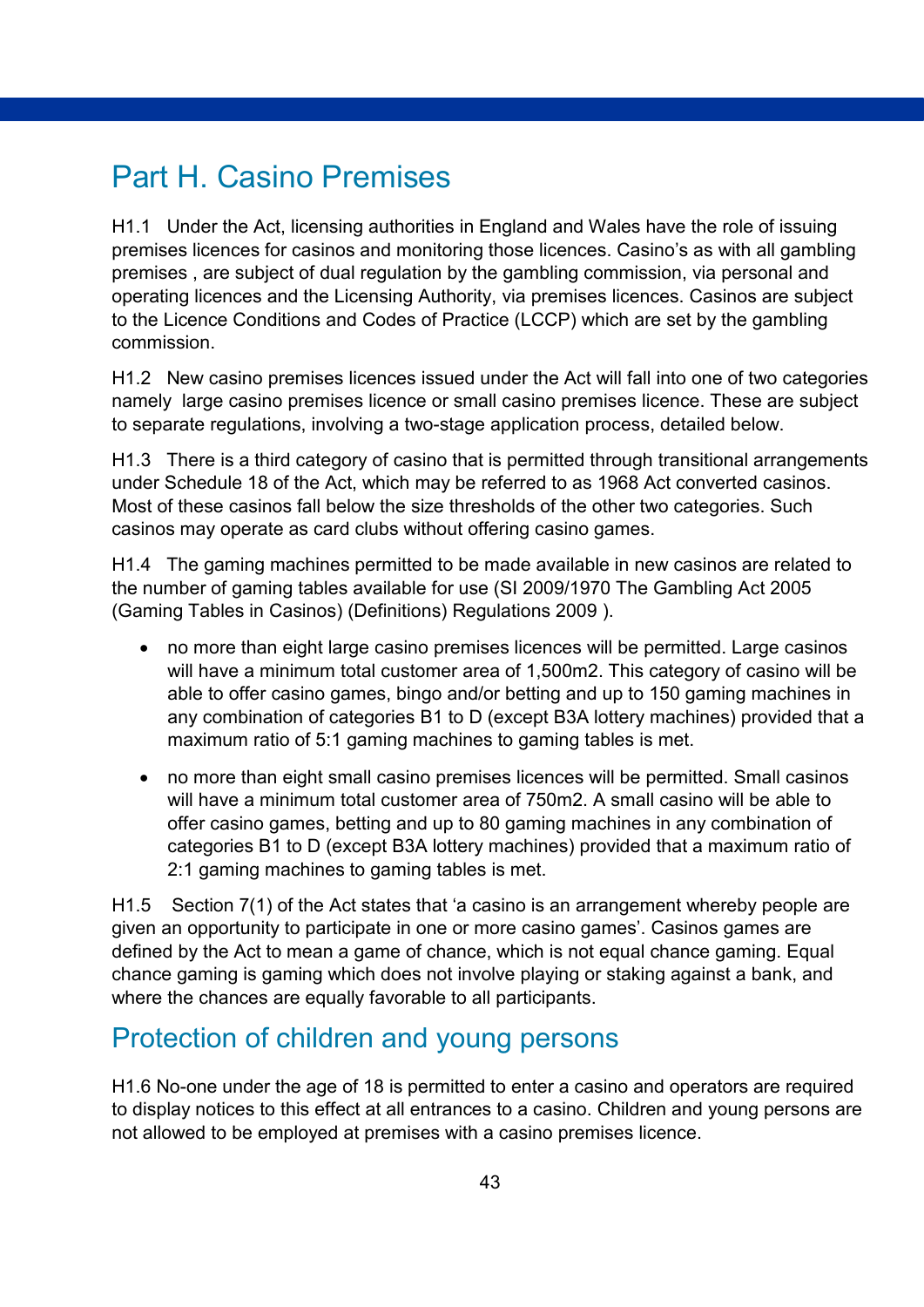### <span id="page-43-0"></span>No Casino resolution

H1.7 This licensing authority has not passed a 'no casino' resolution under Section 166 of the Gambling Act 2005, but is aware that it has the power to do so. Should this licensing authority decide in the future to pass such a resolution, it will update this policy statement with details of that resolution. Any such decision will be made by the Full Council.

### <span id="page-43-1"></span>Casino Premises Licence Applications.

H1.8 The Licensing Authority does not qualify to issue new Casino Premises Licenses and does not have any existing venues. The Secretary of State decided the Local Authority areas to be licensed in January 2007 following a lengthy consultation with the Casino Advisory Panel. The final report can be examined here Casino Advisory Panel.

H1.9Should this Licensing Authority be authorized by the Secretary of State to issue a Casino Premises Licence we may invite applications for a premises licence. The governance of inviting applications is set out at ; The Gambling (Inviting Competing Applications for Large and Small Casino Premises Licences) Regulations 2008. The applications may be in the form of an application for a full grant or for the application of a provisional statement. An application for a provisional statement will be treated in the same way as an application for a casino premises licence and may be included in a two stage determination process. If an application for a provisional statement is successful in the process, then it is not necessary for a further two-stage licensing process to be held when a casino premises licence application is eventually made by the operator to whom the statement has been issued.

H1.10If the Local Authority were to receive more applications than available licences, the act lays down a framework for a two-stage process for considering applications.

#### Stage one

H1.11If more applications are received than the number of available licences, this Licensing authority will determine each application on an unlimited availability basis. Each application must be considered separately and no reference made to the other applications received. During this first process each of the other applicants will be classed as an 'Interested Party' and may make representations

H1.12Stage one will be completed by the provisional grant of the premises licence, which will be disclosed to the applicant and any other parties who made any representations. The provisional decision of the licensing Authority may be appealed.

#### Stage two

H1.13 Stage two will only apply when the number of provisional grants made under stage one exceeds the number of available casino premises licences. If this is the case the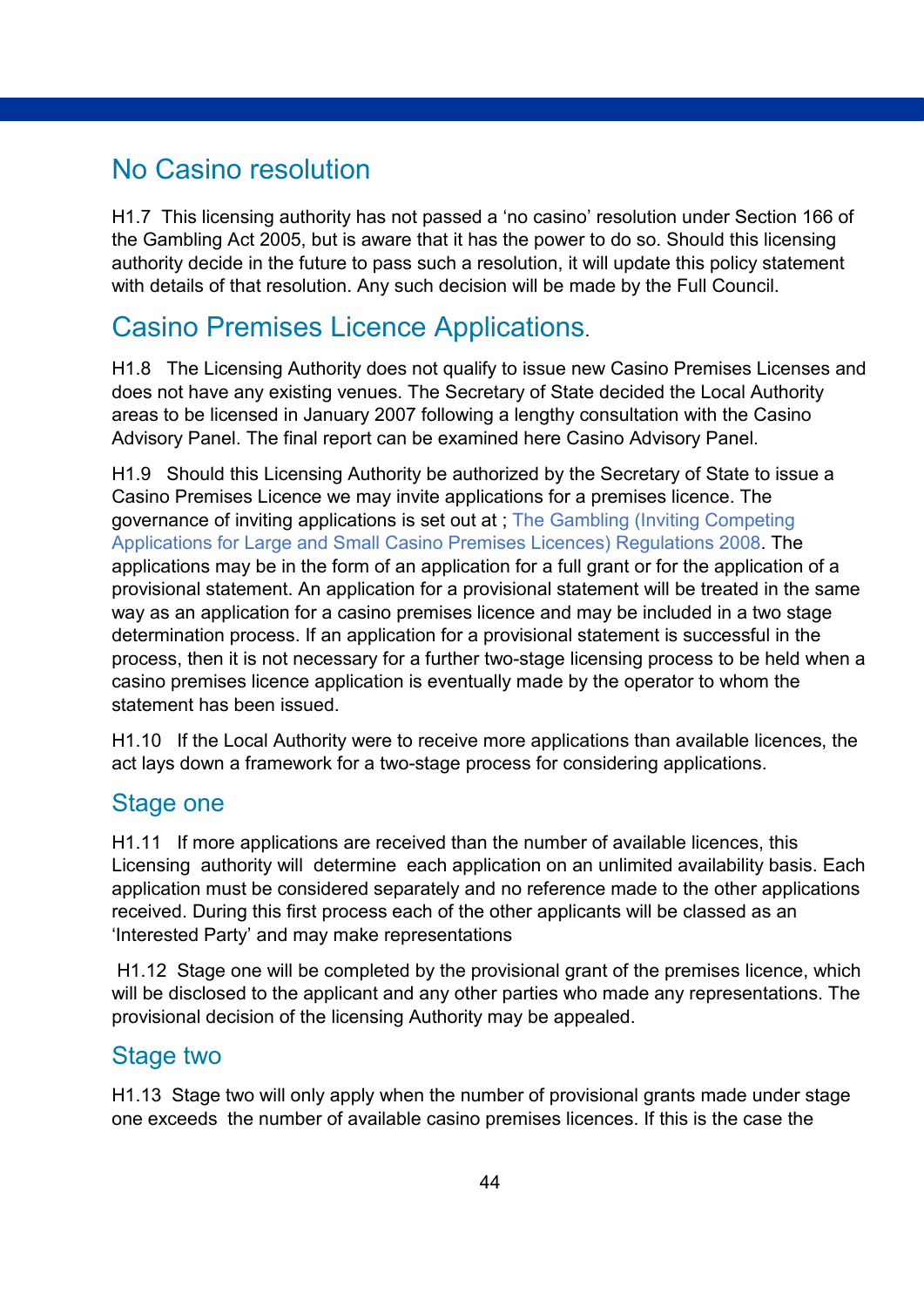Licensing authority will grant the applications which in our opinion offers the greatest benefit to the area. There is no right of appeal at stage two.

H1.13 There are mandatory conditions relating to small casinos, large casinos, and converted casinos premises licence which are detailed in section 17 of the guidance.

H1.14 The council in considering any applications would consider whether any potential application would meet the Licensing Objectives policies and any other relevant guidance within this policy.

# <span id="page-44-0"></span>Part I. Bingo Premises.

I1.1 There are two types of 'Bingo' which have no statutory definition in the act.

- Cash Bingo Linked directly to the stakes paid in
- Prize Bingo Various prizes not linked to stakes paid in.

I1.2 Cash Bingo is the main type of bingo played in commercial premises with Bingo as a whole classed as equal chance gaming.

I1.3 Bingo premises, as with all gambling premises, is the subject of dual regulation by the Gambling Commission, via personal and operating licences, and the Licensing Authority, via premises licences. The Gambling Commission, in considering, issuing and maintaining personal and operating licences, considers the operator's suitability and ensures the operator has policies and procedures in place to cover various issues such as anti-money laundering and reporting procedures. Bingo premises are subject to the Licence Conditions and Codes of Practice which are set by the Gambling Commission. As such, these are issues that this Licensing Authority will not need to consider in determining applications and, in the interests of avoiding duplication of regulation, will focus on premises specific issues.

### <span id="page-44-1"></span>Prize Bingo

I1.4 As well as commercial bingo premises, bingo can be found in other gambling premises. Prize bingo is traditionally a game played in arcades, especially seaside amusement arcades. Operators wishing to offer prize Bingo will be subject to allowances for prize gaming in the act regarding participation fees and prizes. Adult Gaming Centres, licensed and unlicensed Family Entertainment Centres, travelling fairs, (or any premises with a prize gaming permit) are able to offer prize gaming, which includes prize bingo.

I1.5 In this form of gaming, the nature of the prize must not be determined by reference to the number of people playing the game and the nature or the size of the prize must not be determined by reference to the amount paid for or raised by the gaming.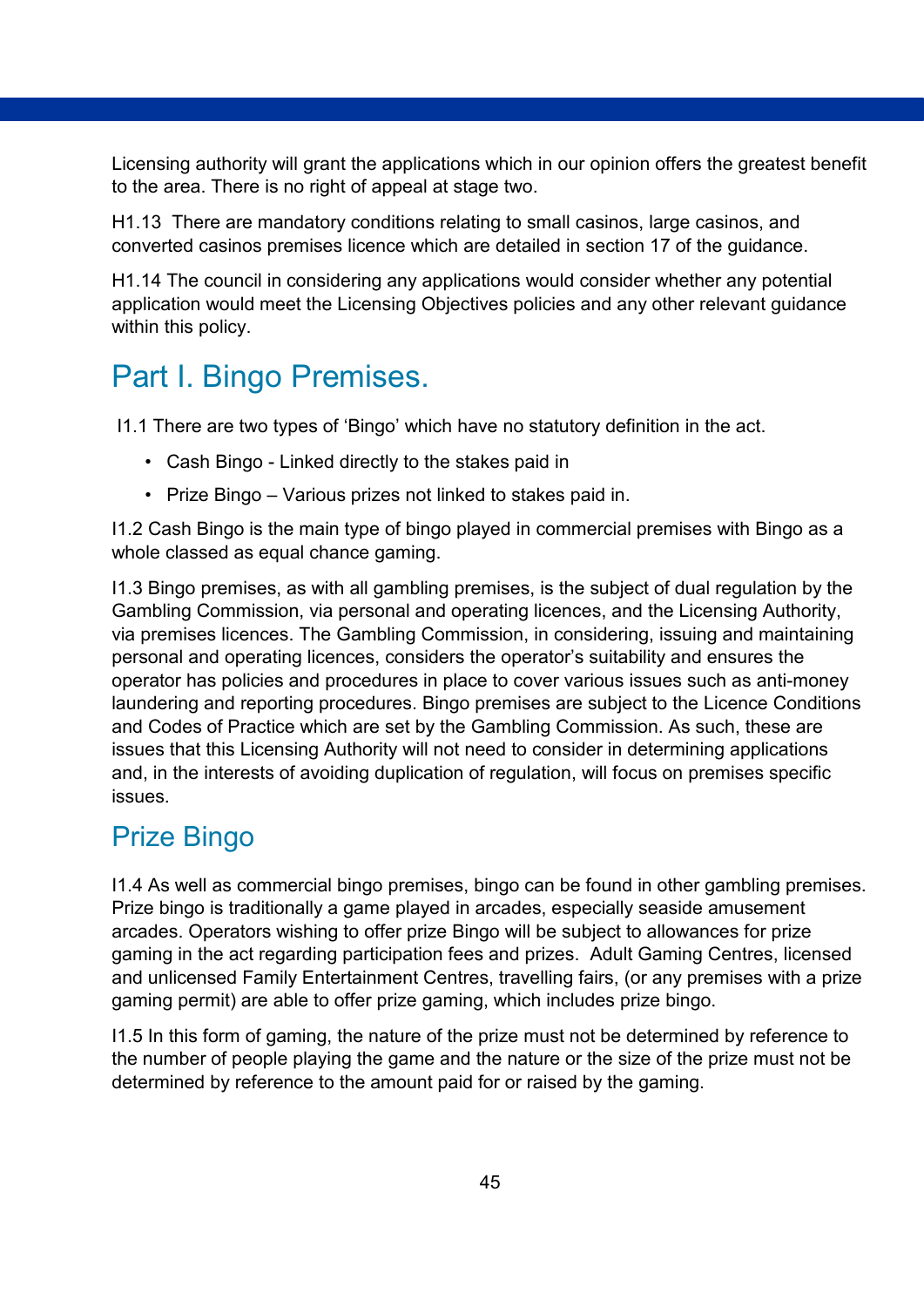## <span id="page-45-0"></span>Gaming Machines at Bingo Premises

I1.6 A Bingo premises licence permits the holder to make an unlimited number of gaming machines available for use. Of the total number, up to 20% of the gaming machines can be category B3 or B4 gaming machines and the remainder are limited to category C or D gaming machines. If the premises held a Bingo premises licence prior to 13 July 2011, the holder can provide either up to eight B3 or B4 gaming machines or up to 20% of the total number of gaming machines, whichever number is greater.

I1.7 The gaming machines must remain within the licensed area covered by the premises licence. In the unusual circumstances that an existing bingo premises covered by one premises licence applies to vary the licence and acquire additional bingo premises licences (so that the area that was the subject of a single licence will become divided between a number of separate licenced premises) is not permissible for all the gaming machines to which each of the licence brings an entitlement to be grouped together within one of the licensed premises.

## <span id="page-45-1"></span>Control of where gaming machines may be played (Bingo)

I1.8 Unless a bingo premises operator offers substantive facilities for non-remote Bingo it should not make gaming machines available for use on the premises. The current regulations prescribes that all category B gaming machines may only be made available in licensed gambling premises and not in locations which may prompt more ambient gambling such as pubs. Clear gambling venue identity allows individuals to make a clear choice if they wish to enter.

I1.9 This Licensing Authority will take a high regard to the relevant codes of practice on 'controlling where gaming machines may be played under section 153 of the Gambling Act 2005. We will not operate a 'one size fits all' when regarding how a Bingo premises should look and function, ensuring the premises licensed for Bingo is actually functioning as such and not illegally offering higher stake and prize gaming machines.

### <span id="page-45-2"></span>Protection of children and young persons.

i1.10 Bingo premises can employ 16 and 17 year olds at the premises provided their duties are not connected with the gaming or gaming machines. Operators will need to demonstrate in any application how they will adhere to the third licensing objective of protecting children from gambling-related harm. Such measures should form part of the risk assessment.

i1.11 Children can access bingo premises but are not permitted to participate in bingo games or access areas containing category B or C gaming machines. Operators will need to demonstrate policies and procedures at the premises which ensure that the operation will not impact upon the third licensing objective of protecting children from being harmed or exploited by gambling.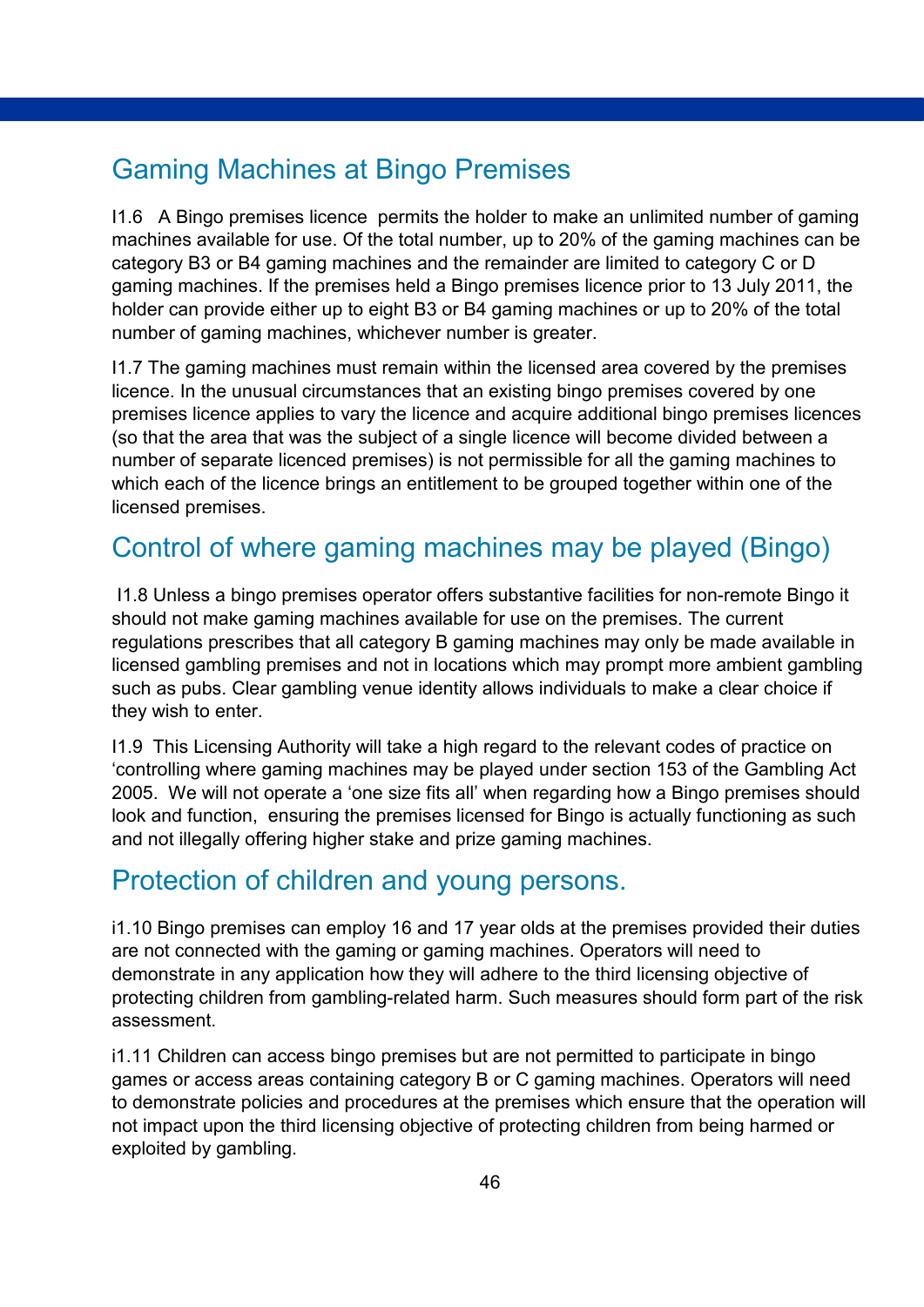# <span id="page-46-0"></span>Age Verification

i1.12 Premises licence applicants at a minimum must demonstrate that they have an age verification policy in place for the premises, that meets the Licensing Objective and any guidance in this policy. Operators should consider age verifications schemes and methods of recording any refusals.

## <span id="page-46-1"></span>Default Conditions.

I1.13 Bingo premises are also the subject of mandatory and default conditions under the Gambling Act 2005 (Mandatory and Default Conditions) Regulations 2007.

Bingo facilities in Bingo premises may not be offered between the hours of midnight and 09:00hours. However, there are no hourly restrictions on access to gaming machines in Bingo premises. Default conditions can be removed and or varied

### <span id="page-46-2"></span>Bingo in clubs and alcohol-licensed premises

I1.14 As mentioned Bingo is a classed as equal chance gaming permitted on alcohollicensed premises, clubs, miners and welfare institutes, under the allowances for exempt gaming in Part 12 of the Act, there are regulations setting controls on this form of gaming, to ensure that it remains low stakes and prize activity.

I1.15 Where the level of bingo played in these premises reaches £2,000 in any seven day period either in money or prizes awarded in an annual period, there is a legal duty on the Licensee or club to inform the Commission as soon as is reasonably practicable. Stakes or prizes above that limit will require bingo operators' licence and corresponding personal and premises licence. The aim of these provisions is to prevent bingo becoming a predominant commercial activity on such non-gambling premises.

# <span id="page-46-3"></span>Part J. Betting Premises

J1.1 The Act contains a single class of licence for betting premises although within this, there are different types of premises which require licensing. Betting Premises allow for gambling which can take place other than at a race track. (Please note there are betting offices on tracks which will have a separate licence to the track.)

J1.2 The Act also permits betting intermediaries to operate from premises. S.13 of the Act defines a betting intermediary as a person who provides a service designed to facilitate the making or acceptance of bets between others. A betting intermediary can apply for a betting premises licence to offer intermediary services upon the premises, such as a premises based trading room.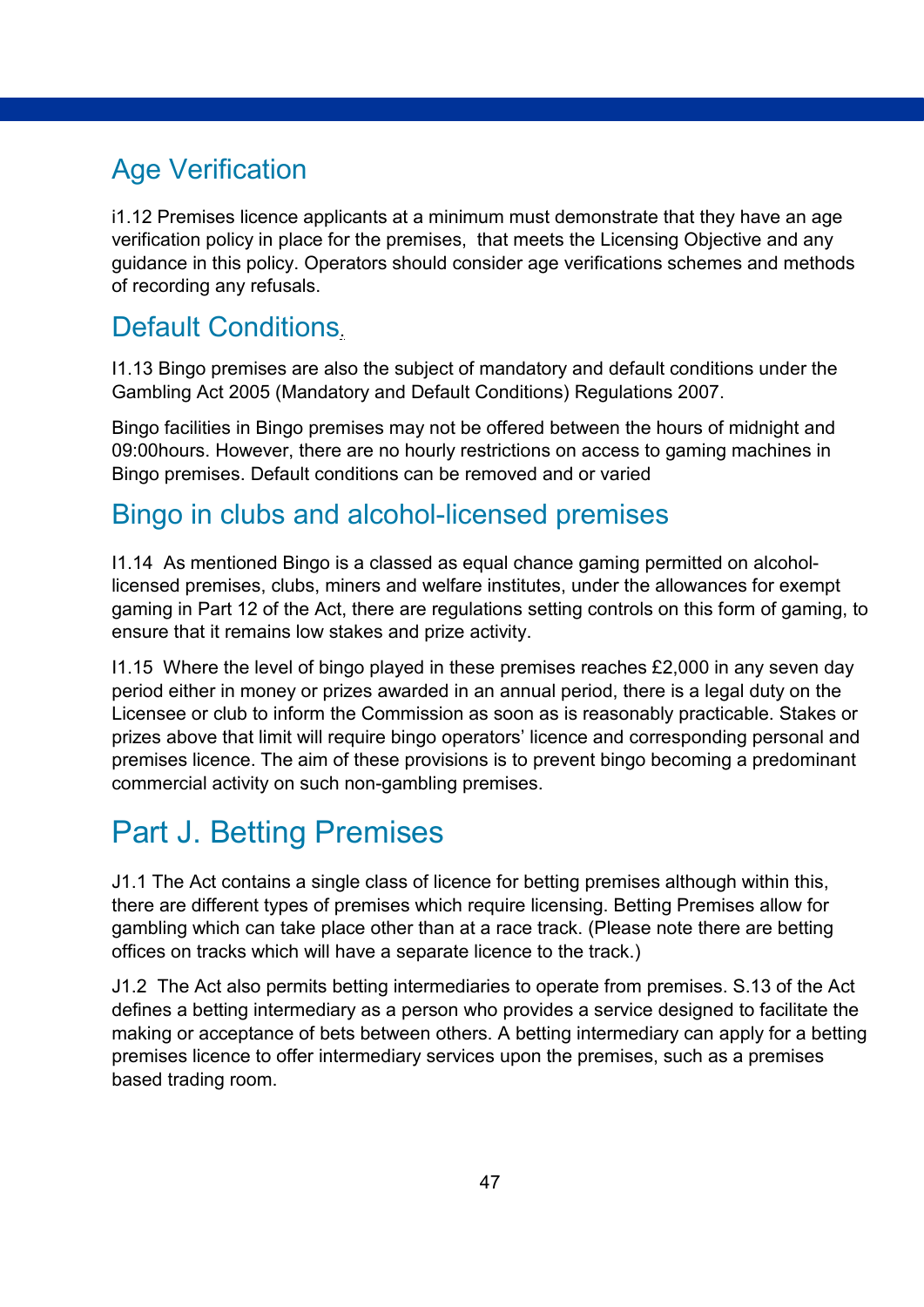# <span id="page-47-0"></span>Gaming Machines

J1.3 Betting premises will be able to provide up to four gaming machines of category B, C or D. Regulations state that category B machines at betting premises are restricted to subcategory B2, B3 and B4 machines.

# <span id="page-47-1"></span>Self-service betting terminals, SSBT's.

J1.4 S.235(2)(c) provides that a machine is not a gaming machine if it is designed or adapted for use to bet on future real events. Some betting premises may make available machines that accept bets on live events, such as horse racing, as a substitute for placing a bet over the counter. These SSBTs are not gaming machines and therefore neither count towards the maximum permitted number of gaming machines, nor have to comply with any stake or prize limits. SSBTs merely automate the process that can be conducted in person and the Act exempts them from regulation as a gaming machine.

J1.5 However, where a machine is made available to take bets on virtual races (that is, results and/or images generated by computer to resemble races or other events) that machine is a gaming machine and counts towards the maximum permitted number of gaming machines, and must meet the relevant category limitations for the premises.

J1.6 The Gambling Commission's current view is that SSBT's is a form of remote communication and that an a operator will have to apply for a remote licence, if SSBT's are used to facilitate the making or accepting of bets by others.

J1.7 Applicants should be aware of section 181 of the act which contains an express power for any licensing authorities to restrict the number of SSBTs, their nature and the circumstances in which they are made available by attaching a licence condition to a betting premises licence or to a casino premises licence.

## <span id="page-47-2"></span>Controlling where gaming machines may be played.

J1.8 Gambling Operators should be mindful of the following,

- non-remote gambling should be confined to dedicated gambling premises
- the distinctions between different types of licensed gambling premises are maintained
- gambling activities are supervised appropriately
- within casino, bingo and betting premises, gaming machines are only made available in combination with the named non-remote activity of the operating licence

J1.9 Category B gaming machines may only be made available in licensed gambling premises and not in locations which may prompt more ambient gambling such as pubs.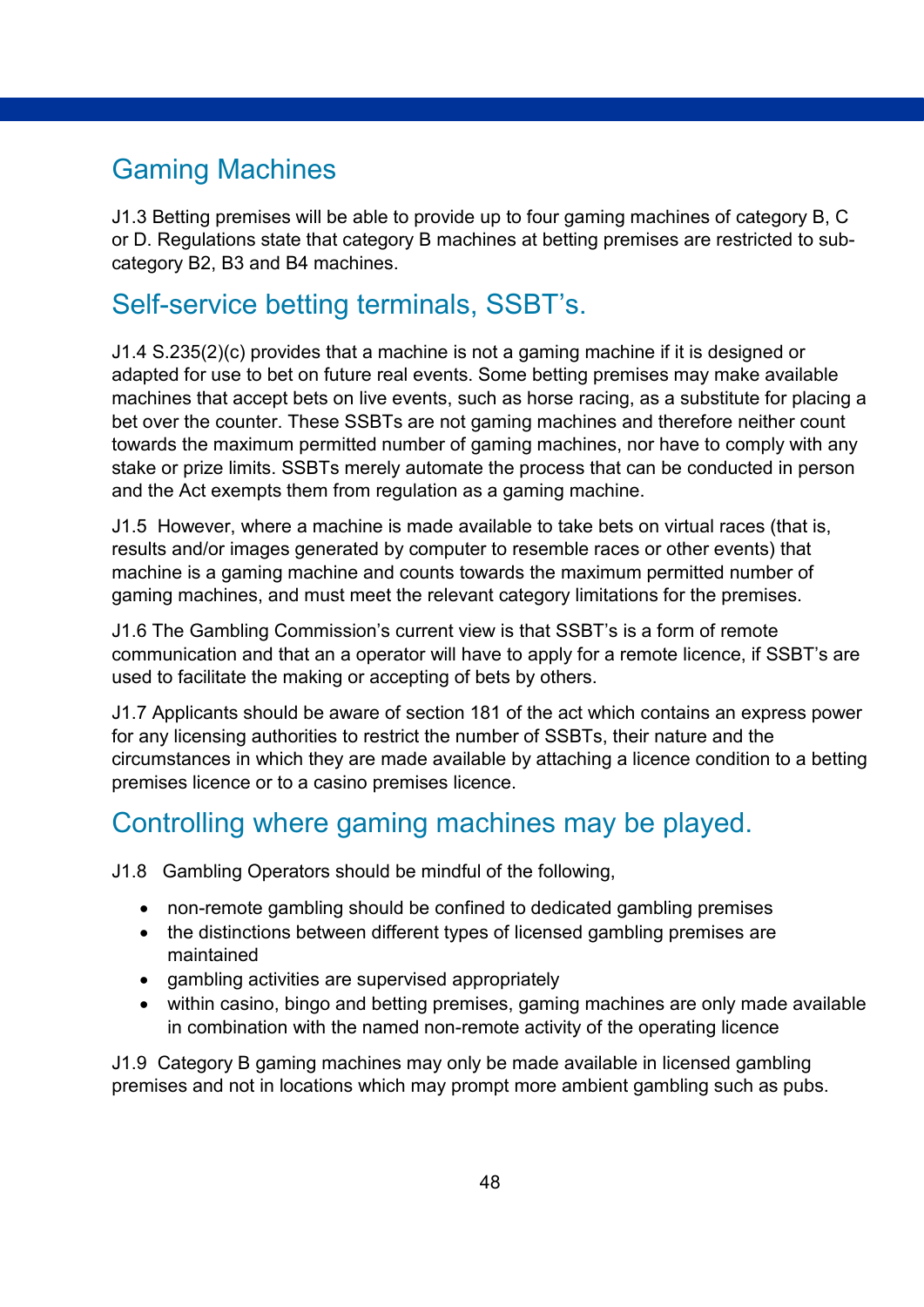# <span id="page-48-0"></span>Protection of children and young persons

J1.10 Children and young persons are not permitted to enter premises with a betting premises licence, although exemptions apply to tracks.

# <span id="page-48-1"></span>Default conditions attached to betting premises licence:

The full set of conditions are contained within parts 1 and 2 of Schedule 5 of the Gambling Act 2005 (Mandatory and Default Conditions) (England and Wales) Regulations 2007.

# <span id="page-48-2"></span>Part K. Tracks

K1.1 S.353 of the Act defines a track as a horse racecourse, greyhound track or other premises on any part of which a race or other sporting event takes place or is intended to take place.

K1.2 Applications for a provisional statement or new betting track premises licence or to vary an existing betting track licence will generally be granted subject to:

- The application and proposed operation meeting the requirements of the Gambling Commissions Licence Conditions and Codes of Practice and Guidance to Licensing Authorities.
- Premises plan to a scale with sufficient detail. (discussed at point E1.7)
- The application and proposed operation meet the criteria and considerations within this policy at points D1, D2 and D3.
- The applicant having undertaken an assessment of the local area risks as defined within Risk Assessment Policy C1..
- The applicant meeting the requirements of the other relevant policies within this section.

K1.3 Only one premises licence can be issued for any particular premises at any time unless the premises are a 'track'. A track is a site or venues where sporting events do or could take place, and accordingly could accommodate the provision of betting facilities. Examples of a track include:

- A horse racecourse (racecourses)
- A greyhound track
- A point-to-point horserace meeting
- Football, cricket and rugby grounds
- An athletics stadium
- A golf course
- Venues hosting darts, bowls, or snooker tournaments
- A premises staging boxing matches
- A section of river hosting a fishing competition
- A motor racing event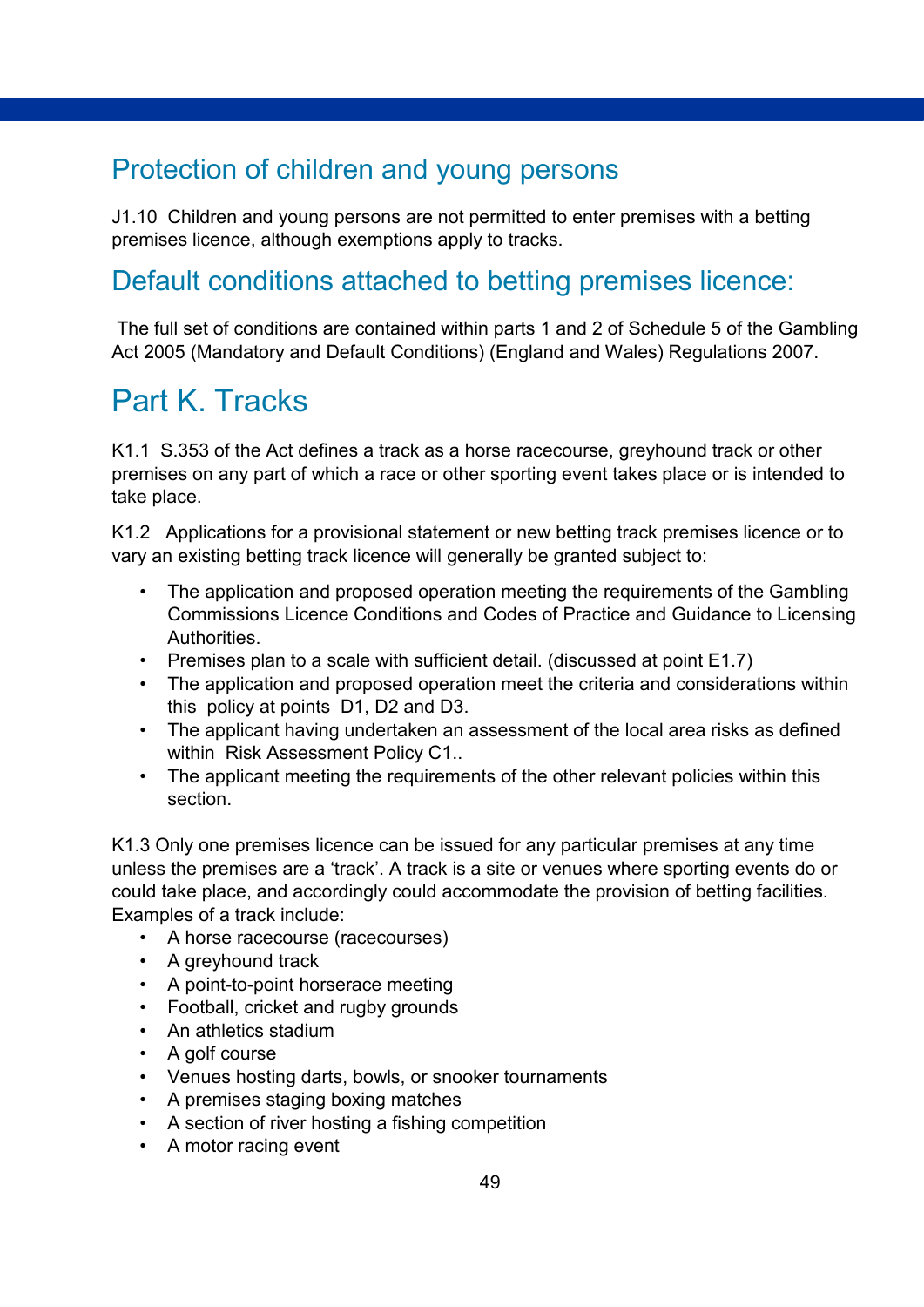K1.4 The list is not exhaustive as in theory, betting could take place at any venue where a sporting or competitive event is occurring. While many of these venues are not commonly understood to be 'tracks', they fall within the definition of 'track' in the Act.

K1.5 All tracks will require a primary `general betting premises licence' that the track operator will hold. It should be noted that track operators do not require an operating licence from the Gambling Commission although they may apply for one. This is because the various other gambling operators offering betting at the track will each hold an operating licence.

K1.6 Tracks may also be subject to one or more premises licences, provided each licence relates to a specified area of the track.

K1.7 A track premises licence permits the premises to be used for the provision of facilities for betting, but does not permit the licence holder to provide casino, bingo or other types of gambling on tracks, as these activities must be the subject of separate premises licences.

### <span id="page-49-0"></span>On-course betting

K1.8 The on-course betting operator is one who comes onto the track, temporarily, while races or sporting events are taking place. On-course betting operators tend to offer betting only on the events taking place on the track, that day.

## <span id="page-49-1"></span>Off-course betting

K1.9 Off-course betting operators are typically those who provide betting facilities from betting premises such as those found on the high street. In addition to such premises, betting operators may operate self-contained betting premises or designated areas such as a row of betting kiosks within the track premises.

# <span id="page-49-2"></span>Gaming Machines

K1.10 A track premises licence does not of itself entitle the holder to provide gaming machines, as this type of premises licence can be held without any corresponding operating licence.

K1.11 However, by virtue of s.172(9) of the Act, track owners holding both a track premises licence and a pool betting operating licence issued by the Commission (currently only greyhound tracks), may site up to four gaming machines within categories B2 to D on the track.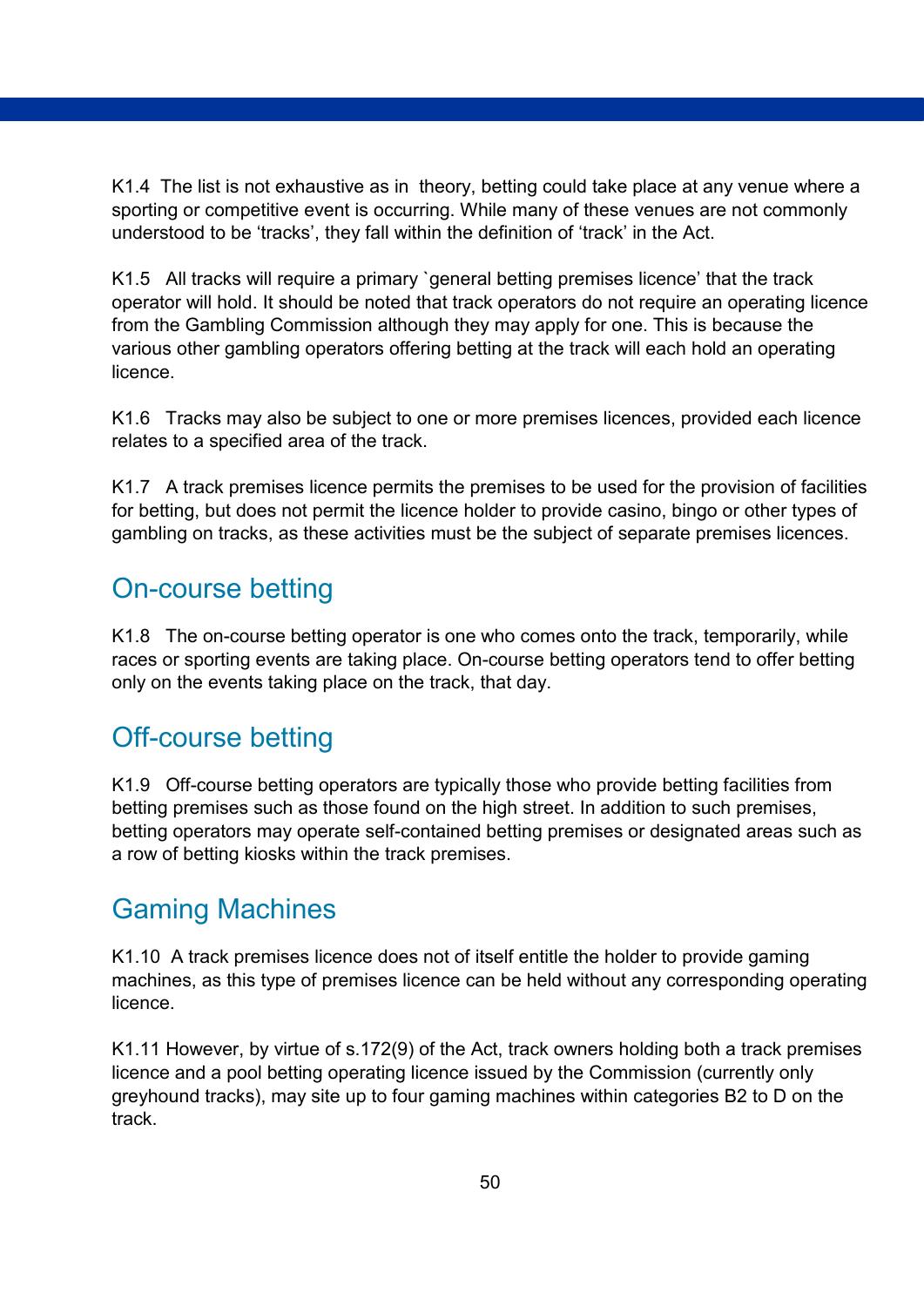K1.12 The provision of off-course betting facilities is generally conducted in reliance on the track premises licence held by the occupier of the track and consequently the off-course operator is prohibited from making any gaming machines available for use unless they hold a separate betting premises licence in relation to part of the track.

K1.13 Some tracks will also hold an alcohol licence and as such they will be automatically entitled under s.282 of the Act to two gaming machines of category C or D. This permission is activated by notifying the licensing authority and paying the required fee

K1.14 Applications for licensed premises gaming machine permits to allow more than two gaming machines are not permitted where the gambling premises are, or are part of, premises already covered by a premises licence including a betting premises licence in respect of a track

K1.15 Children and young persons can play category D gaming machines on a track, but are not allowed to play other categories of machine.

# <span id="page-50-0"></span>Protection of children and young people

K1.16 Persons under 18 years old are not permitted to enter premises when betting facilities are being provided, other than at tracks. This dispensation allows families to attend premises such as greyhound tracks or racecourses on event days, and children to be permitted into areas where betting facilities are provided, such as the 'betting ring', where betting takes place.

K1.17 The exemption allowing children access to betting areas on tracks does not extend to areas within a track where category C or above machines are provided, or other premises to which under 18 year olds are specifically not permitted access.

K1.18 As under-18s are permitted to enter betting areas on track event days, The Commission has attached a condition to all pool betting operating licences that the operator must:

- Have and put into effect policies and procedures designed to prevent underage gambling
- Monitor the effectiveness of these.

K1.19 This authority will therefore expect the premises licence applicant to demonstrate suitable measures to ensure that children do not have access to adult only gaming facilities. This licensing Authority will place an emphasis on the third Licensing Objective '*The Protection of Children and Vulnerable Persons from being Harmed or Exploited.* 

K1.20 This licensing authority will, as per the Gambling Commission's Guidance, take into account the size of the premises and the ability of staff to monitor the use of the machines by children and young persons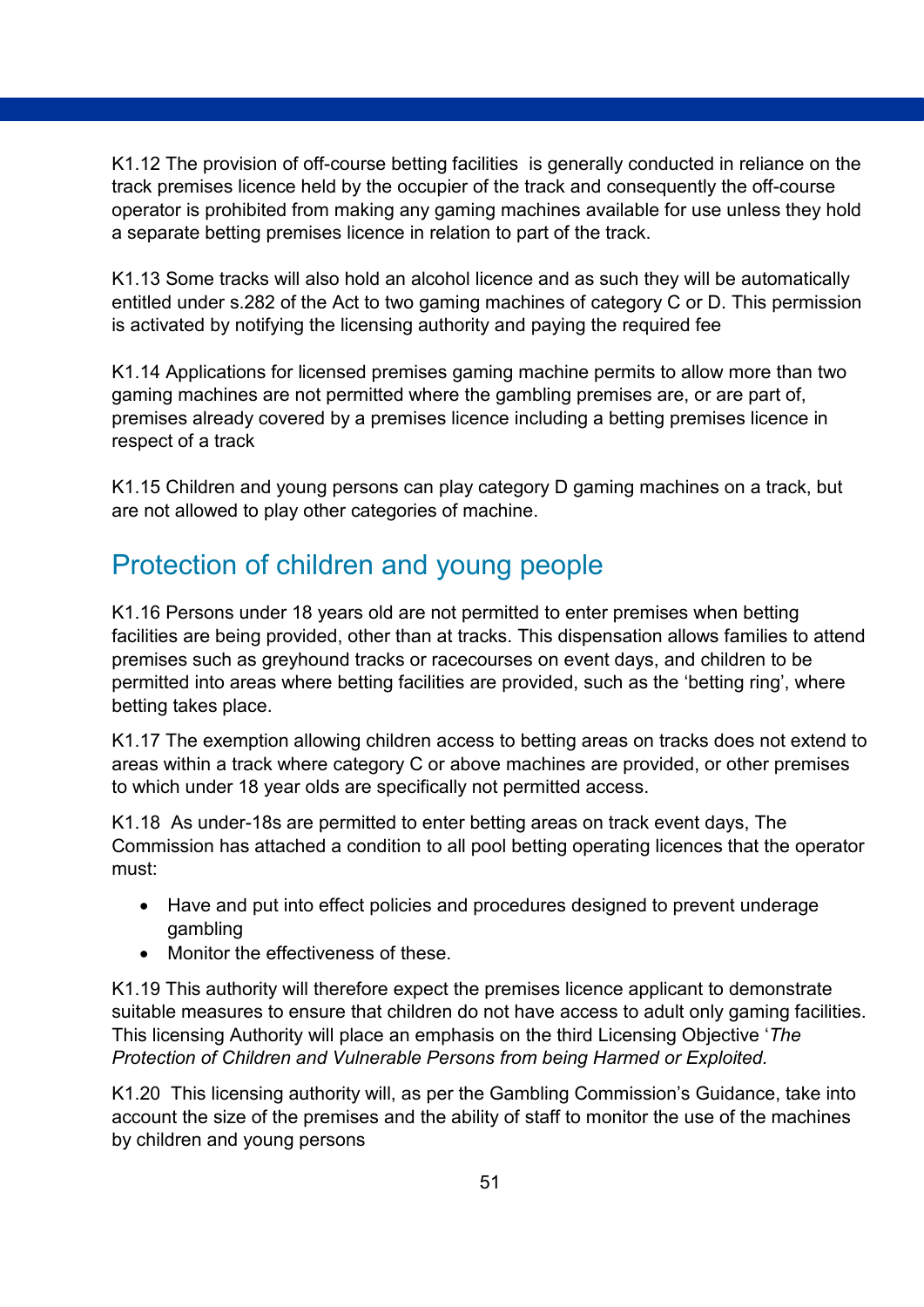# <span id="page-51-0"></span>Display of rules

K1.21 It is a mandatory condition of premises licences that clear and accessible information about the terms on which a bet may be placed must be displayed at betting premises, including tracks. The rules should be made available at suitable central locations. The track premises licence holder should make the necessary arrangements to ensure that betting rules are accessible to all customers, regardless of which area of the track they are in.

K1.22 This authority appreciates it is sometimes difficult to define the precise location of betting areas on tracks. The precise location of where betting facilities are provided is not required to be shown on the track plans, both by virtue of the fact that betting is permitted anywhere on the premises and because of the difficulties associated with pinpointing exact locations for some types of track. Applicants should provide sufficient information that this authority can satisfy itself that the plan indicates the main areas where betting might take place. For racecourses in particular, any betting areas subject to the "five times rule" (commonly known as betting rings) must be indicated on the plan (See Guidance, para 20.46).

# <span id="page-51-1"></span>**Part L. Travelling Fairs**

L1.1 This licensing authority is responsible for deciding whether, where category D machines and/or equal chance prize gaming without a permit is to be made available for use at travelling fairs, the statutory requirement that the facilities for gambling amount to no more than an ancillary amusement at the fair is met.

L1.2 The licensing authority will also consider whether the applicant falls within the statutory definition of a travelling fair:

For the purposes of this Act –

"fair" means a fair consisting wholly or principally of the provision of amusements, and

a fair held on a day in a calendar year is a "travelling fair" if provided - wholly or principally by persons who travel from place to place for the purpose of providing fairs, and

At a place no part of which has been used for the provision of a fair on more than 27 days in that calendar year.It is noted that the 27-day statutory maximum for the land being used as a fair, applies on a calendar year basis, and that it applies to the piece of land on which the fairs are held, regardless of whether it is the same or different travelling fairs occupying the land. This licensing authority will work with its neighbouring authorities to ensure that land which crosses our boundaries is monitored so that the statutory limits are not exceeded.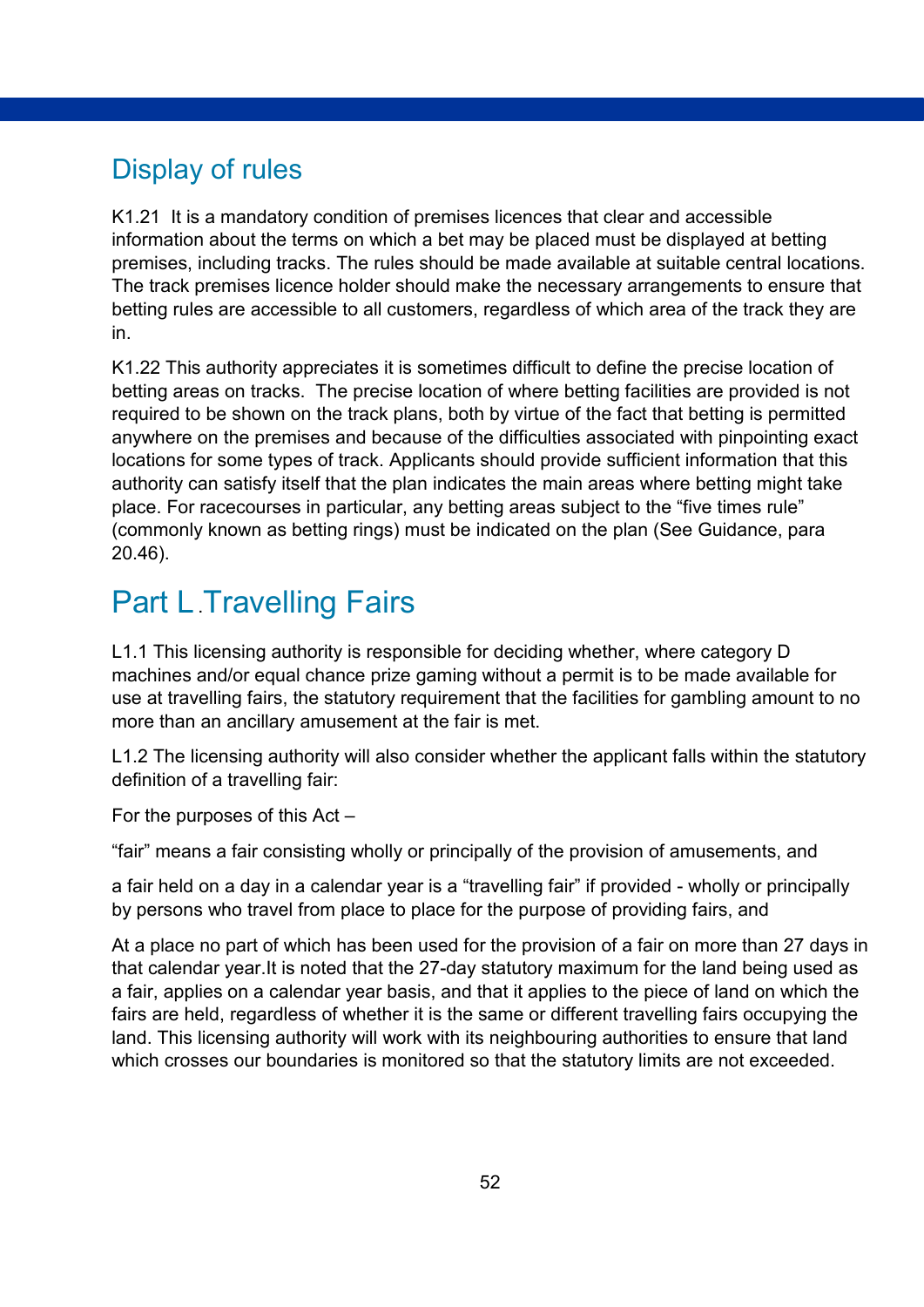# <span id="page-52-0"></span>Part M. Small Society Lottery Licences,

M.1.1 Any raffles where the tickets are sold on the same day and the same event where the draw is made would be considered to be incidental non-commercial lotteries and exempt from this process.

# <span id="page-52-1"></span>Operating a Lottery

M1.2 The purpose of a small society lottery is to raise money for causes that are noncommercial. These causes must be related to the purpose of the charity.

M1.3 The Gambling Act 2005 (the Act) requires that a minimum proportion of the money raised by the lottery is channeled to the goals of the society that promoted the lottery. The limits placed on small society lotteries are as follows:

- a) 20% of the proceeds must go to the purposes of the society.
- b) The maximum prize is £25,000.
- c) The proceeds of each lottery are under £20,000
- d) The aggregate of the proceeds each calendar year is under £250,000.
- e) Rollovers are only permitted where every lottery affected is a small society lottery promoted by the same society and the maximum single prize is £25,000.

### <span id="page-52-2"></span>**Tickets**

M1.4 Lotteries may involve the issuing of physical or virtual tickets to participants (a virtual ticket being nonphysical, such as an email or a text). When a person purchases a ticket, he must also receive a document which:

(a) Clearly identifies the promoting society;

- (b) states the price of the ticket;
- (c) states the name and address of the promoter, or external lottery manager; and
- (d) either states the date of the draw, or enable the date of the draw to be determined.

M1.5 This information could be printed on the ticket, or the rear of the ticket, or sent electronically in such a way as the person can save the information or print it out.

M1.6 The price payable for each ticket must be the same and must be paid to the promoter before the person is given the ticket. Membership into a small lottery must not be dependent on making any payment other than the price of the ticket. There is no limit on the price of the ticket.

M1.7 The Act Requires that lottery tickets may only be sold by persons that are aged 16 years or over to another person who must also be over the age of 16 years of age.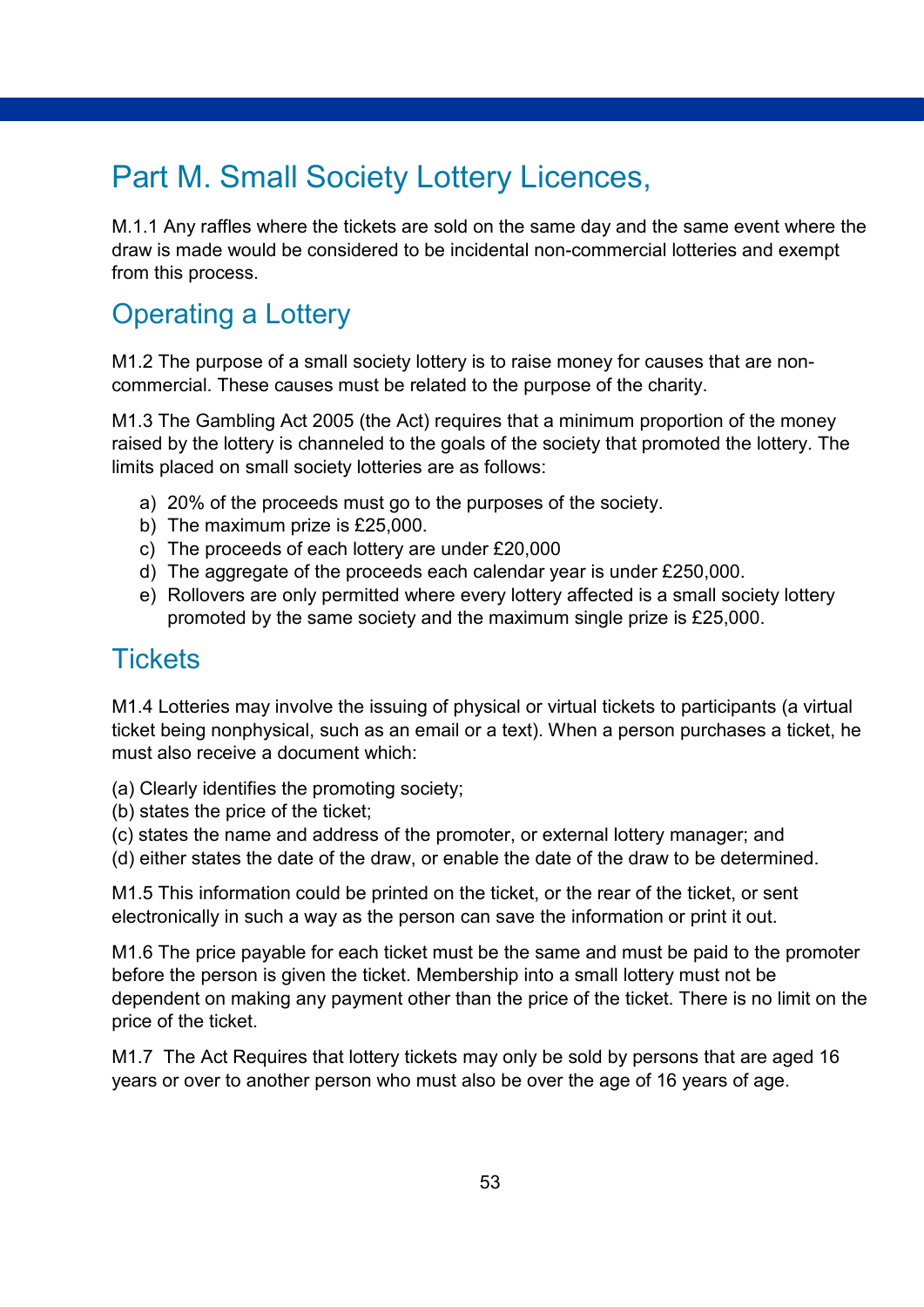M1.8 Lottery tickets must not be sold to another person in the street. Tickets may however be sold in the street from a solid structure such as a kiosk. Tickets may be sold door to door.

### <span id="page-53-0"></span>Prizes

M1.9 Prizes can be awarded as cash or as a non-monetary fund.

# <span id="page-53-1"></span>Refusal of an application

M1.10 An application for a Small society Lottery Licence maybe refused for any of the following reasons'

- An operating licence held by the applicant for registration has been revoked or an application for an operating licence made by the applicant for registration has been refused, within the past five years.
- The society in question cannot be deemed non-commercial.
- A person who will or may be connected with the promotion of the lottery has been convicted of a relevant offence, listed in Schedule 7 of the Act.
- Information provided in or with the application for registration is found to be false or misleading.

M1.11 In the event of an application being rejected, the applicant will be invited to make representations within 28 days from the date the notice was issued. The Licensing Authority will also give notice to the gambling commission inviting them to make representation within 14 days from the date the notice was given. If representations are received all parties will be invited to attend a Licensing Sub-Committee hearing.

### <span id="page-53-2"></span>Revocation.

M1.12 This Licensing Authority may determine to revoke the registration of a society if it thinks that they would have had to, or would be entitled to, refuse an application for registration if it were being made at that time. The Society will be allowed to make representations.

## <span id="page-53-3"></span>Appeals to the decision.

M1.13 Following the conclusion of any hearings and receipt of representations, paragraph 51 of Schedule 11 of the Act then requires this authority to notify the applicant or the society as soon as possible if their registration is still to be revoked,or if their application for registration has still been rejected.

M1.14 The applicant or society may decide to make an appeal against the decision, and has 21 days following receipt of the notice of the decision to lodge an appeal, which must be made directly to the local Magistrates.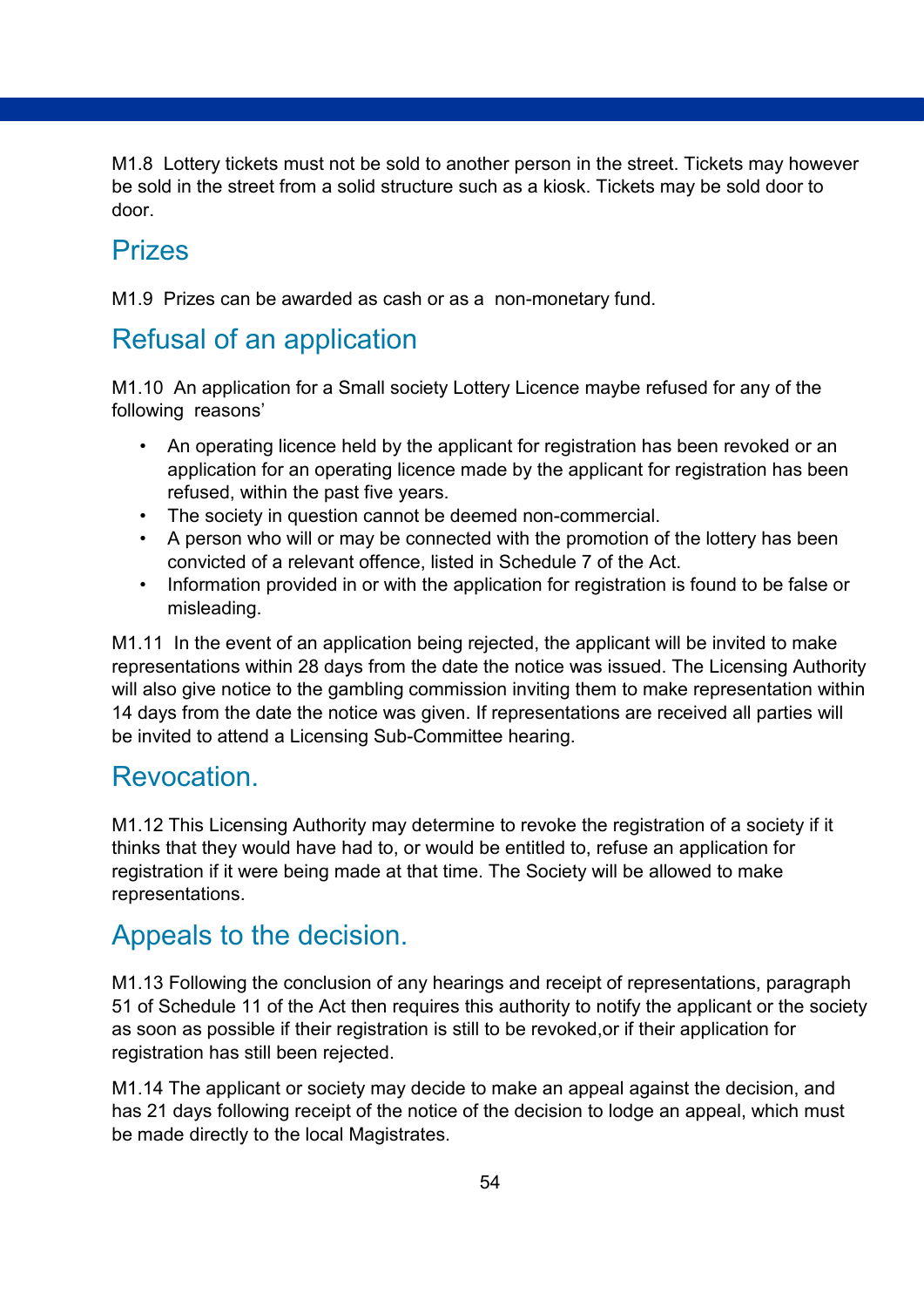# <span id="page-54-0"></span>Part N. Permits/Temporary & Occasional Use Notice

### <span id="page-54-1"></span>Unlicensed Family Entertainment Centre Gaming Machine Permits.

N1.1 Family Entertainment Centres (FECs) are commonly located at seaside resorts, in airports and motorway service stations, and cater for families, including unaccompanied children and young persons. The machines must be in a designated area.

N1.2 Unlicensed FECs are able to offer only category D machines in reliance on gaming machine permit. Any number if category D machines can be made available with such permit subject to other considerations, such as fire regulations and health and safety. Permits cannot be issued in respect of vessels or vehicles.

N1.3 If the operator of a Family Entertainment Centre wants to make category C machines available in addition to category D machines, the operator will need to apply for a gaming machine general operating licence (Family Entertainment Centre) from the Commission and a premises licence from the Licensing Authority.

N1.4 Where a premises does not hold a premises licence but wishes to provide gaming machines, it may apply to the Licensing Authority for this permit. It should be noted that the applicant must show that the premises will be wholly or mainly used for making gaming machines available for use (s238 of the Act).

N1.5 The Act states that a Licensing Authority may prepare a statement of principles that they propose to consider in determining the suitability of an applicant for a permit and in preparing this statement, and/or considering applications, it need not (but may) have regard to the licensing objectives and shall have regard to any relevant guidance issued by the Commission under section 24. The Gambling Commission's Guidance also states "In its statement of policy, a licensing authority may include a statement of principles that it proposes to apply when exercising its functions in considering applications of permits. In particular it may want to set out the matters that will take into account in determining the suitability of the applicant. Given that the premises is likely to appeal particularly to children and young persons, licensing authorities may wish to give weight to matters relating to protection of children from being harmed or exploited by gambling and to ensure that staff supervision adequately reflects the level of risk to this group." (para, 24.6). A plan for unlicensed FEC's will be submitted.

N1.6 The Guidance states: "... An application for a permit may be granted only if the Licensing Authority is satisfied that the premises will be used as an unlicensed FEC, and if the chief officer of police has been consulted on the application. Licensing Authorities might wish to consider asking applications to demonstrate: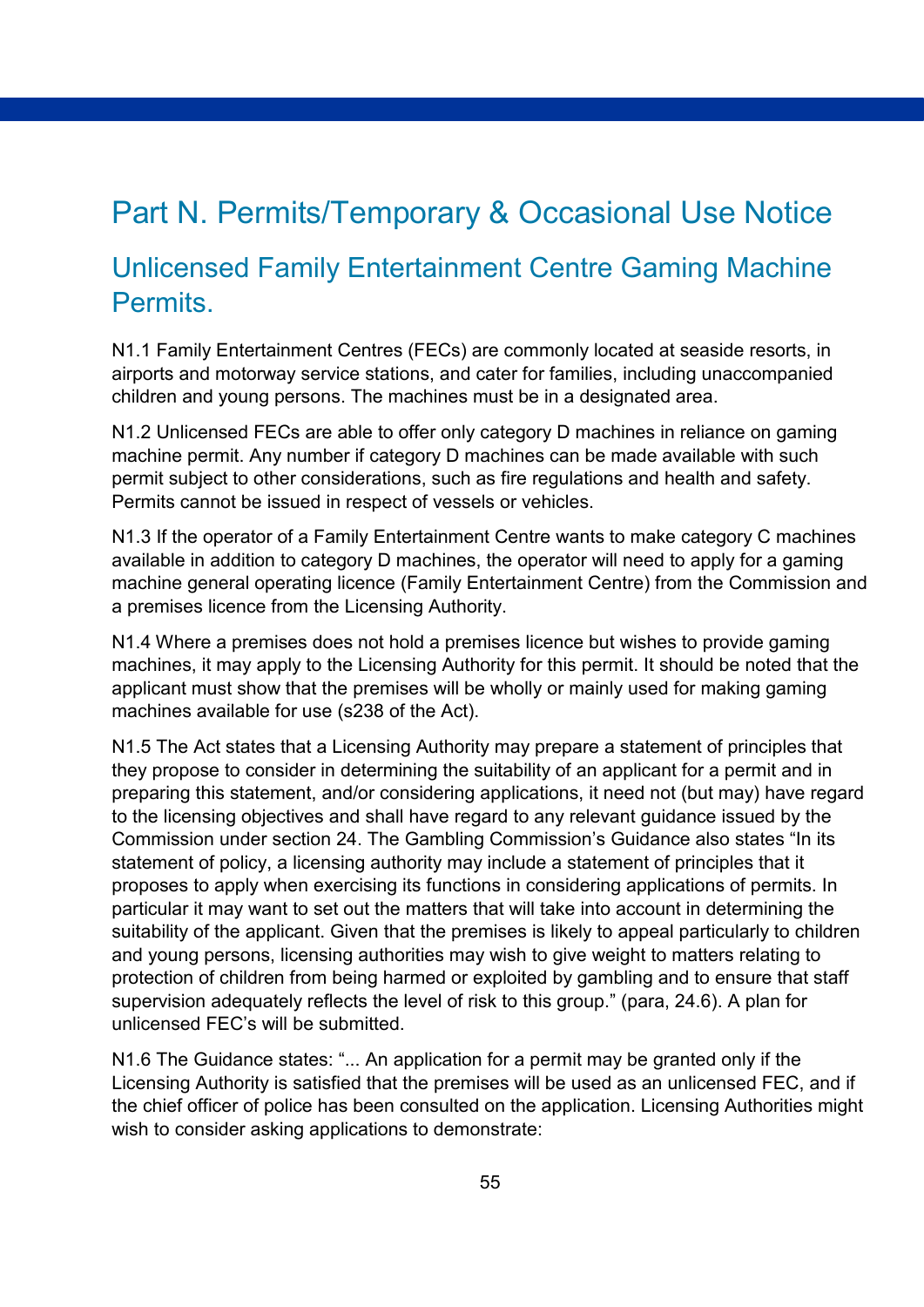- a full understanding of the maximum stakes and prizes of the gambling that is permissible in unlicensed FECs;
- that the applicant has no relevant convictions (those that are set out in Schedule 7 of the Act; and
- That staff are trained to have a full understanding of the maximum stakes and prizes.

N1.7 It should be noted that a Licensing Authority cannot attach conditions to this type of permit.

N1.8 This Licensing Authority will expect the applicant to show that there are policies and procedures in place to protect children from harm. Harm in this context is not limited to harm from gambling but includes wider child protection considerations. The efficiency of such policies and procedures will each be considered on their merits, however, they may include appropriate measures/training for staff as regards suspected truant school children on the premises, measures/training covering how staff would deal with unsupervised very young children being on the premises, or children causing perceived problems on/around the premises.

N1.9 This Licensing Authority will also expect, as per Gambling Commission Guidance, that applicants demonstrate a full understanding of the maximum stakes and prizes of the gambling that is permissible in unlicensed FECs; that the applicant has no relevant convictions (Schedule. 7 of the Act) and that staff are trained to have a full understanding of the maximum stakes and prizes.

# <span id="page-55-0"></span>(Alcohol) Licensed Premises Gaming Machine Permits.

N1.10 Automatic entitlement: up to 2 machines - There is provision in the Act for premises licensed to sell alcohol for consumption on the premises, to automatically have 2 gaming machines, of categories C and/or D. The operator of the premises merely needs to notify the Licensing Authority and pay the prescribed fee. The Licensing Authority can remove the automatic authorisation in respect of any particular premises if:

- provision of the machines is not reasonably consistent with the pursuit of the licensing objectives;
- gaming has taken place on the premises that breaches a condition of section 282 of the Gambling Act (i.e. that written notice has been provided to the Licensing Authority, that a fee has been provided and that any relevant code of practice issued by the Gambling Commission about the location and operation of the machine has been complied with);
- the premises are mainly used for gaming; or
- An offence under the Gambling Act has been committed on the premises.

N1.11 Permit: 3 or more machines - If the operator of alcohol licensed premises wishes to have more than 2 machines, then an application must be made for a permit and the Licensing Authority must consider that application based upon the licensing objectives, any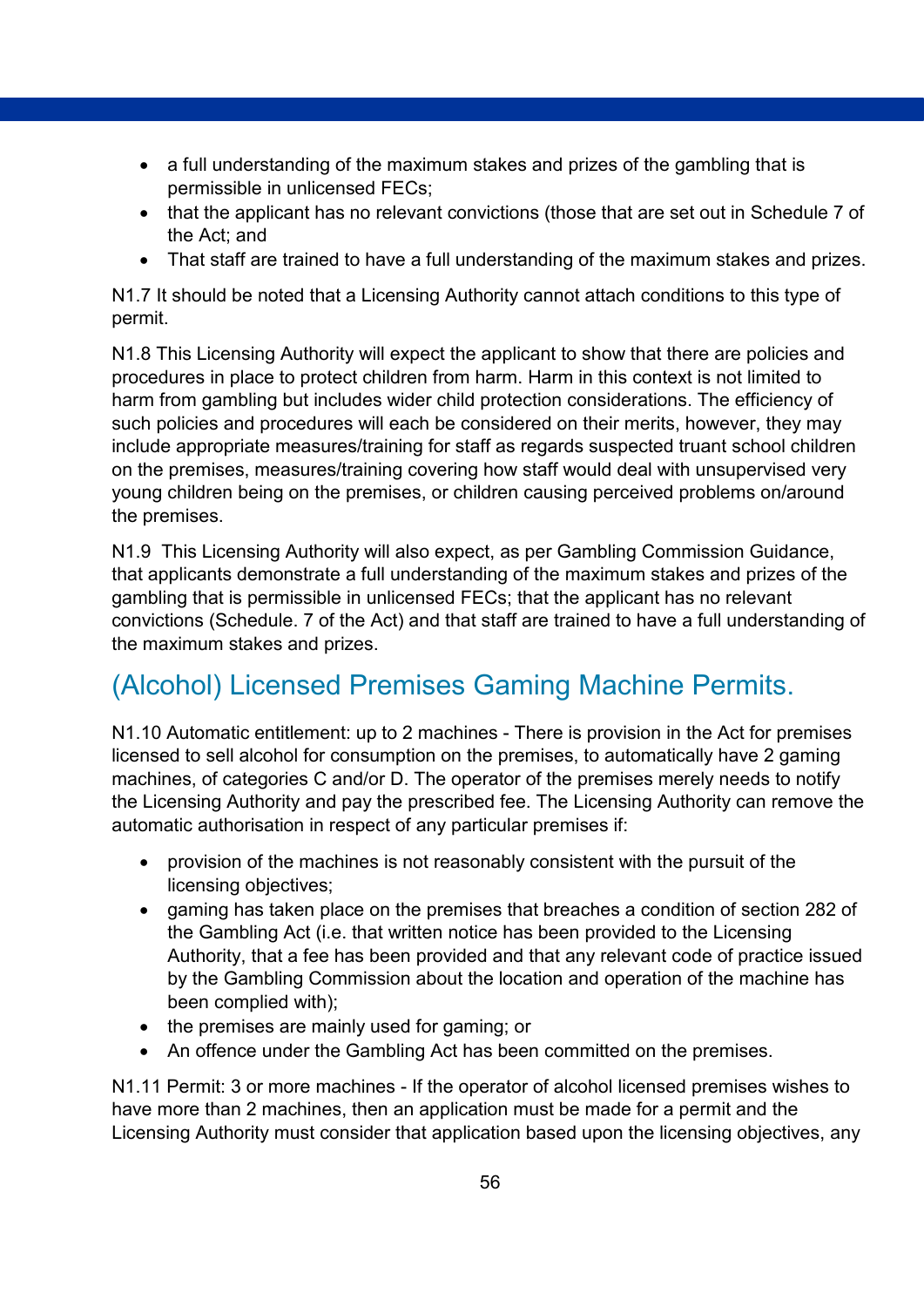guidance and code of practice issued by the Gambling Commission issued under Section 24 & 25 of the Gambling Act 2005, and "such matters as they think relevant."

N1.12 This Licensing Authority considers that "such matters" will be decided on a case by case basis but generally there will be regard to the need to protect children and vulnerable persons from harm or being exploited by gambling and will expect the applicant to satisfy the authority that there will be sufficient measures to ensure that under 18 year olds do not have access to the adult only gaming machines.

Measures which will satisfy the authority that there will be no access may include the adult machines being in sight of the bar, or in the sight of staff that will monitor that the machines are not being used by those under 18. Notices and signage may also be a help. As regards the protection of vulnerable persons, applicants may wish to consider the provision of information leaflets/helpline numbers for organisations such as GamCare.

N1.13 This Licensing Authority recognises that some operators of alcohol licensed premises may apply for a premises licence for their non-alcohol licensed areas. Any such application would most likely need to be applied for, and dealt with as an Adult Gaming Centre premises licence.

N1.14 The Licensing Authority may decide to grant the application with a smaller number of machines and/or a different category of machines than that applied for. Conditions (other than these) cannot be attached.

N1.15 The holder of a permit must comply with any Code of Practice issued by the Gambling Commission about the location and operation of the machine.

## <span id="page-56-0"></span>Prize Gaming Permits.

N1.16 The Gambling Act 2005 states that a licensing authority may "prepare a statement of principles that they propose to apply in exercising their functions under this Schedule" which "may, in particular, specify matters that the licensing authority proposes to consider in determining the suitability of the applicant for a permit".

N1.17 This Licensing Authority has prepared a Statement of Principles which is that the applicant should set out the types of gaming that he or she is intending to offer and that the applicant should demonstrate:

- that they understand the limits to stakes and prizes that are set out in Regulations;
- that the gaming offered is within the law;
- Clear policies that outline the steps to be taken to protect children from harm.

N1.18 Prize gaming may be provided in bingo premises as a consequence of their bingo operating licence. Any type of prize gaming may be provided in Adult Gaming Centres and licensed Family Entertainment Centres. Unlicensed family entertainment centres may offer equal chance prize gaming under a gaming machine permit. Prize gaming without a permit may be provided by travelling fairs, providing that none of the gambling facilities at the fair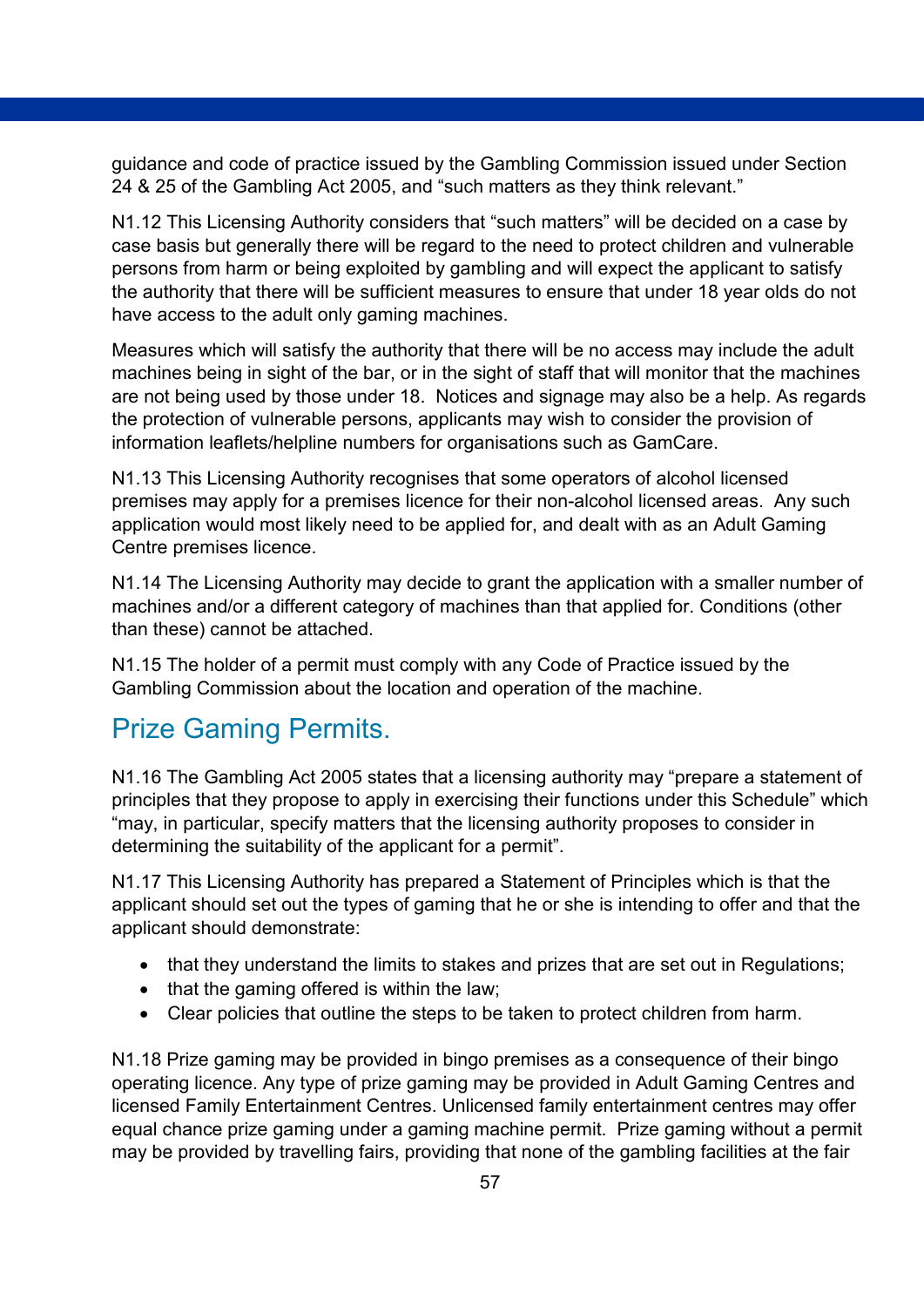amount to more than an ancillary amusement. Children and young people may participate in equal chance gaming only.

N1.19 In making its decision on an application for this permit the Licensing Authority does not need to have regard to the licensing objectives but must have regard to any Gambling Commission guidance (Schedule. 14 para. 8(3) of the Act).

N1.20 It should be noted that there are conditions in the Gambling Act 2005 by which the permit holder must comply, but that the Licensing Authority cannot attach conditions. The conditions in the Act are:

- the limits on participation fees, as set out in regulations, must be complied with;
- all chances to participate in the gaming must be allocated on the premises on which the gaming is taking place and on one day; the game must be played and completed on the day the chances are allocated; and the result of the game must be made public in the premises on the day that it is played;
- the prize for which the game is played must not exceed the amount set out in regulations (if a money prize), or the prescribed value (if non-monetary prize); and
- Participation in the gaming must not entitle the player to take part in any other gambling.

## <span id="page-57-0"></span>Club Gaming and Club Machines Permits.

N1.21 Members Clubs and Miners' Welfare Institutes (but not Commercial Clubs) may apply for a Club Gaming Permit. The Club Gaming Permit will enable the premises to provide gaming machines (3 machines of categories B3A, B4, C or D), equal chance gaming and games of chance.

N1.22 Members Clubs and Miner's Welfare Institutes – and also Commercial Clubs – may apply for a Club Machine Permit. A Club Machine Permit will enable the premises to provide gaming machines (up to 3 machines of categories B, C or D). N.B. Commercial Clubs may not site category B3A gaming machines offering lottery games in their club.

This licensing authority notes that the Gambling Commission's guidance which states:

*25.44 The licensing authority has to satisfy itself that the club meets the requirements of the Act to obtain a Club Gaming Permit. In doing so it will take account of a number of matters outlined in sections 25.45-25.47 of the Gambling Commission's guidance. These include the constitution of the club, the frequency of gaming, and ensuring that there are more than 25 members. A members' club must be permanent in nature, not established to make commercial profit, and controlled by its members equally. Examples include working men's clubs, branches of Royal British Legion and clubs with political affiliations".*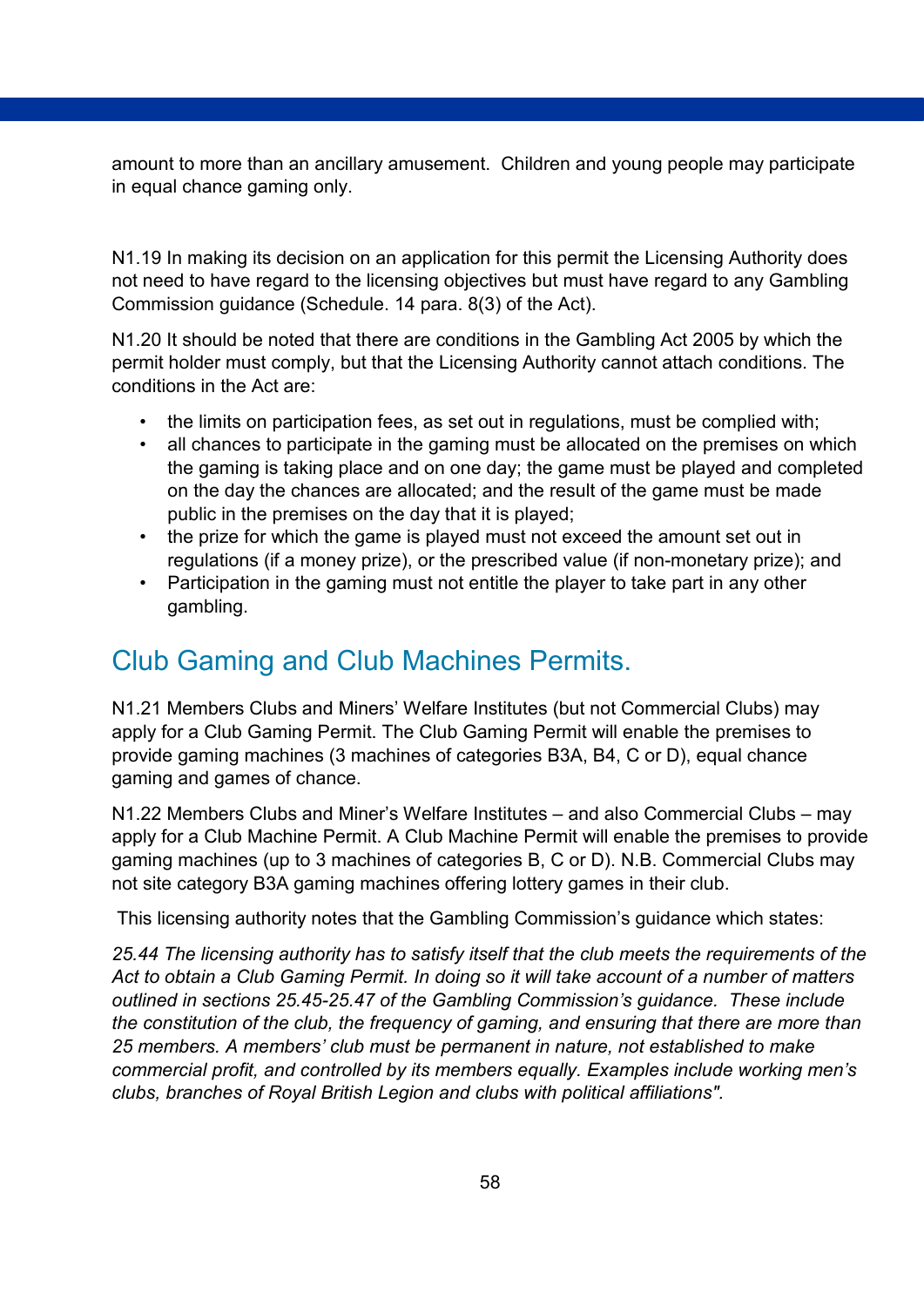*The club must be conducted 'wholly or mainly' for the purposes other than gaming, unless the gaming is permitted by separate regulations. The Secretary of State has made regulations and these cover bridge and whist clubs*.

N1.23 The Guidance also states that licensing authorities may only refuse an application on the grounds that:

- the applicant does not fulfil the requirements for a members' or commercial club or miners' welfare institute and therefore is not entitled to receive the type of permit for which it has applied;
- the applicant's premises are used wholly or mainly by children and/or young persons;
- an offence under the Act or a breach of a permit has been committed by the applicant while providing gaming facilities;
- a permit held by the applicant has been cancelled in the previous ten years; or
- An objection has been lodged by the Gambling Commission or the police.

N1.24 There is also a 'fast-track' procedure available under the Act for premises which hold a Club Premises Certificate under the Licensing Act 2003 (Schedule. 12 paragraph 10). As the Gambling Commission's Guidance for local authorities states: "Under the fast-track procedure there is no opportunity for objections to be made by the Commission or the police, and the grounds upon which an authority can refuse a permit are reduced." and "The grounds on which an application under the process may be refused are:

- a) that the club is established primarily for gaming, other than gaming prescribed under schedule 12;
- b) that in addition to the prescribed gaming, the applicant provides facilities for other gaming; or
- c) That a club gaming permit or club machine permit issued to the applicant in the last ten years has been cancelled".

N1.25 There are statutory conditions on club gaming permits that no child uses a category B or C machine on the premises and that the holder complies with any relevant provision of a code of practice about the location and operation of gaming machines.

# <span id="page-58-0"></span>Temporary Use Notices (TUN)

N1.26 The Gambling Act 2005 enables the holder of an operating licence to give a Temporary Use Notice in respect of premises to a Local Authority. They are often used to run poker tournaments for example. The TUN authorises the premises to lawfully be used for short periods to provide facilities for gambling without the appropriate premises licence, normally expected.

### Restrictions.

N1.27 The Act under sets out restrictions on the type of gambling to be offered under a TUN. These restrictions are: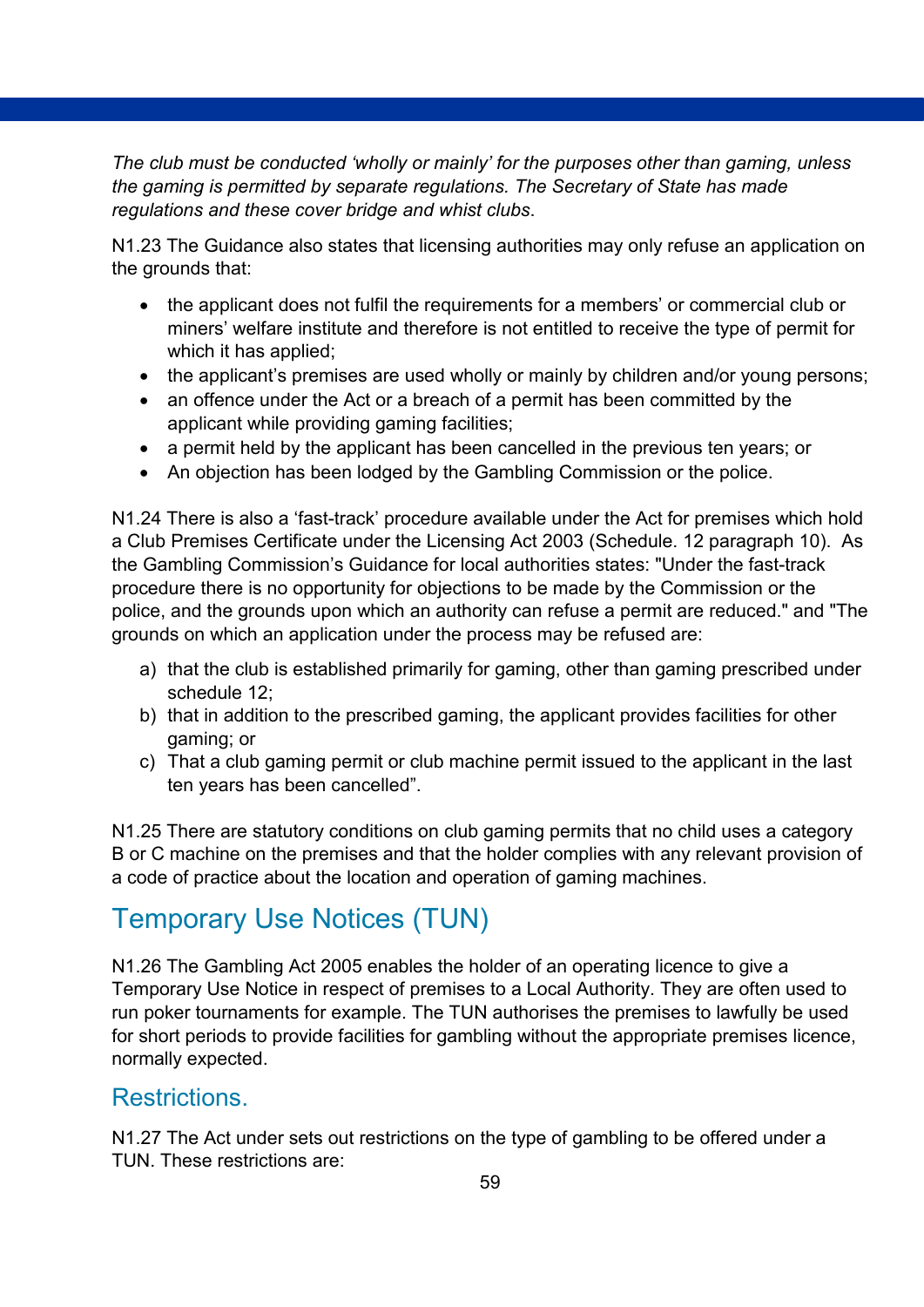- It can only be used to offer gambling of a form authorised by the operator's operating licence, and consideration should therefore be given as to whether the form of gambling being offered on the premises will be remote, non-remote, or both
- Gambling under a TUN may only be made available on a maximum of 21 days in any 12 month period for any or all of a named set of premises
- It can only be used to permit the provision of facilities for equal chance gaming, and where the gaming in each tournament is intended to produce a single overall winner
- Gaming machines may not be made available under a TUN.

### **Procedure**

N1.28 The holder of the operating licence must give notice to the Licensing Authority in whose area the premises are situated. The Secretary of State has prescribed the form of the notice which must specify information including:

- The type of gaming to be carried on
- The premises where it will take place
- The dates and times the gaming will take place
- Any periods during the previous 12 months that a TUN has had effect for the same premises.
- The date on which the notice is given
- The nature of the event itself.

N1.29 A TUN must be lodged with the Licensing Authority not less than three months and one day before the day on which the gambling event will begin. The application, fee and counter- notices are specified by the Secretary of State. The application must be copied to:

- The Commission
- The Police
- HM Commissioners for Revenue and Customs
- If applicable, any other Licensing Authority in whose area the premises are situated.

### Objections.

N1.30 If no objections are made within 14 days of the date of the notice, the Licensing Authority must endorse the notice as valid and return it to the person who gave it. If the endorsed copy of the notice is list, stolen or damaged, the person who gave the notice may request a new endorsed copy from the Licensing Authority, subject to a payment of a fee.

N1.31 The Licensing Authority and other responsible authorities must have regard to the Licensing objectives and if they consider that the gambling should not take place, or if only with modifications , they must give notice of an objection to the person who applied for the TUN. Such a notice must be copied to the Licensing Authority (unless it is given by the Licensing Authority).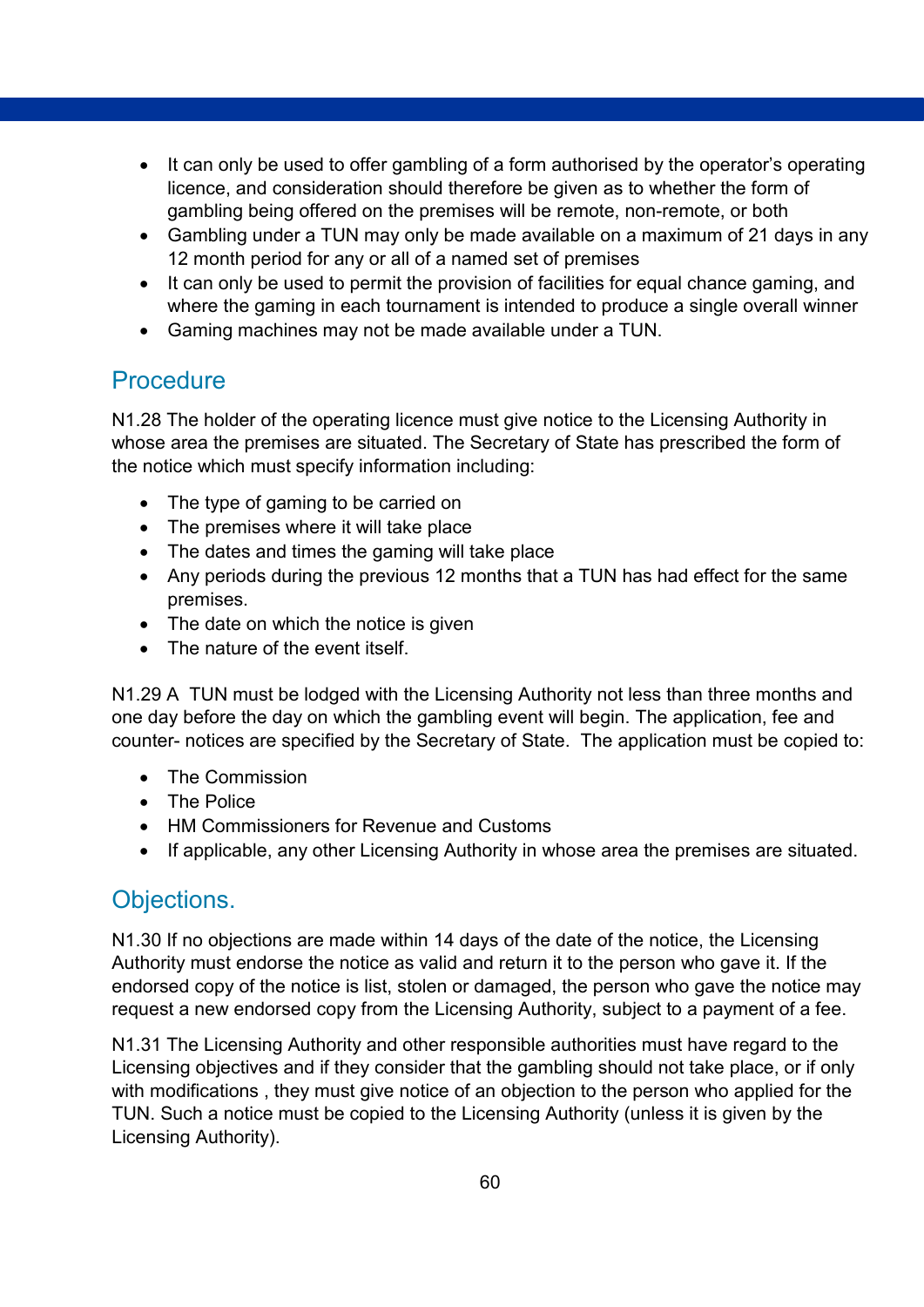N1.32 The Licensing Authority will give a notice of objection within 14 days of the date of the TUN. This Licensing Authority will adhere to the Gambling Act procedures to ensure that such notices are considered without delay so that, where appropriate, the opportunity to lodge an objection is not missed.

N1.33 Where the Licensing Authority receives an objection notice, it must send a written acknowledgement as soon as reasonably practicable to the applicant, A written acknowledgement may include one sent by electronic mail.

N1.34 An objection may be withdrawn by giving written notice to those to whom the notice of objection was sent and copied.

N1.35 Where the premises are situated in the area covered by more than one authority, the person giving an objection notice must send the notice to one authority and copy to the other(s).

N1.36 As notices may be given by different operators in respect of the same premises, the Licensing Authority will always check whether a counter-notice is appropriate.

#### Counter notices.

N1.37 If the premises have been the subject of one or more TUN for more than a total of 21 days in the past 12 months, the Licensing Authority will issue a counter- notice that has the effect of stopping the TUN coming into effect. Failure to comply with the counter-notice will be an offence. The Licensing Authority may issue a counter-notice which limits the number of days that the TUN comes into effect, bringing it within the 21-day limit. Such counternotices require consultation with the applicant to ensure that the restrictions they impose do not result in an unworkable event.

N1.38 If the Licensing Authority gives a counter-notice, it must give reasons for doing so and must copy the counter-notice to all those who receive copies of the TUN.

N1.39 If the Licensing Authority decides not to issue a counter-notice, the TUN will take effect. The must give notice of its decision to the person who gave the TUN and others to whom it was copied.

#### Modification

N1.40 Those who raise objections may offer modifications to the notice that will alleviate their concerns. Remedies may include a reduction in the number of days when gambling occurs or a restriction on the type of gambling is permitted. If the modifications are accepted by the applicant, a new TUN must be prepared and the original notice withdrawn. The three-month time limit and fee will not apply to the new notice. The person who made the original objection and proposed the modification may not object to the new notice, but others whom it is copied may object. If there are no new objections, there will be no need for a hearing.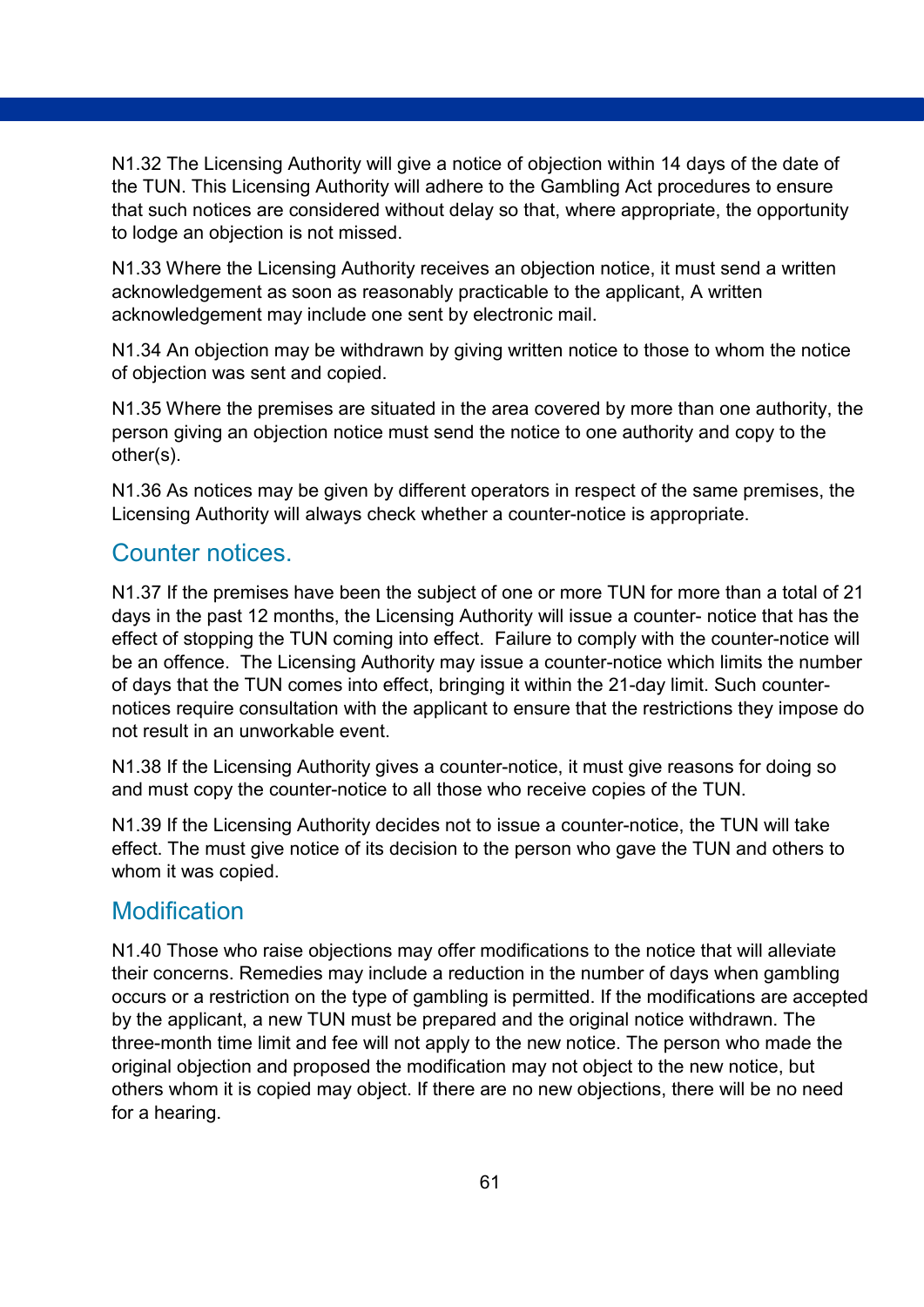### Where a Temporary User Notice May be Held.

N1.41 The same set of premises may not be the subject of a TUN for more than 21 days in any 12 month period, but may be the subject of several notices provided that the total does not exceed 21 days.

N1.42 A notice may not be given in respect of a vehicle. A notice may be given in respect of a vessel, but only if it is a passenger vessel or a vessel that is situated at a fixed place. A vessel at a fixed place would include a structure on water that is not intended to be able to move (such as an oil rig, or an artificially constructed island in the middle of a lake).

N1.43 It is an offence not to produce the notice endorsed by the authority when request to do so by a constable, an officer of HM Revenue and Customs, an enforcement officer, or an authorised local authority officer.

#### Hearings to determine.

N1.44 If objections are received, the Licensing Authority must hold a hearing to listen to representations from the person who gave the TUN, all the objectors and nay person who was entitled to receive a copy of the notice. If all the participants agree that a hearing is unnecessary, it may be dispensed with.

N1.45 If the Licensing Authority, after a hearing has taken place or has been dispensed with, considers that the TUN should not have effect, it must issue a counter-notice which may:

- Prevent the TUN from taking effect
- Limit the activities that are permitted
- Limit the time period of gambling
- Allow the activity to take place subject to a specified condition.

#### Appeal process.

N1.46 An appeal against the Licensing Authority's decision may be made by the applicant, or any person entitled to receive a copy of the TUN, to the Magistrate's Court within 21 days of receiving notice of the Licensing Authority's decision. There is a further right of appeal to the High Court on a point of law. Appeals are discussed in further detail in chapter P.

### Right to withdraw TUN application

N1.47 The person who gives a TUN may notify the authority that it is withdrawn at any time up to and during the time it has effect. In those circumstances the notice will have no effect, and any un-lapsed period of time will not count towards the 21-day maximum for a TUN having effect on the premises. While the gambling is taking place, a copy of the TUN must be displayed prominently on the premises.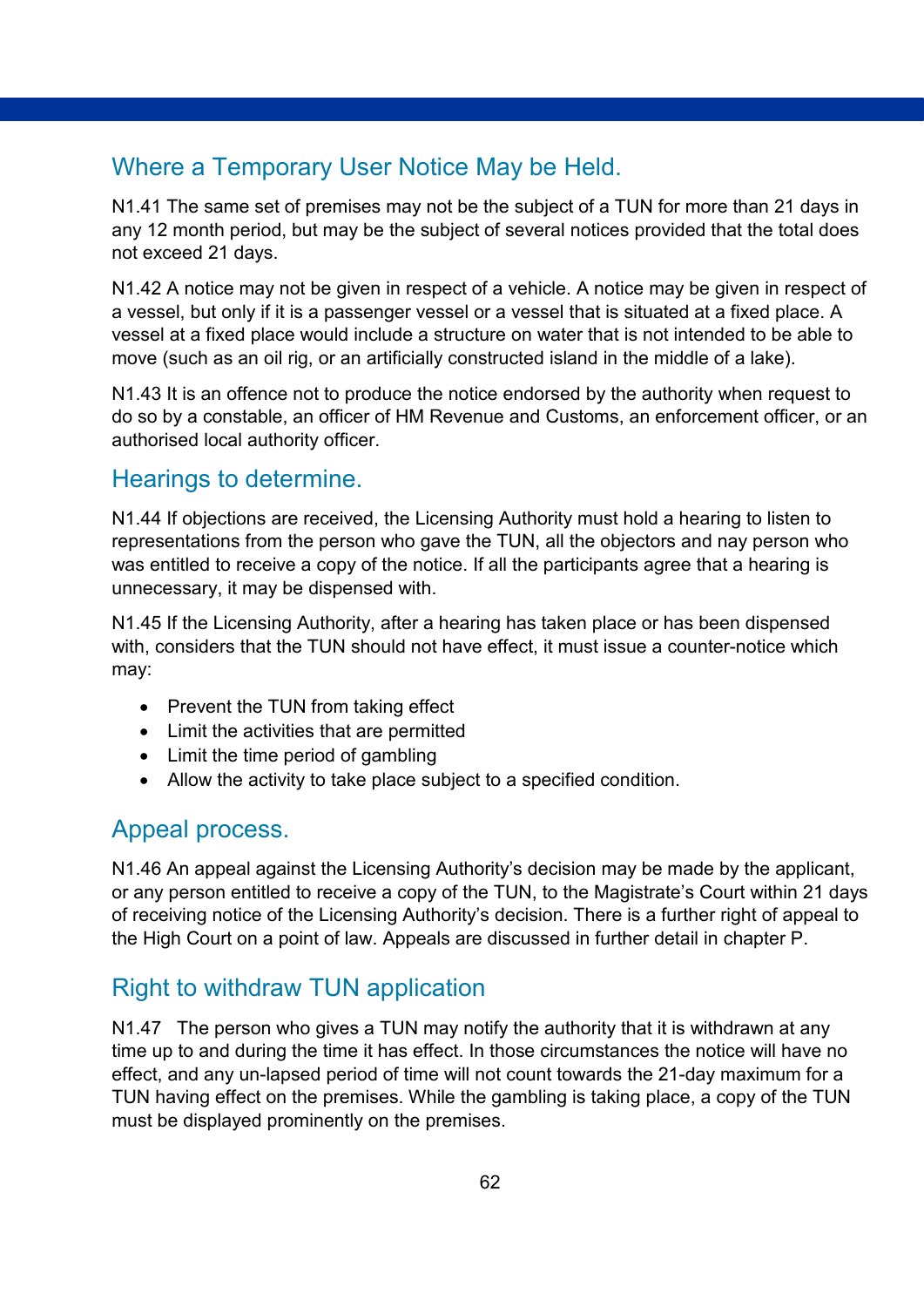### <span id="page-62-0"></span>Occasional Use Notices (OUN).

N1.48 Section 38 of the Act provides that where there is betting on a track on eight days or less in a calendar year, betting may be permitted by an OUN without the need for a full premises licence.

N1.49 While tracks are normally thought of as permanent racecourses, it should be noted that the meaning of 'track' in the Act covers not just horse racecourses or dog tracks, but also any other premises on any part of which a race or other sporting event takes place, or is intended to take place (section 353(1)).

N1.50 This means that land which as a number of uses, one of which fulfils the definition of track, can qualify for the OUN provisions (for example agricultural land upon which a pointto – point meeting takes place). Land used temporarily as a track can qualify, provided races or sporting events take place or will take place there. The track need not be a permanent fixture.

N1.51 The intention behind OUN is to permit licensed betting operators (with appropriate permission from the Commission) to use tracks for short periods for conducting betting, where the event upon which the betting is to take place is of a temporary, infrequent nature. The OUN dispenses with the need for a betting premises licence for the track in these circumstances.

N1.52 OUN may not be relied upon for more than eight days in a calendar year. Note that the requirement relates to a calendar year (starting 1January) and not to any period of 12 months. The Secretary of State has the power to increase or decrease the number of OUN that are permitted, but there are currently no plans to use this power.

N1.53 This Licensing Authority keeps a record of the number of notices served in relation to each track.

N1.54 A notice must be served by a person who is responsible for the administration of events on the track or by an occupier of the track. The notice be served on the Licensing Authority and copied to the Chief Officer of Police for the area in which the track is located. The notice must specify the day on which it has effect. Notices may be given in relation to consecutive days, so long as the overall limit of eight days is not exceeded in the calendar year.

N1.55 Provided that the notice will not result in betting facilities being available for more than eight days in a calendar year, there is no provision for counter-notices or objections to be submitted.

N1.56 The Act does not require the applicant or the Licensing Authority to notify the Commission that an OUN has been given. However the Commission does require Licensing Authorities to submit returns showing how OUN may were received during each quarter.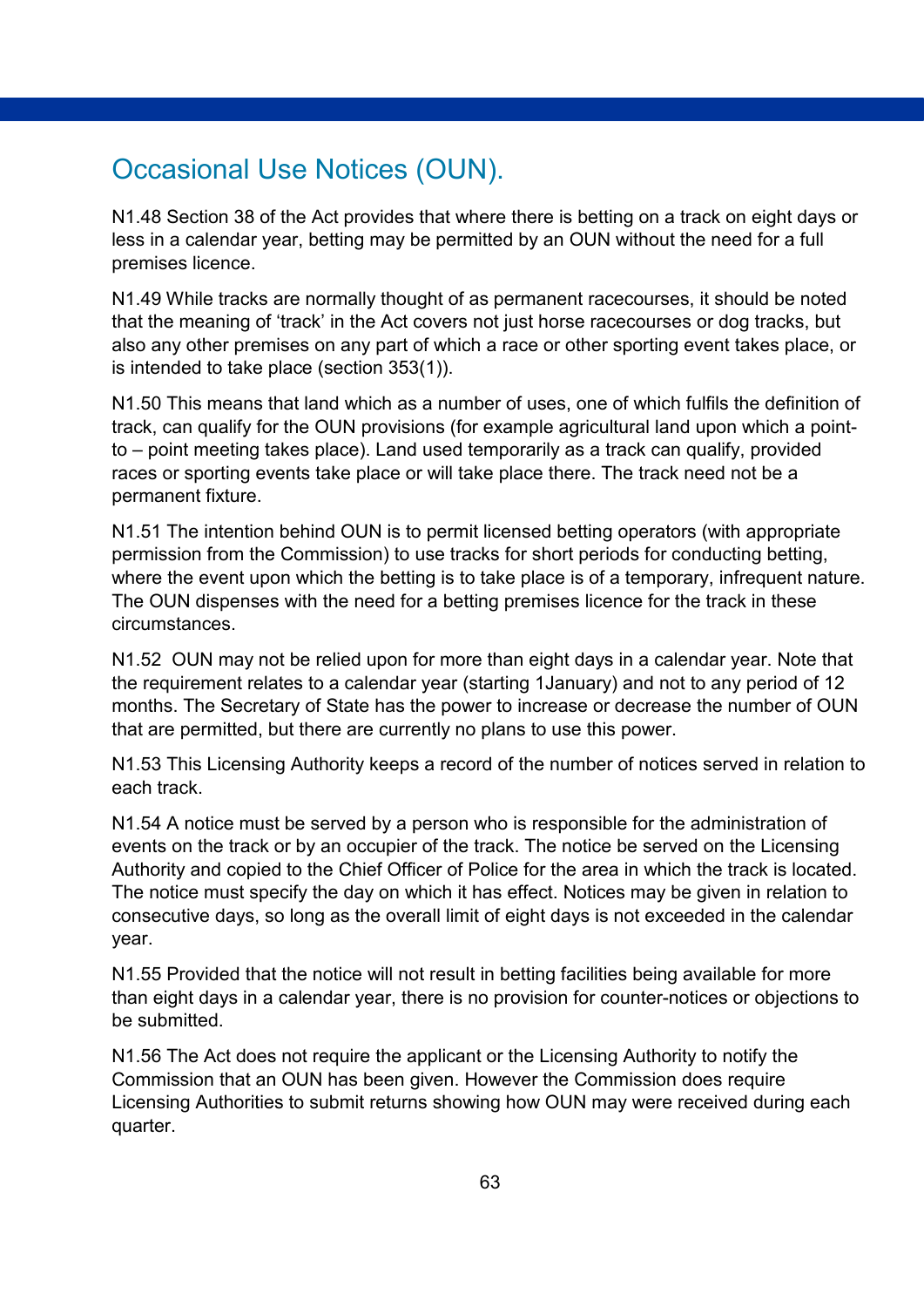N1.57 It should be noted that betting operators cannot provide gaming machines at tracks by virtue of an OUN. Gaming machines may be made available by betting operators and this is reliant on a betting premises licence, which refers to a specific licensed area, but does not enable the operator to site gaming machines outside of that area.

# <span id="page-63-0"></span>Part O. Provisional Statements.

O1.1 Developers may wish to apply to this authority for provisional statement before entering into a contract to buy or lease property or land to judge whether a development is worth taking forward in light of the need to obtain a premises licence. There is no need for the applicant to hold an operating licence in order to apply for a provisional statement.

O1.2 S204 of the Act provides for a person to make application to the licensing authority for a provisional statement in respect of premises that he or she:

- Expects to be constructed;
- Expects to be altered; or
- Expects to acquire a right to occupy.

O1.3 The process for considering an application for a provisional statement is the same as that for a premises licence application. The applicant is obliged to give notice of the application in the same way as applying for a premises licence. Responsible authorities and interested parties may make representations and there are rights of appeal.

O1.4 In contrast to the premises licence application, the applicant does not have to hold or have applied for an operating licence from the Gambling Commission (except in the case of a track) and they do not have to have a right to occupy the premises in respect of which their provisional application is made.

O1.5 The holder of a provisional statement may then apply for a premises licence once the premises are constructed, altered or acquired. The licensing authority will be constrained in the matters it can consider when determining the premises licence application, and in terms of representations about premises licence applications that follow the grant of a provisional statement, no further representations from responsible authorities or interested parties can be taken into account unless they:

- concern matters which could not have been raised by objectors at the provisional licence stage; or
- Reflect a change in the operator's circumstances

O1.6 In addition the licensing authority may refuse the premises licence (or grant it on terms different to those attached to the provisional statement) only by reference to matters:

- Which could not have been raised by objectors at the provisional statement stage;
- Which in the authority's opinion reflect a change in the operator's circumstances; or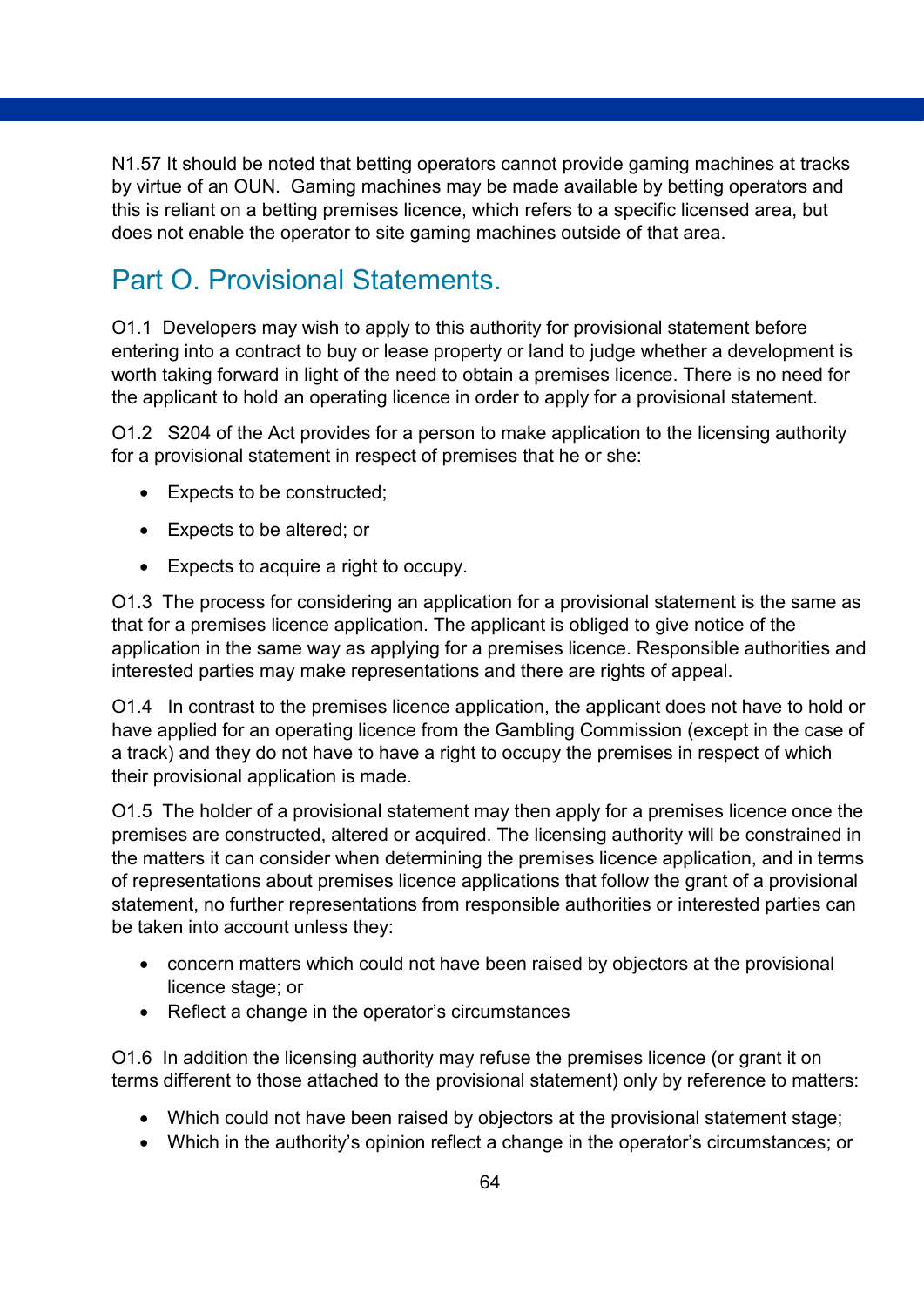• Where the premise has not been constructed in accordance with the plan submitted with the application.

This must be a substantial change to the plan and this licensing authority notes that it can discuss any concerns it has with the applicant before making a decision.

# <span id="page-64-0"></span>Part P. Rights of appeal and judicial review – Premises Licences.

P1.1 This section deals only with appeals relating to premises licensing and other decisions by the Licensing Authority.

## <span id="page-64-1"></span>Providing reasons for our decisions.

P1.2 In many cases, it is a requirement of the Act that Licensing Authority gives clear and comprehensive reasons for rejection of an application. For clarity and transparency the Licensing Authority must give reasons for all its decisions (see section 165 of the act, which also applies in relation to other applications under Part 8 of the Act). A failure to give reasons may compel a person to appeal, and may suggest that the Licensing Authority did not make its decision with regard to all the information that it should have regard to, and in line with its obligation under section 153 of the act.

P1.3 The avenues of appeal against decisions the Licensing Authority are set out in sections 206 & 209 in Act. The below table identifies who can appeal different types of premise licence decisions.

| Type of decision                                                                                                                                | Section of act          | Who may appeal                                                                                                                                                    |
|-------------------------------------------------------------------------------------------------------------------------------------------------|-------------------------|-------------------------------------------------------------------------------------------------------------------------------------------------------------------|
| Decision to reject an application for a<br>premises licence or to vary a premises<br>licence, or an application for a provisional<br>statement. | s.165, s.187 &<br>s.188 | The applicant                                                                                                                                                     |
| Decision to grant an application for a<br>premises licence or to vary a premises<br>licence, or an application for a provisional<br>statement.  | s.165, s.187 &<br>s.188 | The applicant.<br>Any Person who<br>made<br>representations<br>on the application                                                                                 |
| Decision to take action or to take no action<br>following a review                                                                              | s.202                   | The applicant.<br>Any Person who<br>made<br>representations<br>on the<br>application. The<br>person, if any,<br>who applied for<br>the review. The<br>commission. |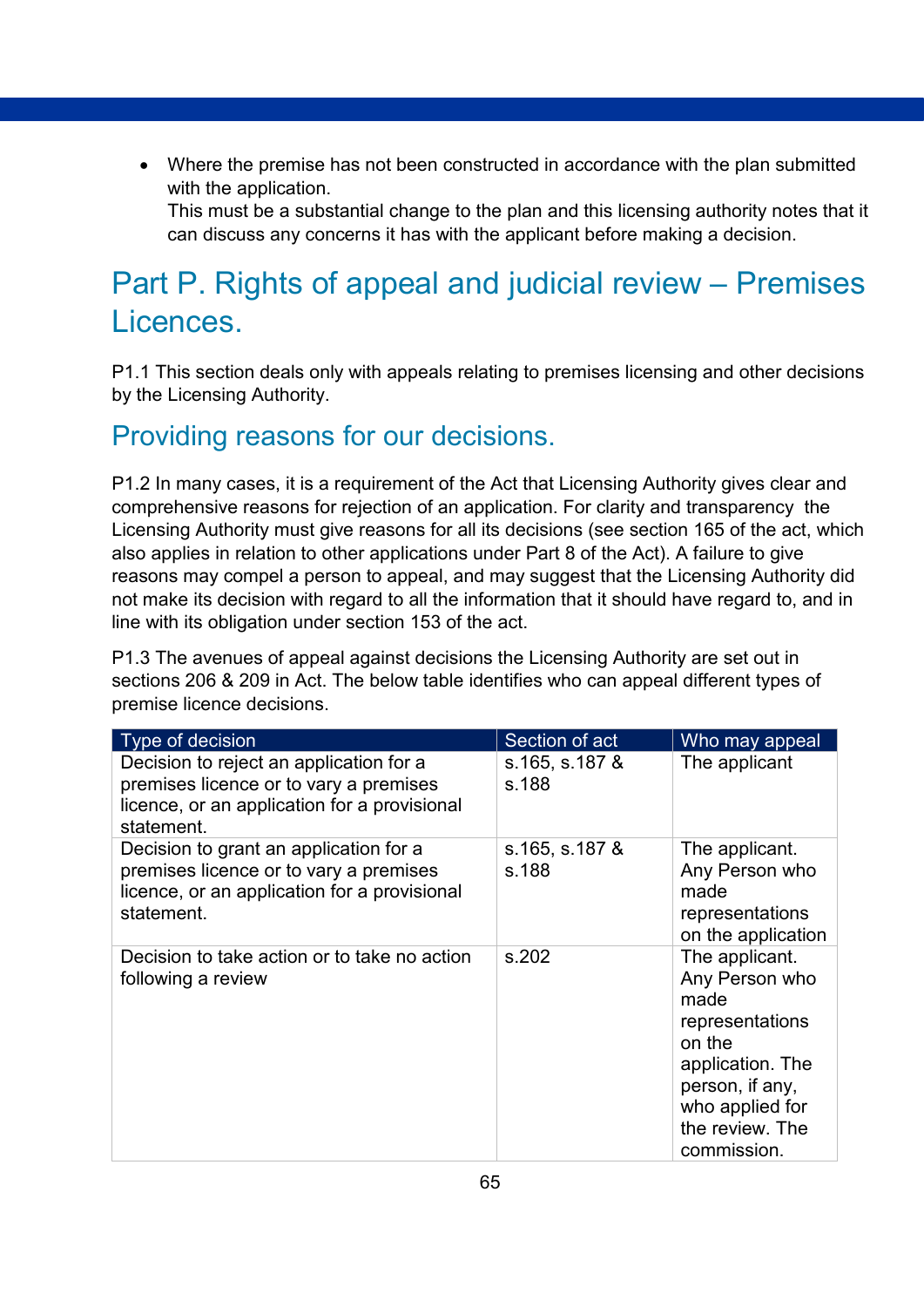| Type of decision                                                               | Section of act       | Who may appeal                     |
|--------------------------------------------------------------------------------|----------------------|------------------------------------|
| A decision to take action or make a<br>determination in relation to a transfer | s.188 $(4)$ or $(5)$ | The Licencee.<br>The applicant for |
| application                                                                    |                      | transfer.                          |

P1.4 It does not automatically follow that the person who made the representations will be appellant. It could be the licensee who is appealing, because he or she considers conditions attached to the licence too onerous. Similar arrangements will apply in appeals against a decision not to take action following a review, and in relation to the grant of temporary use notices. The Licensing Authority will choose who it has as its witness.

### <span id="page-65-0"></span>How to appeal.

**.** The contract of the contract of the contract of the contract of the contract of the contract of the contract of

P1.5 To begin the process the appellant must give notice of their appeal within 21 days of their having received notice of the relevant decision. During that period, and until any appeal that has been brought has been finally determined, a determination or other action by the Licensing Authority under Part 8 of the Action will not have effect unless the authority so directs (see section 208 of the Act).

### <span id="page-65-1"></span>Who to appeal to.

P1.6 Any appeal against the Licensing Authority is made to the Magistrates court. Your local Magistrates Court can be found at https://courttribunalfinder.service.gov.uk/search/

P1.7 An appeal has to be commenced by giving of a notice of appeal by the appellant to the local magistrate's court within a period of 21 days, beginning with the day on which the appellant was notified by the Licensing Authority of the decision being appealed.

P1.8 It should be noted that unless he or she is the appellant, the licence holder or a person who has made an application for:

- A licence
- The transfer or reinstatement of a licence
- A provisional statement.

Is a respondent in any appeal, in addition to the Licensing Authority.

### <span id="page-65-2"></span>Determination and appeal outcomes.

P1.9 On determining an appeal, the court may:

- Dismiss the appeal
- Substitute the decision appealed against with any other decision that could have been made by the Licensing Authority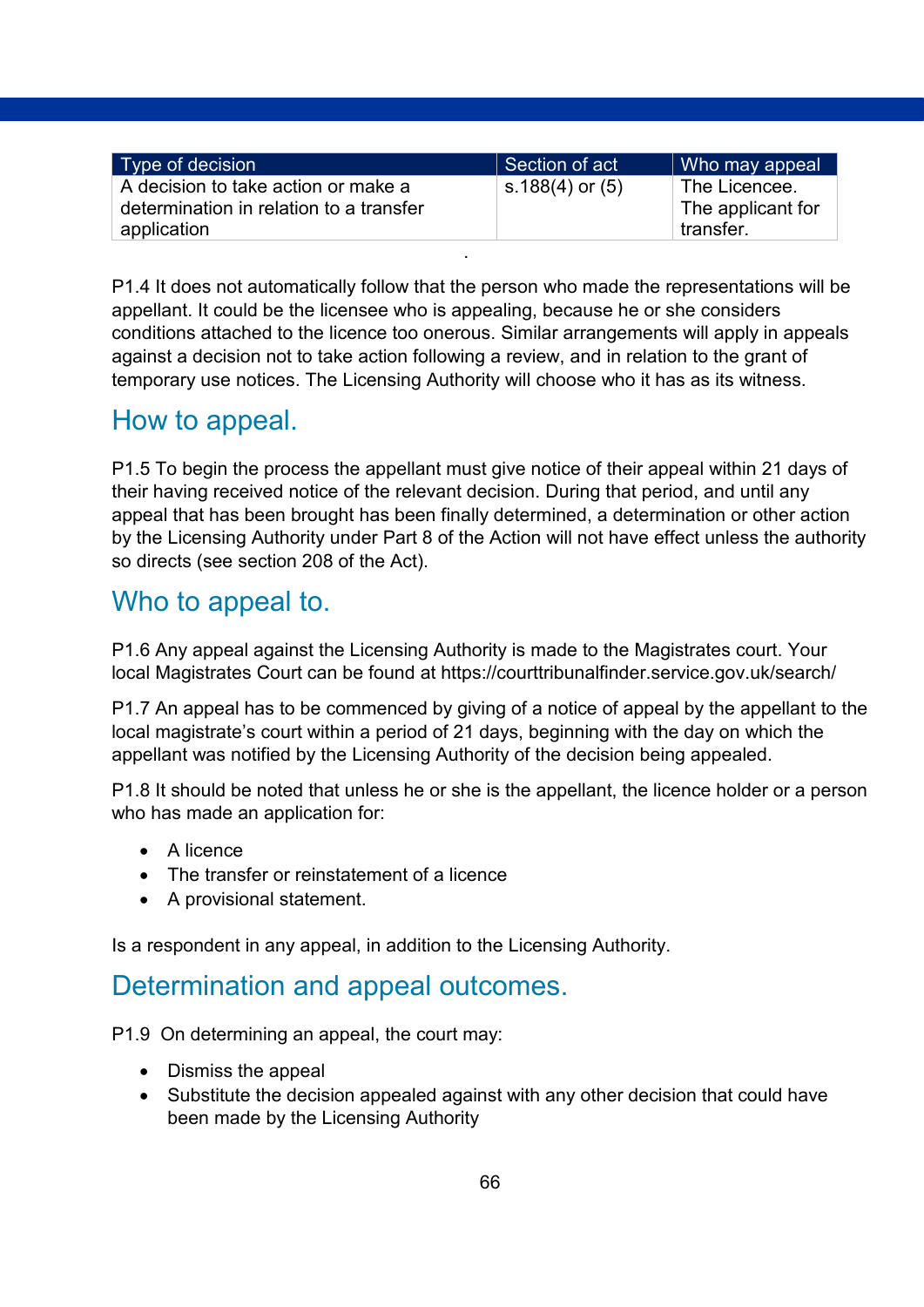• Remit the case to the Licensing Authority to dispose of the appeal in accordance with the direction of the court.

# <span id="page-66-0"></span>Provisional statements.

P1.10 A provisional statement can be refused on exactly the same grounds as a premises licence. The applicant may appeal against the rejection of an application of a provisional statement under section 206(1); and a person who made representations or the applicant may appeal against the grant of an application.

### <span id="page-66-1"></span>Permits.

P1.11 The process of appeals in respect of permits is different to that for premises licences and is set out in the following Schedules of the Act:

- Schedule 10 Family entertainment centre gaming machine permits (further explained in paragraphs 12.16 – 12.17 of the guidance).
- Schedule 11 (Parts 4 and 5) Small society lotteries (further explained in paragraphs 12.18 – 12.19 of the guidance).
- Schedule 12 Club gaming permits and club machine permits (further explained in paragraphs 12.20 – 12.26 of the guidance).
- Schedule 13 Licensed premises gaming machine permits (further explained in paragraphs 12.27 – 12.28 of the guidance).
- Schedule 14 Prize gaming permits (further explained in paragraphs 12.29 –
- 12.30 of the guidance).

# <span id="page-66-2"></span>Temporary use notices.

P1.12 Appeals in relation to temporary use notices are detailed with in section 226 of the Act. This section grants the right to appeal to the magistrates' court to both the applicant and any person entitled to receive a copy of the notice (that is the Commission, local chief of police and HM Revenue and Customs). Appeals must be made within 21 days of receiving the notice of the Licensing Authority's decision. If the appeal is against the decision of the authority not to issue a counter-notice, then the person giving notice must be joined with the Licensing Authority as a respondent in the case.

P1.13 The magistrates' court may take the following action: dismiss the appeal, direct the authority to take specified action, remit it back to the authority to decide in accordance with a decision of the court, and make an order for costs. It should be noted that if the decision is remitted to the authority, the same rights of appeal will apply as for the original decision.

P1.14 There is no stay of proceedings in relation to temporary use notices (as there are in relation to applications under Part 8 of the Act). However, the time limits are such that the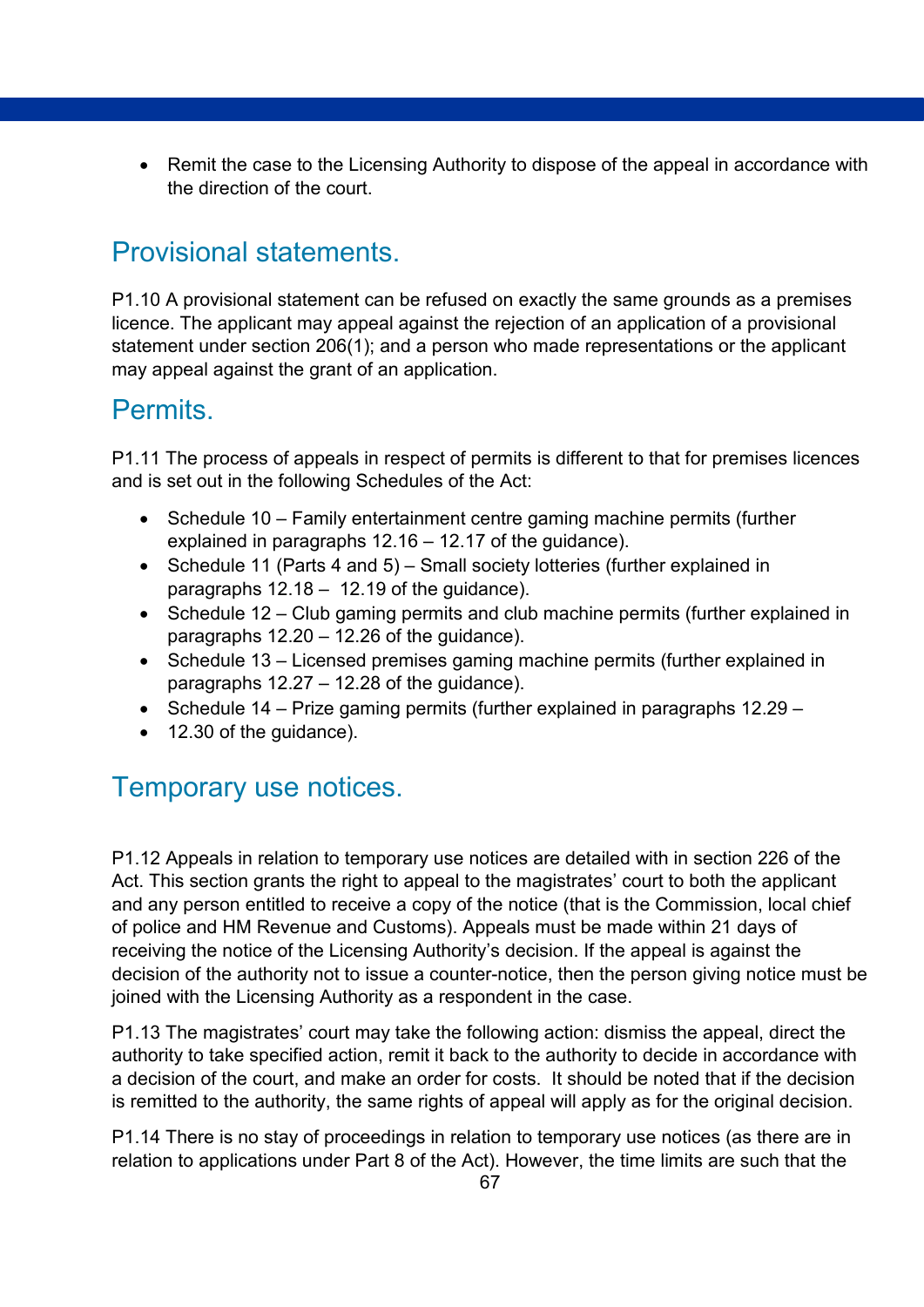Commission would expect proceedings on appeal to be heard before the temporary use notice would otherwise take effect.

### <span id="page-67-0"></span>Judicial review.

P1.15 Any party to a decision may apply for judicial review if they believe that the decision taken by the Licensing Authority is:

- Illegal that is beyond the powers available to the Licensing Authority
- Subject to procedural impropriety or unfairness which is failure in the process of reaching the decision, such as not observing the 'rules of natural justice'
- Irrational where a decision is so unreasonable that no sensible person could have reached it (in effect 'perverse' or 'Wednesbury' unreasonable).

P1.16 For an application to succeed, the application must show that:

- The applicant has sufficient standing to make that claim
- The actions of the reviewed Licensing Authority give grounds for review.

P1.17 But the remedy is a discretionary one and the Court may decline judicial review if, for example, it considers that the applicant has an alternative remedy which is more appropriate to pursue, such as right of appeal, or has a private law claim against the defendant.

P1.18 The applicant can ask the Court to grant a number of orders. A mandatory order compels the reviewed body to do something; a prohibitory order compels it to refrain from doing something; a 'declaration' sets out the court's view on the legality of particular course of action, the applicant can seek an injunction which is, in practice, similar to a mandatory or prohibitory order.

# <span id="page-67-1"></span>Part Q. Gambling Commission.

Q1.1 The Gambling Commission regulates gambling in the public interest. It does so by keeping crime out of gambling; by ensuring that gambling is conducted in a fair and open way; and by protecting children and vulnerable people. The Commission provides independent advice to the Government about the matter in which gambling is carried out, the effects of gambling and the regulations of gambling generally.

Q1.2 The Commission has issued guidance under Section 25 of the Act about the manner in which licensing authorities exercise their licensing functions under the Act and, in particular, the principles to be applied.

Q1.3 The Commission has also issued Codes of Practice under Section 24 about the way in which facilities for gambling is provided, which may also include provisions about the advertising of gambling facilities.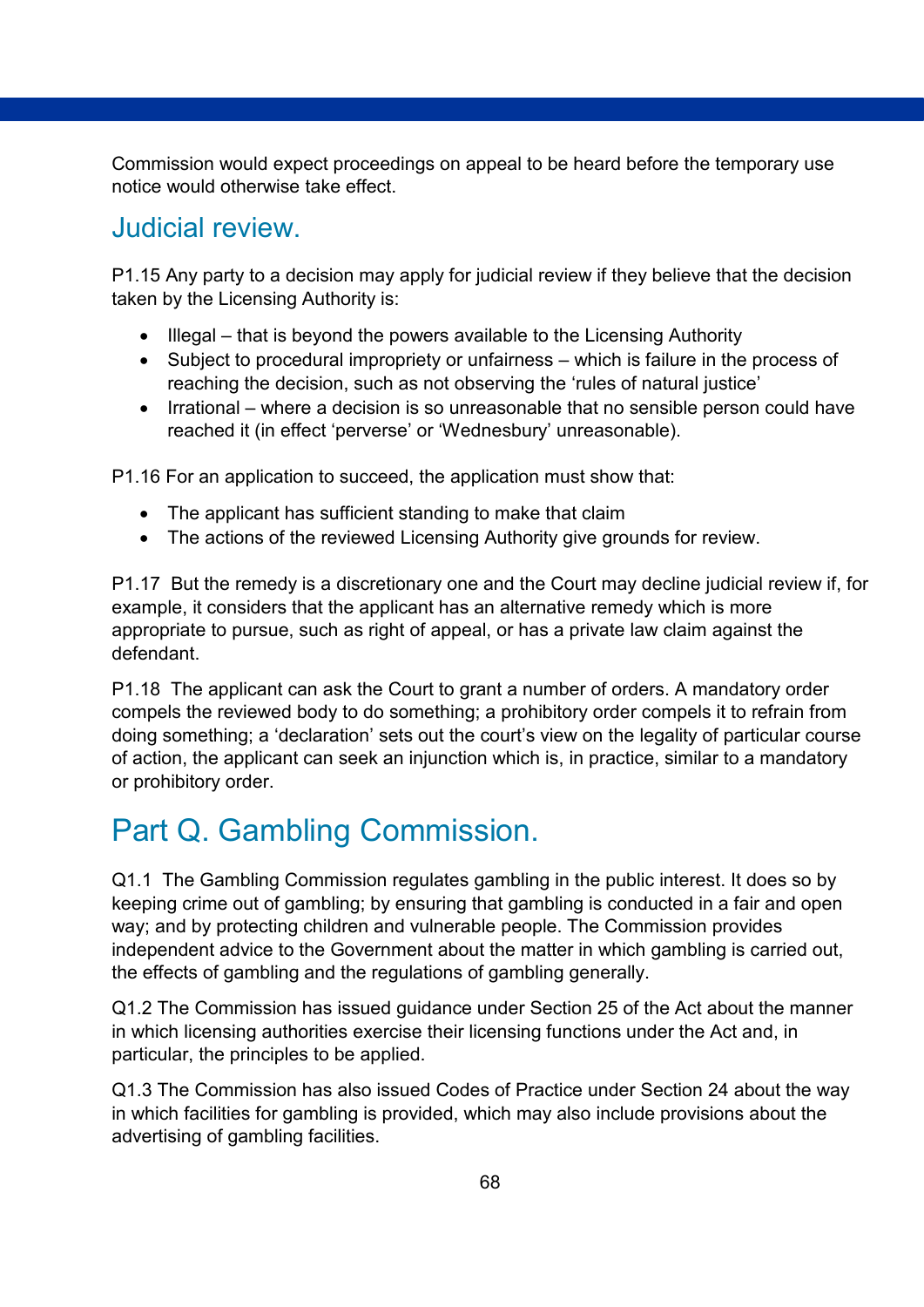The Gambling Commission can be contacted at: Gambling Commission Victoria Square House Victoria Square Birmingham B2 4BP

Website:www.gamblingcommission.gov.uk Email:info@gamblingcommission.gov.uk

# <span id="page-68-0"></span>Part R. Covid-19 Safety In Gambling Premises.

The Gambling Commission has set out three clear strategies that it expects all operators and businesses to adhere to in the light of the Covid-19 Pandemic. This authority fully supports those strategies and will work with the Commission on every occasion when a risk to the Licensing Objectives is identified.

### R1.1 Consumer protection must be paramount:

- A strong expectation that you will act responsibly, especially around individual customer affordability checks and increased social responsibility interactions
- Be very mindful that customers may be vulnerable and experiencing financial uncertainty, whilst others may be experiencing other effects of being isolated including, for example, feelings of anxiety, loneliness or boredom
- Get to know your customers and step in if they are showing signs that they are experiencing or at risk of harm.

### R1.2 Marketing must be conducted responsibly.

- You must on-board new customers in a socially responsible way
- You must not exploit the current situation for marketing purposes and should be very cautious when seeking to cross-sell online gaming products to customers who signed up with you in order to bet
- We expect you to ensure that your affiliates are conducting themselves appropriately.

### R1.3 Compliance with licence conditions and codes of practice

- We expect you to act in a way that minimises the risks to the licensing objectives
- Treat consumers fairly and communicate with them in a clear way that allows them to make a properly informed judgment about whether to gamble.
- Work with the Commission in an open and co-operative way and act in accordance with both the letter or the spirit of the regulatory framework we have set